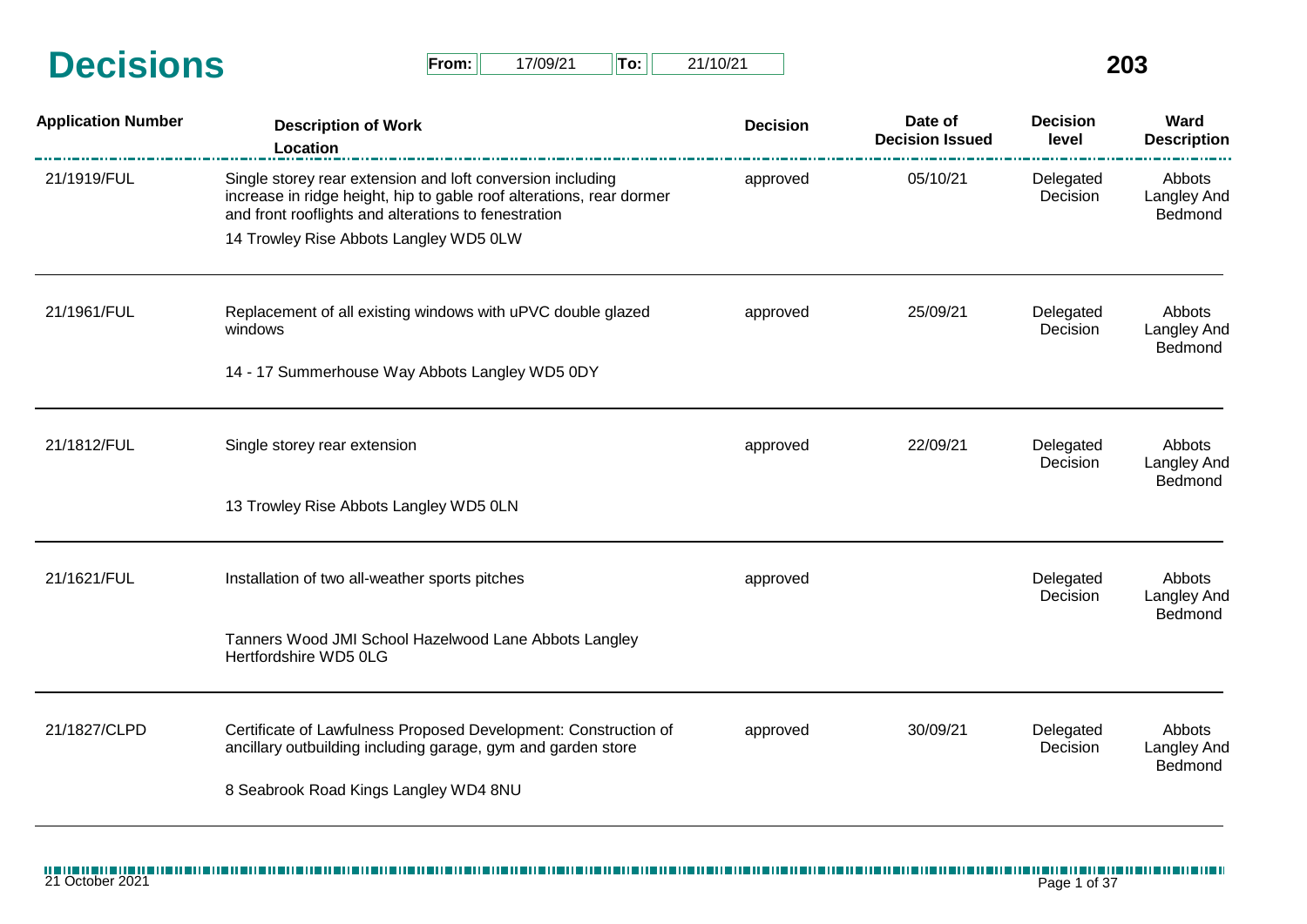| <b>Application Number</b> | <b>Description of Work</b><br>Location                                                                                                                                                                                                                                                                                                                                                            | <b>Decision</b>                              | Date of<br><b>Decision Issued</b> | <b>Decision</b><br>level | Ward<br><b>Description</b>                     |
|---------------------------|---------------------------------------------------------------------------------------------------------------------------------------------------------------------------------------------------------------------------------------------------------------------------------------------------------------------------------------------------------------------------------------------------|----------------------------------------------|-----------------------------------|--------------------------|------------------------------------------------|
| 21/2086/FUL               | Demolition of existing rear extension and detached garage and<br>construction of single storey side and rear extension and new<br>front porch                                                                                                                                                                                                                                                     | Application<br>cancelled due<br>to error etc | 18/10/21                          | Application<br>returned  | <b>Abbots</b><br><b>Langley And</b><br>Bedmond |
|                           | 7 Langley Road Abbots Langley Hertfordshire WD5 0EH                                                                                                                                                                                                                                                                                                                                               |                                              |                                   |                          |                                                |
| 21/2179/PDE               | Prior Approval: Single storey rear extension (depth 8.00 metres,<br>maximum height 3.00 metres, maximum eaves height 3.00<br>metres)<br>73 Abbots Road Abbots Langley Hertfordshire WD5 0BJ                                                                                                                                                                                                       | no objection                                 |                                   | Delegated<br>Decision    | Abbots<br><b>Langley And</b><br>Bedmond        |
|                           |                                                                                                                                                                                                                                                                                                                                                                                                   |                                              |                                   |                          |                                                |
| 21/1907/FUL               | Single storey rear infill extensions and conversion of garage to<br>habitable accommodation                                                                                                                                                                                                                                                                                                       | approved                                     | 25/09/21                          | Delegated<br>Decision    | Abbots<br><b>Langley And</b><br>Bedmond        |
|                           | 16 Follett Drive Abbots Langley WD5 0LP                                                                                                                                                                                                                                                                                                                                                           |                                              |                                   |                          |                                                |
| 21/1518/FUL               | Refurbishment and repair works to dwellinghouse including<br>reinstating internal and external features and reinstating layout<br>including staircases and access to 2nd floor, single storey<br>side/rear extension, loft conversion including dormers and<br>construction of detached outbuilding and parking                                                                                   | approved                                     | 28/09/21                          | Delegated<br>Decision    | Abbots<br>Langley And<br>Bedmond               |
|                           | The Old Vicarage 6 High Street Abbots Langley WD5 0AS                                                                                                                                                                                                                                                                                                                                             |                                              |                                   |                          |                                                |
| 21/1519/LBC               | Listed Building Consent: Refurbishment and repair works to<br>dwellinghouse including reinstating internal and external features<br>and reinstating layout including staircases and access to 2nd<br>floor, single storey side/rear extension, loft conversion including<br>dormers and construction of detached outbuilding and parking<br>The Old Vicarage 6 High Street Abbots Langley WD5 0AS | approved                                     | 28/09/21                          | Delegated<br>Decision    | Abbots<br><b>Langley And</b><br>Bedmond        |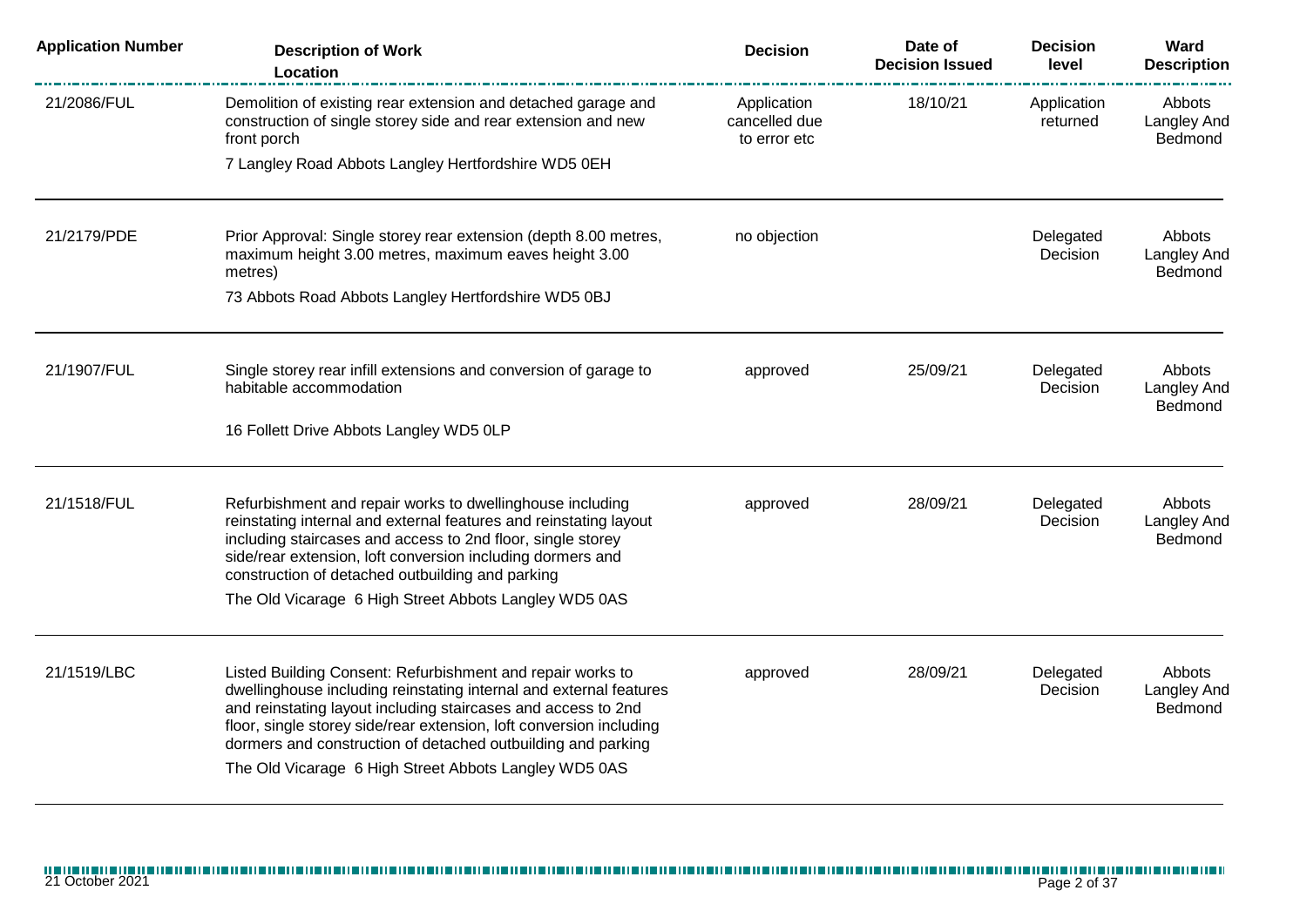| <b>Application Number</b> | <b>Description of Work</b><br>Location                                                                                                                                                                                                                   | <b>Decision</b> | Date of<br><b>Decision Issued</b> | <b>Decision</b><br>level | Ward<br><b>Description</b>              |
|---------------------------|----------------------------------------------------------------------------------------------------------------------------------------------------------------------------------------------------------------------------------------------------------|-----------------|-----------------------------------|--------------------------|-----------------------------------------|
| 21/1757/FUL               | Single storey rear extension                                                                                                                                                                                                                             | approved        | 04/10/21                          | Delegated<br>Decision    | Abbots<br>Langley And<br>Bedmond        |
|                           | 22 Creasy Close Abbots Langley Hertfordshire WD5 0HS                                                                                                                                                                                                     |                 |                                   |                          |                                         |
| 21/2027/FUL               | Increase in land levels to infill side pedestrian access and<br>extension of existing hardstanding                                                                                                                                                       | approved        |                                   | Delegated<br>Decision    | <b>Abbots</b><br>Langley And<br>Bedmond |
|                           | 3 Grove Cottages Bedmond Road Pimlico HP3 8SQ                                                                                                                                                                                                            |                 |                                   |                          |                                         |
| 21/1917/FUL               | Two-storey and single-storey side extension and partial<br>conversion of a garage into a habitable room with associated<br>internal alterations<br>1 Carew Way Carpenders Park Hertfordshire WD19 5BG                                                    | approved        | 04/10/21                          | Delegated<br>Decision    | Carpenders<br>Park                      |
| 21/2127/CLPD              | Certificate of Lawfulness Proposed Development: Conversion of<br>garage into habitable accommodation and associated alterations<br>25 The Hoe Carpenders Park WD19 5AY                                                                                   | approved        |                                   | Delegated<br>Decision    | Carpenders<br>Park                      |
| 21/1985/FUL               | Single storey rear extension and conversion of existing garage to<br>habitable accommodation<br>102 Greenfield Avenue Carpenders Park WD19 5DQ                                                                                                           | approved        | 21/10/21                          | Delegated<br>Decision    | Carpenders<br>Park                      |
| 21/1938/FUL               | Single storey rear extension and loft extension incorporating<br>increase in ridge height, hip to gable roof alterations, rear dormer,<br>front dormer, externally applied wall insulation and front porch.<br>86 Compton Place Carpenders Park WD19 5HQ | approved        | 13/10/21                          | Delegated<br>Decision    | Carpenders<br>Park                      |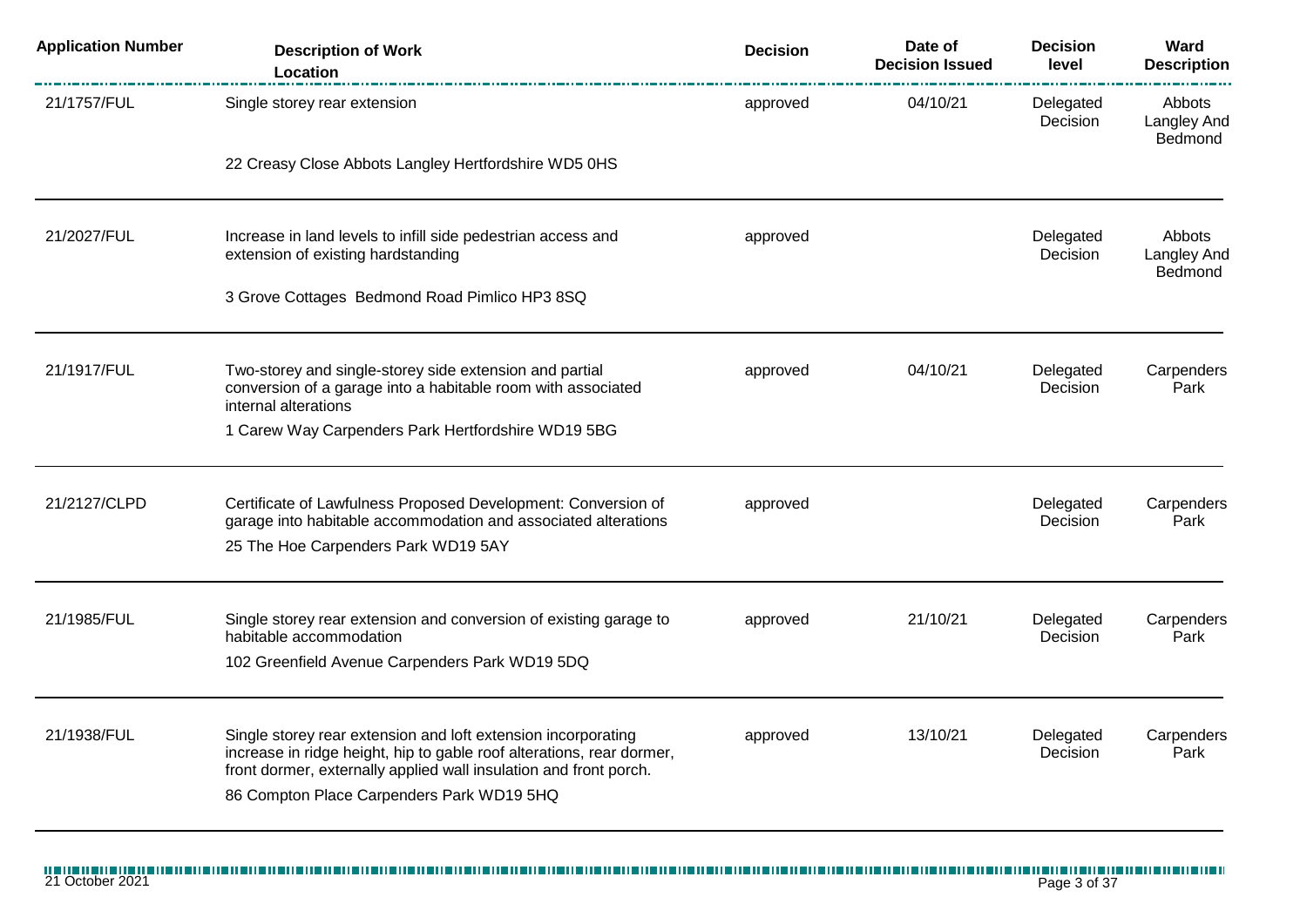| <b>Application Number</b> | <b>Description of Work</b><br>Location                                                                                                                                                                                                                                                      | <b>Decision</b> | Date of<br><b>Decision Issued</b> | <b>Decision</b><br>level | Ward<br><b>Description</b> |
|---------------------------|---------------------------------------------------------------------------------------------------------------------------------------------------------------------------------------------------------------------------------------------------------------------------------------------|-----------------|-----------------------------------|--------------------------|----------------------------|
| 21/2007/FUL               | Single storey rear extension                                                                                                                                                                                                                                                                | approved        | 13/10/21                          | Delegated<br>Decision    | Carpenders<br>Park         |
|                           | 12 Greenfield Avenue Carpenders Park WD19 5DN                                                                                                                                                                                                                                               |                 |                                   |                          |                            |
| 21/2062/FUL               | First floor side extension                                                                                                                                                                                                                                                                  | approved        | 20/10/21                          | Delegated<br>Decision    | Carpenders<br>Park         |
|                           | 12 Ormskirk Road South Oxhey WD19 6ET                                                                                                                                                                                                                                                       |                 |                                   |                          |                            |
| 21/2017/FUL               | Conversion of garage into habitable accommodation; first floor<br>front infill extension; loft conversion including increase in ridge<br>height, construction of side gables, rear dormer window and front<br>rooflights; single-storey side extension; and single-storey rear<br>extension | refused         | 21/10/21                          | Delegated<br>Decision    | Carpenders<br>Park         |
|                           | 1 Wellington Close Carpenders Park Hertfordshire WD19 5BF                                                                                                                                                                                                                                   |                 |                                   |                          |                            |
| 21/2052/FUL               | Single-storey rear extension                                                                                                                                                                                                                                                                | approved        | 25/09/21                          | Delegated<br>Decision    | Carpenders<br>Park         |
|                           | 70 Harrow Way Carpenders Park WD19 5ET                                                                                                                                                                                                                                                      |                 |                                   |                          |                            |
| 21/2129/PDE               | Prior Approval: Single storey rear extension (depth 6 metres,<br>maximum height 3.1 metres, maximum eaves height 2.6 metres)                                                                                                                                                                | no objection    | 15/10/21                          | Delegated<br>Decision    | Carpenders<br>Park         |
|                           | 7 Alva Way Carpenders Park Watford Hertfordshire WD19 5EE                                                                                                                                                                                                                                   |                 |                                   |                          |                            |
| 21/2067/PDE               | Prior Approval: Single storey rear extension (depth 5.5 metres,<br>maximum height 3 metres, maximum eaves height 2.75 metres)<br>37 Gibbs Couch Carpenders Park Hertfordshire WD19 5EG                                                                                                      | no objection    | 25/09/21                          | Delegated<br>Decision    | Carpenders<br>Park         |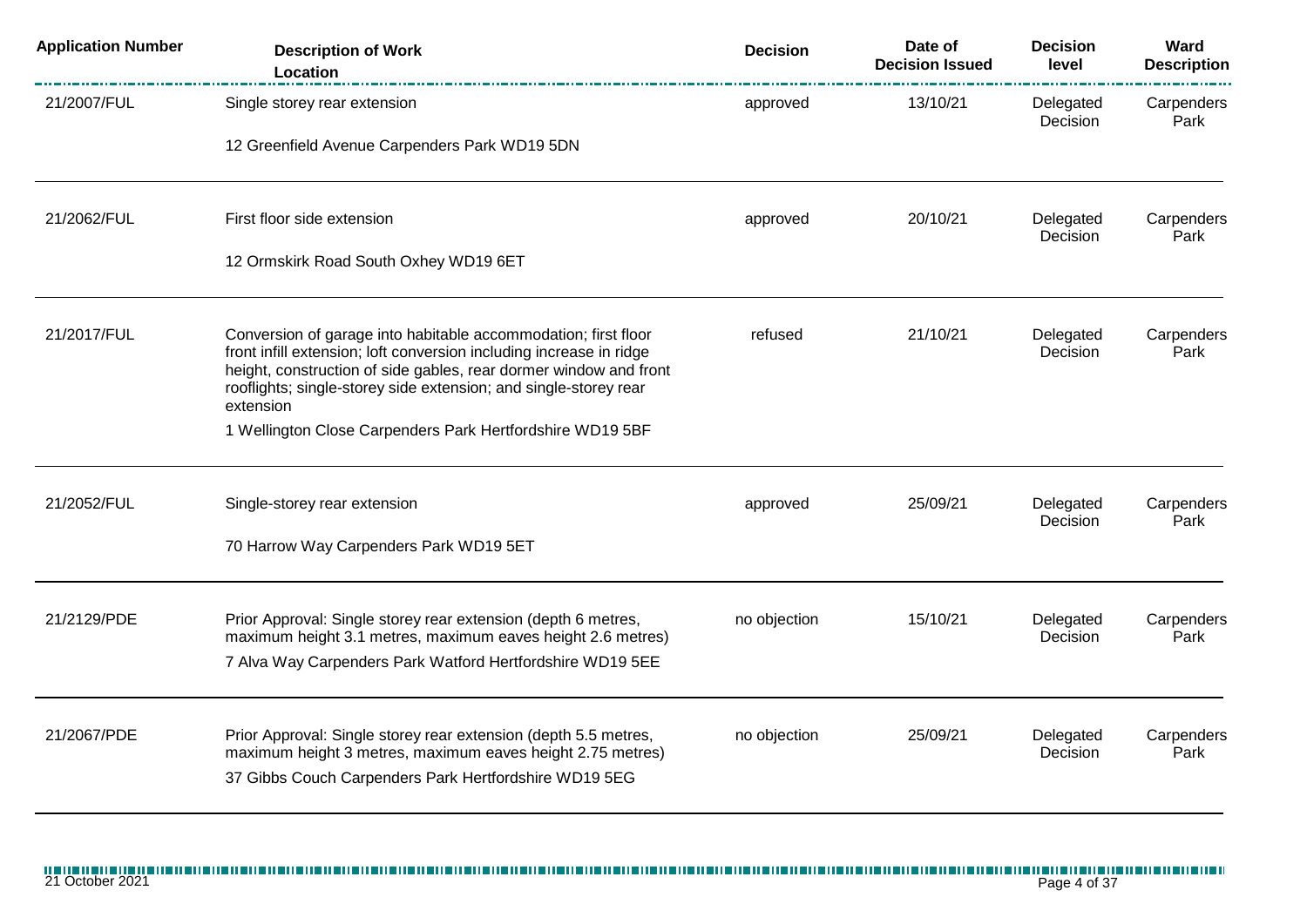| <b>Application Number</b> | <b>Description of Work</b><br>Location                                                                                                                                                                                                                         | <b>Decision</b>                              | Date of<br><b>Decision Issued</b> | <b>Decision</b><br>level | Ward<br><b>Description</b>          |
|---------------------------|----------------------------------------------------------------------------------------------------------------------------------------------------------------------------------------------------------------------------------------------------------------|----------------------------------------------|-----------------------------------|--------------------------|-------------------------------------|
| 21/1187/FUL               | First floor extension over existing garage, part two storey, part<br>single storey extensions and the construction of a new roof<br>including increase in ridge height and front and rear dormer<br>windows                                                    | approved                                     | 15/10/21                          | Delegated<br>Decision    | Chorleywood<br>North And<br>Sarratt |
|                           | Elders The Clump Rickmansworth WD3 4BD                                                                                                                                                                                                                         |                                              |                                   |                          |                                     |
| 21/2033/FUL               | Single storey extension                                                                                                                                                                                                                                        | Application<br>cancelled due<br>to error etc | 01/10/21                          | Application<br>returned  | Chorleywood<br>North And<br>Sarratt |
|                           | South Lodge Rickmansworth Road Chorleywood Hertfordshire<br>WD35SL                                                                                                                                                                                             |                                              |                                   |                          |                                     |
| 21/1880/FUL               | Alterations to rear fenestration                                                                                                                                                                                                                               | approved                                     | 12/10/21                          | Delegated<br>Decision    | Chorleywood<br>North And<br>Sarratt |
|                           | 7 Darvells Yard Chorleywood WD3 5QG                                                                                                                                                                                                                            |                                              |                                   |                          |                                     |
| 21/2072/DIS               | Discharge of Condition 3 (Construction Method Statement) and<br>Condition 4 (Materials) pursuant to planning permission<br>19/1284/FUL<br>Delgany Solesbridge Lane Chorleywood WD3 5SW                                                                         | Determined -<br>DIS apps                     | 19/10/21                          | Delegated<br>Decision    | Chorleywood<br>North And<br>Sarratt |
|                           |                                                                                                                                                                                                                                                                |                                              |                                   |                          |                                     |
| 21/2263/PREAP             | Proposed base station installation at CTIL_136012 20,<br>VF_87897_0 street furniture on north-east side of Chorleywood<br>road, Rickmansworth, Hertfordshire, wd3 4ep (NGR: 505421,<br>195631)<br>North East Side Chorleywood Road Rickmansworth Hertfordshire | Application<br>cancelled due<br>to error etc |                                   | Application<br>returned  | Chorleywood<br>North And<br>Sarratt |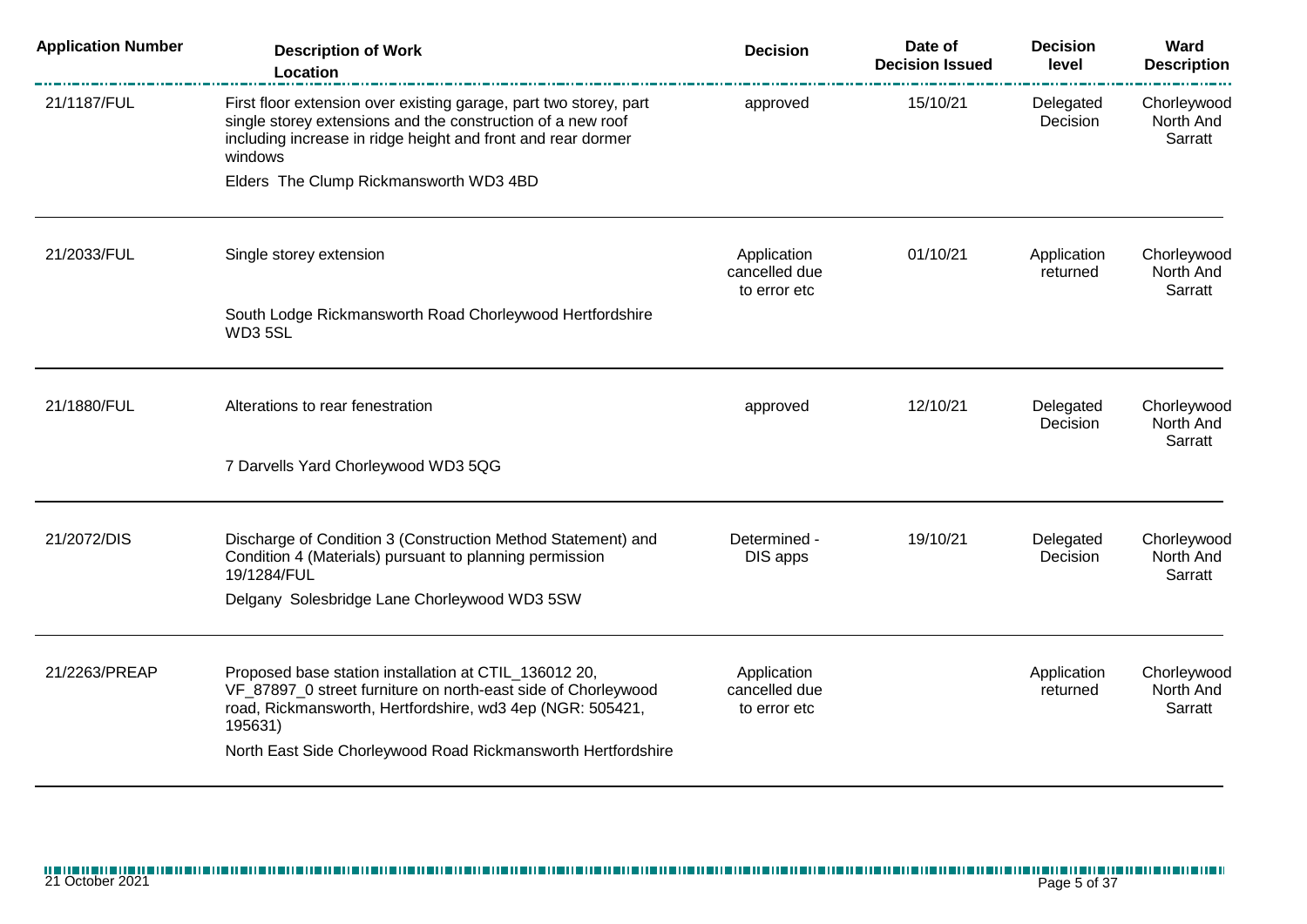| <b>Application Number</b> | <b>Description of Work</b><br>Location                                                                                                                                                                                                                                                                    | <b>Decision</b>          | Date of<br><b>Decision Issued</b> | <b>Decision</b><br>level | Ward<br><b>Description</b>          |
|---------------------------|-----------------------------------------------------------------------------------------------------------------------------------------------------------------------------------------------------------------------------------------------------------------------------------------------------------|--------------------------|-----------------------------------|--------------------------|-------------------------------------|
| 21/1906/DIS               | Discharge of Condition 6 (Construction Management Plan)<br>pursuant to planning permission 21/0832/FUL                                                                                                                                                                                                    | Determined -<br>DIS apps | 27/09/21                          | Delegated<br>Decision    | Chorleywood<br>North And<br>Sarratt |
|                           | The Conifers Solesbridge Lane Chorleywood WD3 5SW                                                                                                                                                                                                                                                         |                          |                                   |                          |                                     |
| 21/1981/FUL               | Demolition of existing conservatory and erection of a single storey<br>rear extension                                                                                                                                                                                                                     | approved                 | 06/10/21                          | Delegated<br>Decision    | Chorleywood<br>North And<br>Sarratt |
|                           | 6 Lower Plantation Loudwater Hertfordshire WD3 4PQ                                                                                                                                                                                                                                                        |                          |                                   |                          |                                     |
| 21/1546/FUL               | Construction of a detached double garage                                                                                                                                                                                                                                                                  | approved                 | 24/09/21                          | Delegated<br>Decision    | Chorleywood<br>North And            |
|                           | Elden Court Park Avenue Chorleywood Hertfordshire WD3 5DU                                                                                                                                                                                                                                                 |                          |                                   |                          | Sarratt                             |
| 21/1729/FUL               | Installation of solar panels to existing dwelling and ground<br>mounted solar panels adjacent to existing tennis court.                                                                                                                                                                                   | refused                  | 17/09/21                          | Delegated<br>Decision    | Chorleywood<br>North And            |
|                           | Windrush Common Road Chorleywood WD3 5LP                                                                                                                                                                                                                                                                  |                          |                                   |                          | Sarratt                             |
| 21/1731/FUL               | Demolition of existing detached garage and erection of three<br>storey front extension incorporating double garage at lower<br>ground floor, part single part two storey front and rear extensions<br>including rear balcony and increase in ridge height<br>Jasmine Cottage Rooks Hill Loudwater WD3 4HZ | withdrawn                | 22/09/21                          | Withdrawn                | Chorleywood<br>North And<br>Sarratt |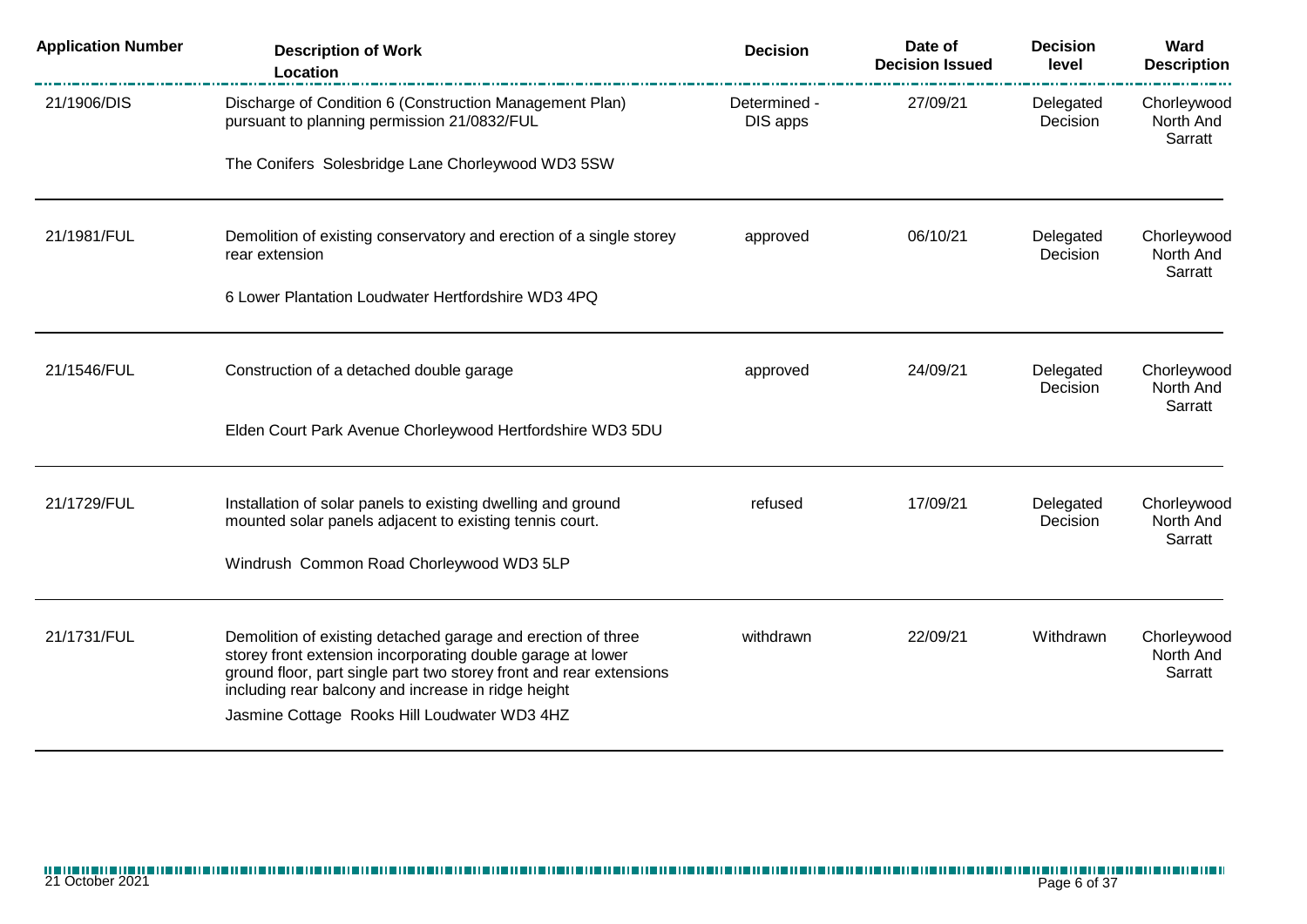| <b>Application Number</b> | <b>Description of Work</b><br>Location                                                                                                                                                                                                                                                                                                                                                                             | <b>Decision</b>          | Date of<br><b>Decision Issued</b> | <b>Decision</b><br>level | Ward<br><b>Description</b>          |
|---------------------------|--------------------------------------------------------------------------------------------------------------------------------------------------------------------------------------------------------------------------------------------------------------------------------------------------------------------------------------------------------------------------------------------------------------------|--------------------------|-----------------------------------|--------------------------|-------------------------------------|
| 21/1960/FUL               | Construction of single storey rear conservatory and alterations to<br>steps                                                                                                                                                                                                                                                                                                                                        | approved                 | 08/10/21                          | Delegated<br>Decision    | Chorleywood<br>North And<br>Sarratt |
|                           | 74 Valley Road Rickmansworth WD3 4BJ                                                                                                                                                                                                                                                                                                                                                                               |                          |                                   |                          |                                     |
| 21/1987/FUL               | Alterations to fenestration                                                                                                                                                                                                                                                                                                                                                                                        | approved                 | 18/10/21                          | Delegated<br>Decision    | Chorleywood<br>North And<br>Sarratt |
|                           | The Cottage Trout Rise Loudwater WD3 4JS                                                                                                                                                                                                                                                                                                                                                                           |                          |                                   |                          |                                     |
| 21/1894/FUL               | Loft conversion including insertion of rear dormer windows and<br>front rooflights                                                                                                                                                                                                                                                                                                                                 | approved                 | 13/10/21                          | Delegated<br>Decision    | Chorleywood<br>North And<br>Sarratt |
|                           | 36 Parkfield Chorleywood WD3 5AZ                                                                                                                                                                                                                                                                                                                                                                                   |                          |                                   |                          |                                     |
| 21/1898/DIS               | Discharge of Condition 4 (Trees) pursuant to planning permission<br>21/1285/FUL                                                                                                                                                                                                                                                                                                                                    | Determined -<br>DIS apps | 20/10/21                          | Delegated<br>Decision    | Chorleywood<br>North And<br>Sarratt |
|                           | 1 High Close Rickmansworth WD3 4DZ                                                                                                                                                                                                                                                                                                                                                                                 |                          |                                   |                          |                                     |
| 21/1570/FUL               | Demolition of existing rear extension, construction of two storey<br>rear extension, front rooflights, erection of a replacement garage,<br>alterations to external materials and fenestration, reconstruction<br>of front porch and associated external works including motorised<br>gate, new stairs up to house and new boundary wall to front and<br>new patio to rear<br>80 Valley Road Rickmansworth WD3 4BJ | withdrawn                | 07/10/21                          | Withdrawn                | Chorleywood<br>North And<br>Sarratt |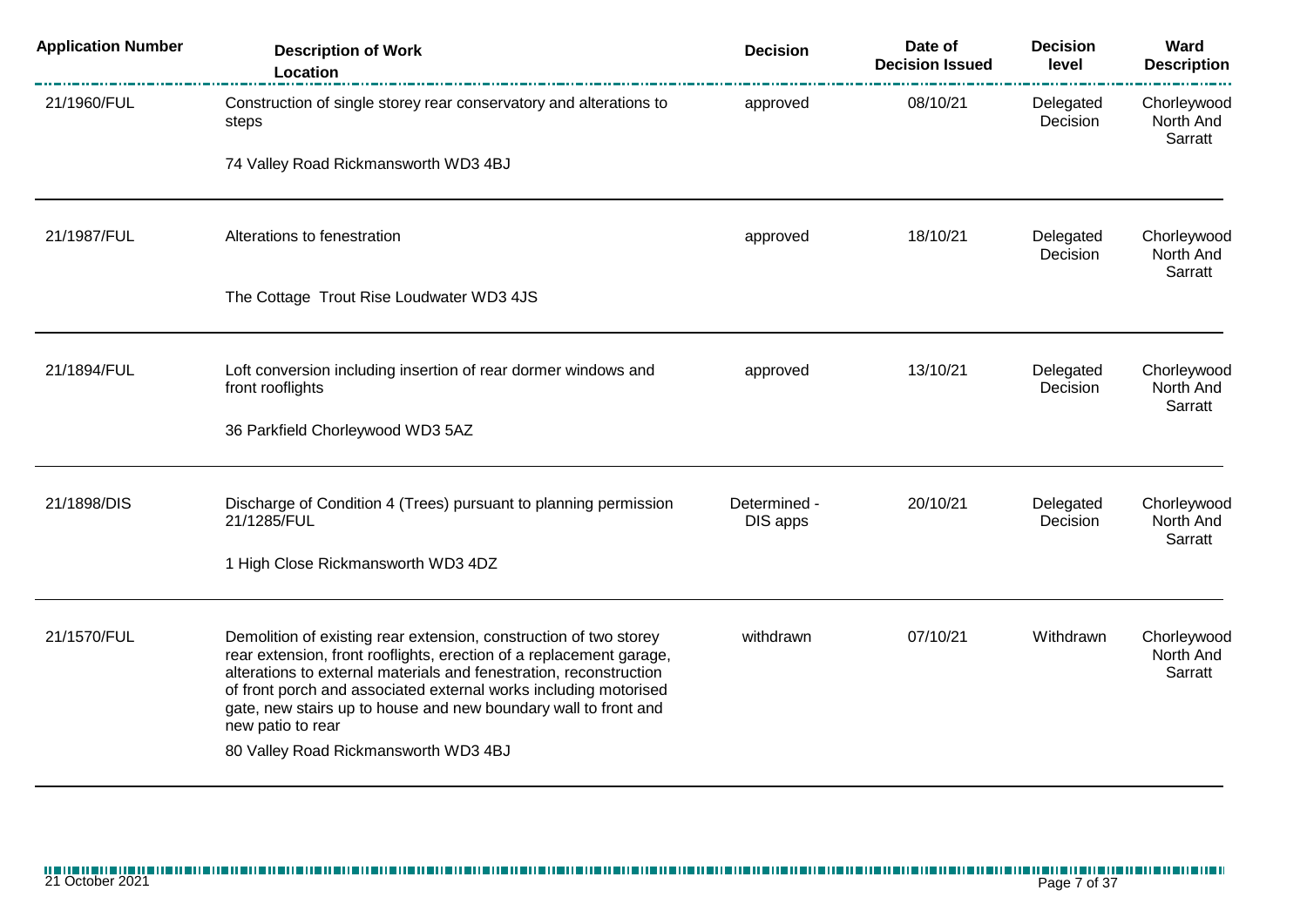| <b>Application Number</b> | <b>Description of Work</b><br>Location                                                         | <b>Decision</b>          | Date of<br><b>Decision Issued</b> | <b>Decision</b><br>level | Ward<br><b>Description</b>          |
|---------------------------|------------------------------------------------------------------------------------------------|--------------------------|-----------------------------------|--------------------------|-------------------------------------|
| 21/1943/FUL               | Single storey rear extension                                                                   | approved                 | 30/09/21                          | Delegated<br>Decision    | Chorleywood<br>North And<br>Sarratt |
|                           | Newlands 163 Valley Road Rickmansworth WD3 4BR                                                 |                          |                                   |                          |                                     |
| 21/2009/DIS               | Discharge of Condition 7 (Tree protection ) pursuant to planning<br>permission 21/0832/FUL     | Determined -<br>DIS apps | 27/09/21                          | Delegated<br>Decision    | Chorleywood<br>North And<br>Sarratt |
|                           | The Conifers Solesbridge Lane Chorleywood WD3 5SW                                              |                          |                                   |                          |                                     |
| 21/2013/FUL               | Construction of detached garage, contruction of retaining wall and<br>increase in hardstanding | approved                 | 14/10/21                          | Delegated<br>Decision    | Chorleywood<br>North And            |
|                           | Hillside Overstream Rickmansworth WD3 4LD                                                      |                          |                                   |                          | Sarratt                             |
| 21/1930/FUL               | Construction of a detached garage                                                              | approved                 | 08/10/21                          | Delegated<br>Decision    | Chorleywood<br>North And            |
|                           | Solesbridge Water Solesbridge Lane Chorleywood WD3 5SX                                         |                          |                                   |                          | Sarratt                             |
| 21/1498/PDA               | Prior Notification: Conversion of agricultural building to five<br>residential dwellings       | withdrawn                | 24/09/21                          | Delegated<br>Decision    | Chorleywood<br>North And            |
|                           | Land At Rear Of 47 Church Lane Sarratt Hertfordshire                                           |                          |                                   |                          | Sarratt                             |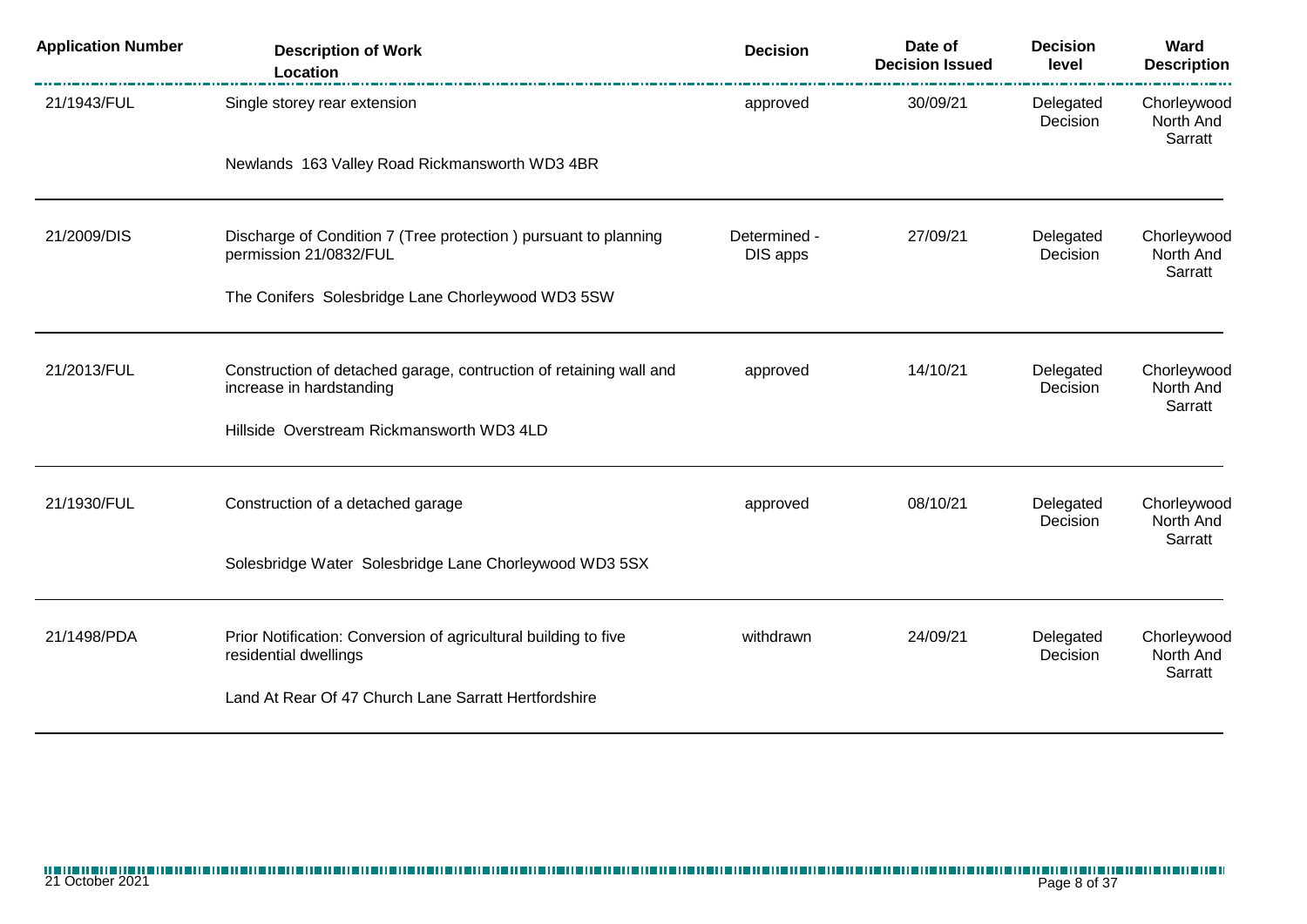| <b>Application Number</b> | <b>Description of Work</b><br>Location                                                                                                                                                                                                                                                                                                                          | <b>Decision</b>          | Date of<br><b>Decision Issued</b> | <b>Decision</b><br>level | Ward<br><b>Description</b>          |
|---------------------------|-----------------------------------------------------------------------------------------------------------------------------------------------------------------------------------------------------------------------------------------------------------------------------------------------------------------------------------------------------------------|--------------------------|-----------------------------------|--------------------------|-------------------------------------|
| 21/1563/FUL               | Single-storey front and side extensions                                                                                                                                                                                                                                                                                                                         | approved                 | 25/09/21                          | Committee<br>Decision    | Chorleywood<br>North And<br>Sarratt |
|                           | Holly Hedges Farm Olleberrie Lane Belsize WD3 4NU                                                                                                                                                                                                                                                                                                               |                          |                                   |                          |                                     |
| 21/1858/FUL               | Variation of Condition 2 pursuant to 20/1931/FUL to allow for an<br>extension to the previously proposed front 'portico' projection                                                                                                                                                                                                                             | approved                 | 20/09/21                          | Delegated<br>Decision    | Chorleywood<br>North And<br>Sarratt |
|                           | Paddock House 12 Chestnut Avenue Rickmansworth WD3 4HB                                                                                                                                                                                                                                                                                                          |                          |                                   |                          |                                     |
| 21/1532/FUL               | Variation of Condition 1 (approved plans) to planning permission<br>20/0660/FUL to allow for changes to the internal layout and<br>alterations to fenestration detail including the provision of<br>additional ground floor flank windows/door facing The Holt,<br>alterations to entrance canopy to front, and alterations to the<br>design of the lift shaft. | approved                 | 25/09/21                          | Delegated<br>Decision    | Chorleywood<br>North And<br>Sarratt |
|                           | Development Site At Burford House Rickmansworth Road<br>Chorleywood WD3 5SQ                                                                                                                                                                                                                                                                                     |                          |                                   |                          |                                     |
| 21/2207/DIS               | Discharge of Condition 3 (Bat Survey) and 4 (Materials) pursuant<br>to planning permission 21/1723/FUL                                                                                                                                                                                                                                                          | Determined -<br>DIS apps | 18/10/21                          | Delegated<br>Decision    | Chorleywood<br>North And<br>Sarratt |
|                           | Ashleigh 124 The Drive Rickmansworth WD3 4DP                                                                                                                                                                                                                                                                                                                    |                          |                                   |                          |                                     |
| 21/1830/FUL               | Creation of new vehicular access with closure of existing access<br>with sliding gate                                                                                                                                                                                                                                                                           | refused                  | 18/10/21                          | Delegated<br>Decision    | Chorleywood<br>North And<br>Sarratt |
|                           | Great Sarratt Hall Cottage The Green Sarratt WD3 4PD                                                                                                                                                                                                                                                                                                            |                          |                                   |                          |                                     |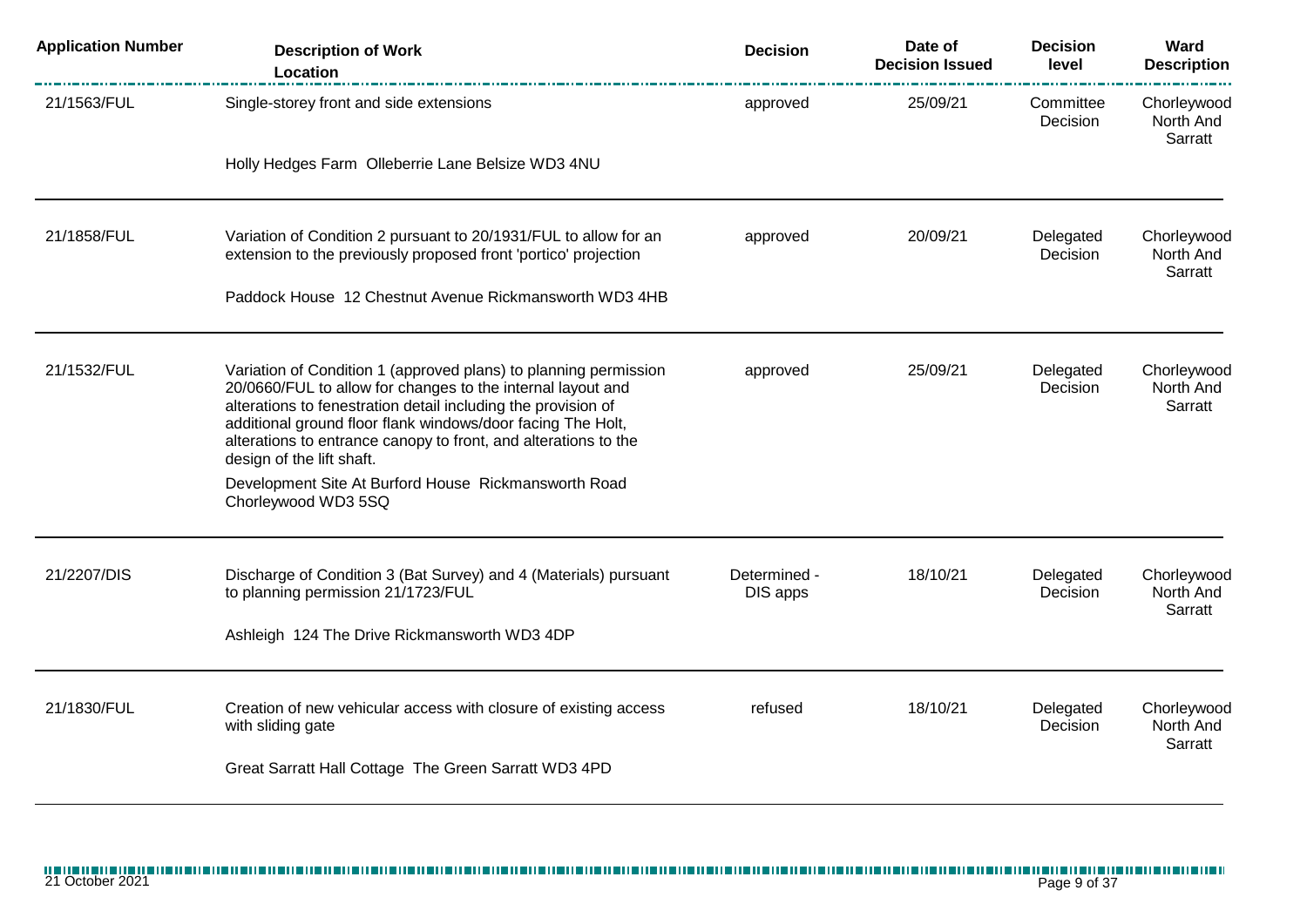| <b>Application Number</b> | <b>Description of Work</b><br>Location                                                                                                                                                                          | <b>Decision</b> | Date of<br><b>Decision Issued</b> | <b>Decision</b><br>level | Ward<br><b>Description</b>          |
|---------------------------|-----------------------------------------------------------------------------------------------------------------------------------------------------------------------------------------------------------------|-----------------|-----------------------------------|--------------------------|-------------------------------------|
| 21/2025/FUL               | Two storey front and side extension incorporating a basement,<br>two storey rear extension and roof extension to form habitable<br>accommodation including increase in ridge height and provision of<br>dormers | withdrawn       | 20/10/21                          | Withdrawn                | Chorleywood<br>North And<br>Sarratt |
|                           | Thatches Loudwater Lane Loudwater WD3 4HY                                                                                                                                                                       |                 |                                   |                          |                                     |
| 21/1326/FUL               | Part single, part two storey, front, side and rear extensions,<br>extension of the existing driveway                                                                                                            | approved        | 15/10/21                          | Delegated<br>Decision    | Chorleywood<br>North And<br>Sarratt |
|                           | 4 New Cottages Solesbridge Lane Chorleywood WD3 6AD                                                                                                                                                             |                 |                                   |                          |                                     |
| 21/1773/FUL               | Render to front elevation                                                                                                                                                                                       | approved        | 18/10/21                          | Delegated<br>Decision    | Chorleywood<br>North And<br>Sarratt |
|                           | 149 Valley Road Rickmansworth WD3 4BR                                                                                                                                                                           |                 |                                   |                          |                                     |
| 21/2015/FUL               | Demolition of existing workshop, construction of two story side<br>and rear extension including rear balcony and front porch                                                                                    | withdrawn       | 20/10/21                          | Withdrawn                | Chorleywood<br>North And<br>Sarratt |
|                           | Appletrees 29 Wyatts Road Chorleywood WD3 5TB                                                                                                                                                                   |                 |                                   |                          |                                     |
| 21/2026/FUL               | Demolition of existing extension and porch, construction of single-<br>storey side and rear extension and alterations to fenestration                                                                           | approved        | 21/10/21                          | Delegated<br>Decision    | Chorleywood<br>North And<br>Sarratt |
|                           | 1 Cherry Tree Dell Common Gate Road Chorleywood WD3 5EJ                                                                                                                                                         |                 |                                   |                          |                                     |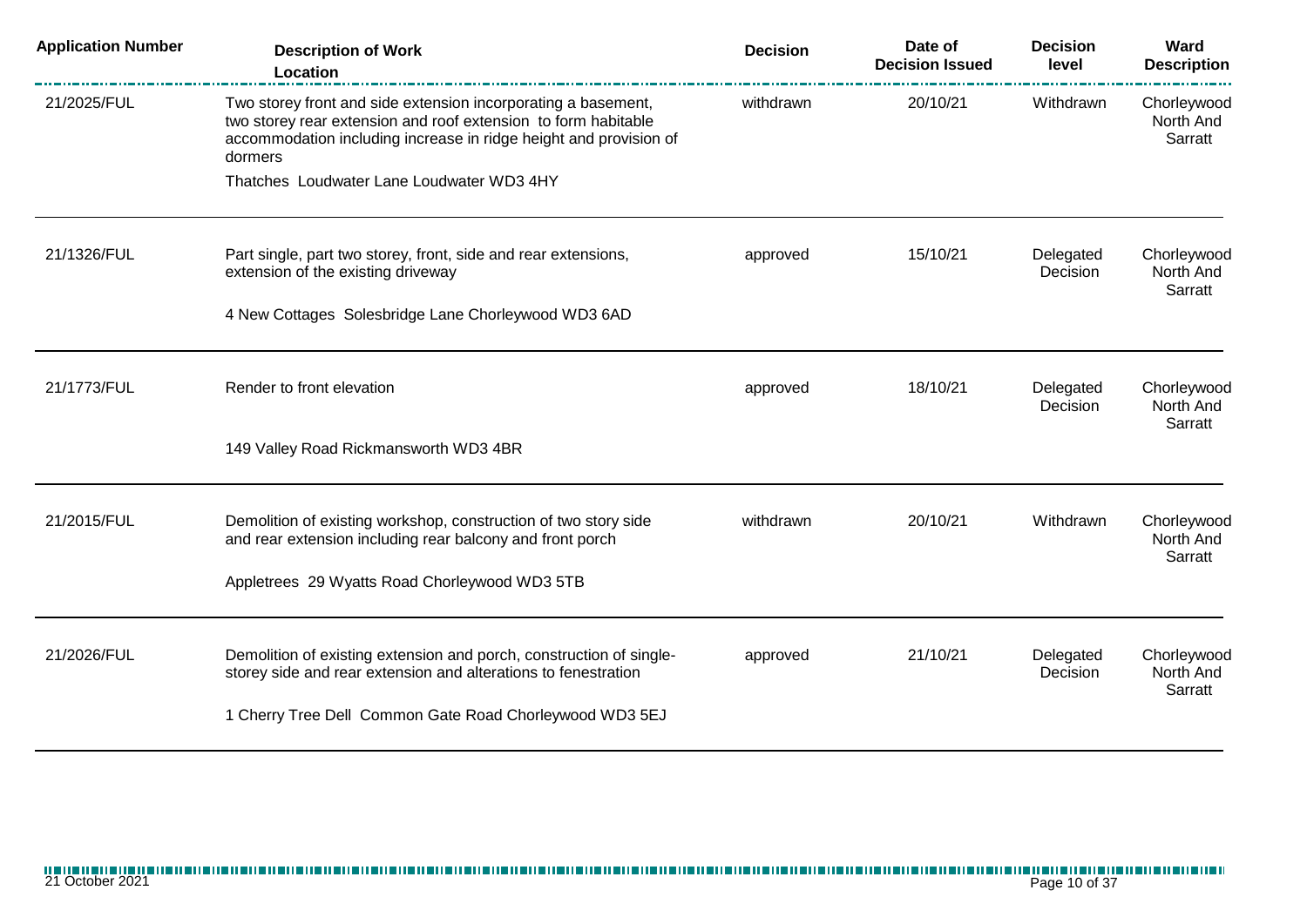| <b>Application Number</b> | <b>Description of Work</b><br>Location                                                                                                                                                                | <b>Decision</b>                              | Date of<br><b>Decision Issued</b> | <b>Decision</b><br>level | Ward<br><b>Description</b>          |
|---------------------------|-------------------------------------------------------------------------------------------------------------------------------------------------------------------------------------------------------|----------------------------------------------|-----------------------------------|--------------------------|-------------------------------------|
| 21/1835/FUL               | Erection of stable building                                                                                                                                                                           | refused                                      | 20/09/21                          | Delegated<br>Decision    | Chorleywood<br>North And<br>Sarratt |
|                           | Land At 1 Micklefield Green Cottages Sarratt Road Croxley Green<br>Hertfordshire WD3 6AH                                                                                                              |                                              |                                   |                          |                                     |
| 21/2356/FUL               | An extension to the existing Mess Room for Parish Rangers to<br>include rest area facilties for staff and disabled toilet facilites for<br>public use.                                                | Application<br>cancelled due<br>to error etc | 08/10/21                          | Application<br>returned  | Chorleywood<br>North And<br>Sarratt |
|                           | Chorleywood Lawn Cemetery Chorleywood House Estate<br>Rickmansworth Road Chorleywood Hertfordshire                                                                                                    |                                              |                                   |                          |                                     |
| 21/1910/FUL               | Part single, part two storey side and rear extensions and loft<br>conversion including rear dormers and alterations to fenestration                                                                   | approved                                     | 27/09/21                          | Delegated<br>Decision    | Chorleywood<br>North And<br>Sarratt |
|                           | Lightwoods Troutstream Way Loudwater Hertfordshire WD3 4LQ                                                                                                                                            |                                              |                                   |                          |                                     |
| 21/2131/PDE               | Prior Approval: Single storey rear extension (depth 5.2 metres,<br>maximum height 3.85 metres, maximum eaves height 2.65<br>metres)                                                                   | withdrawn                                    | 13/10/21                          | Withdrawn                | Chorleywood<br>North And<br>Sarratt |
|                           | 81 Valley Road Rickmansworth Hertfordshire WD3 4BL                                                                                                                                                    |                                              |                                   |                          |                                     |
| 21/1874/FUL               | Part single, part two storey side and rear extensions, front porch,<br>loft conversion including rooflights and dormer windows,<br>alterations to basement, solar panels and decking area to the rear | refused                                      | 29/09/21                          | Delegated<br>Decision    | Chorleywood<br>North And<br>Sarratt |
|                           | Dyke Cottage Chorleywood Road Rickmansworth Hertfordshire<br>WD3 4ES                                                                                                                                  |                                              |                                   |                          |                                     |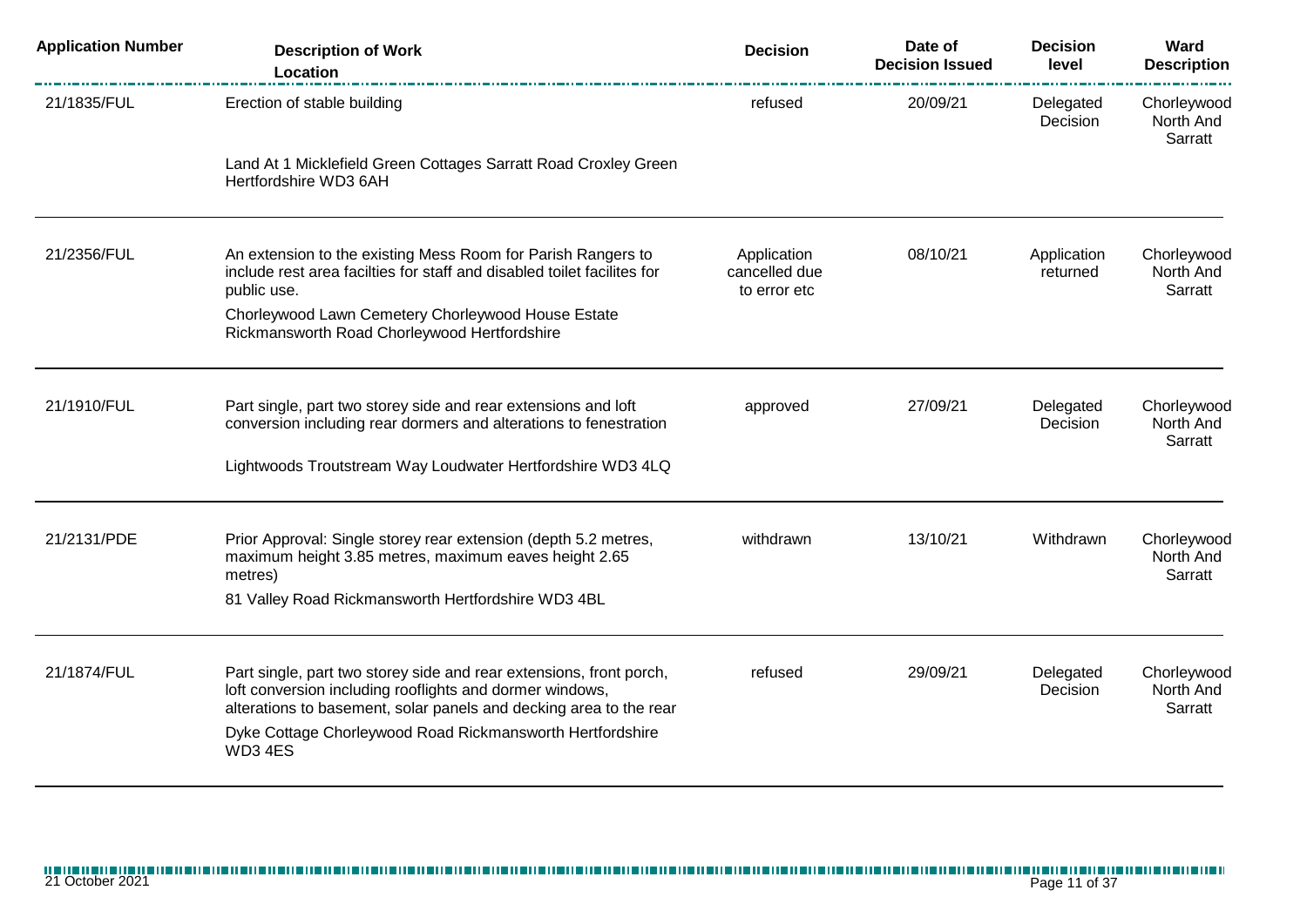| <b>Application Number</b> | <b>Description of Work</b><br><b>Location</b>                                                                                                                                                                                                                                                                                                                                       | <b>Decision</b>                        | Date of<br><b>Decision Issued</b> | <b>Decision</b><br>level | Ward<br><b>Description</b>              |
|---------------------------|-------------------------------------------------------------------------------------------------------------------------------------------------------------------------------------------------------------------------------------------------------------------------------------------------------------------------------------------------------------------------------------|----------------------------------------|-----------------------------------|--------------------------|-----------------------------------------|
| 21/2354/TEL               | Installation of a electricity distribution substation as part of an<br>undergrounding scheme within The Chilterns Area of Outstanding<br>Beauty. The Substations are required to replace pole mounted<br>transformers and have received permission from the relevant<br>landowners. The Substation is 3m x 3m and will be GRP (Glass<br>Reinforced Plastic) and close board fenced. | File closed<br>never<br>determined etc | 11/10/21                          | Delegated<br>Decision    | Chorleywood<br>North And<br>Sarratt     |
|                           | Land NW Of Sarratt Mill Cottage New Road Sarratt Hertfordshire<br>WD3 6HB                                                                                                                                                                                                                                                                                                           |                                        |                                   |                          |                                         |
| 21/1750/FUL               | Demolition of existing dwelling and construction of new dwelling<br>and attached garage with alterations to existing access and<br>erection of front boundary wall and gates                                                                                                                                                                                                        | approved                               | 19/10/21                          | Delegated<br>Decision    | Chorleywood<br>South And<br>Maple Cross |
|                           | Blacketts End Chalfont Lane Chorleywood Hertfordshire WD3 5PP                                                                                                                                                                                                                                                                                                                       |                                        |                                   |                          |                                         |
| 21/1955/DIS               | Discharge of Condition 2 (Noise Impact Assessment) and<br>Condition 3 (Carbon filters) pursuant to 21/0812/PDF                                                                                                                                                                                                                                                                      | Determined -<br>DIS apps               | 08/10/21                          | Delegated<br>Decision    | Chorleywood<br>South And<br>Maple Cross |
|                           | 16 Main Parade Chorleywood Hertfordshire WD3 5RB                                                                                                                                                                                                                                                                                                                                    |                                        |                                   |                          |                                         |
| 21/2057/FUL               | Part single, part two storey rear extension, single side extension<br>and front open porch extension                                                                                                                                                                                                                                                                                | approved                               | 18/10/21                          | Delegated<br>Decision    | Chorleywood<br>South And<br>Maple Cross |
|                           | 3 St Peters Way Chorleywood WD3 5QF                                                                                                                                                                                                                                                                                                                                                 |                                        |                                   |                          |                                         |
| 21/2071/CLPD              | Certificate of Lawfulness for Proposed Development: Loft<br>conversion including insertion of two rear dormers and rooflights<br>to front<br>2 Manor Cottages Heronsgate Road Chorleywood WD3 5BJ                                                                                                                                                                                   | approved                               | 19/10/21                          | Delegated<br>Decision    | Chorleywood<br>South And<br>Maple Cross |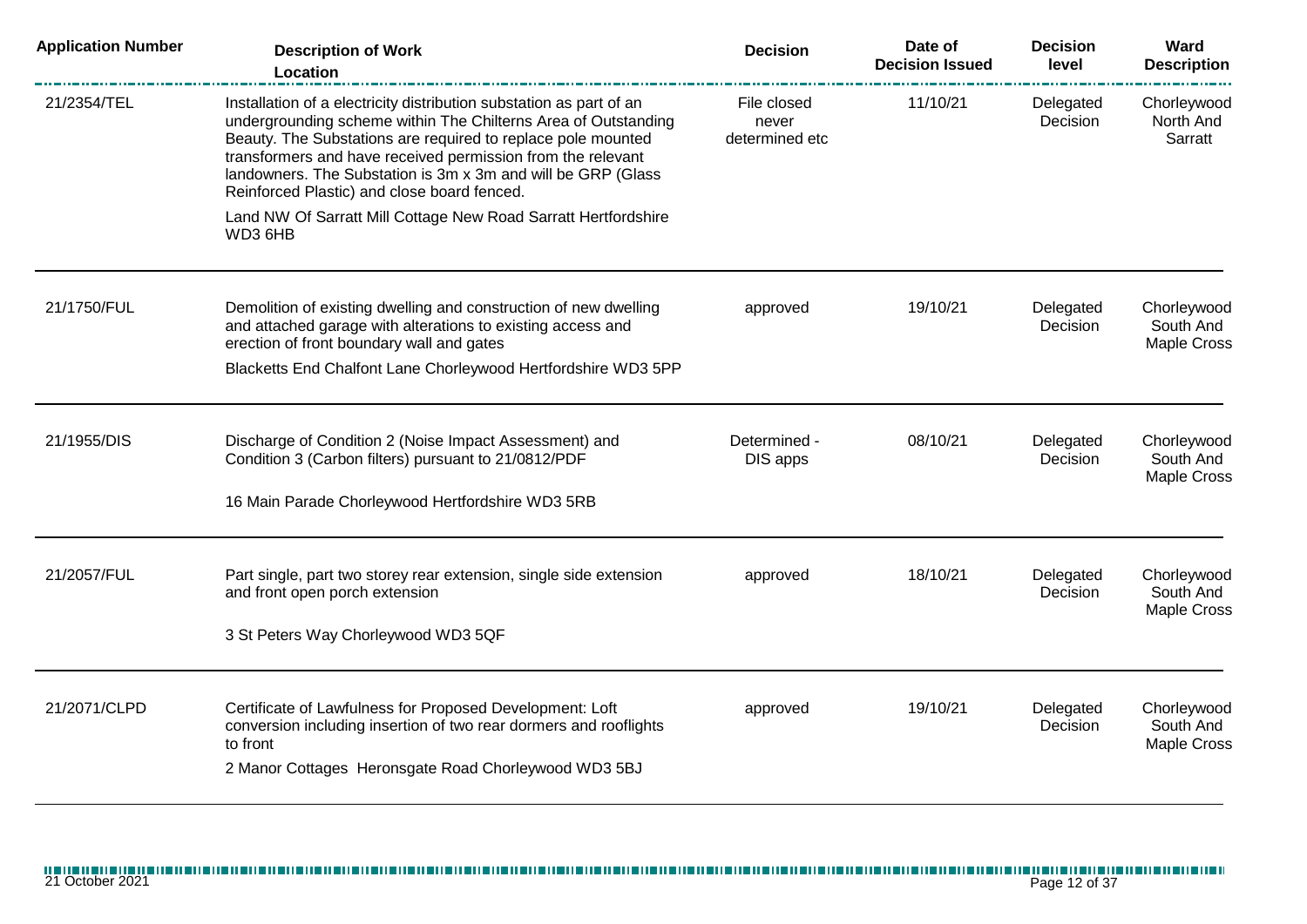| <b>Application Number</b> | <b>Description of Work</b><br>Location                                                                                                                                                                                                                          | <b>Decision</b>                              | Date of<br><b>Decision Issued</b> | <b>Decision</b><br>level | Ward<br><b>Description</b><br><u>i santa mate</u> |
|---------------------------|-----------------------------------------------------------------------------------------------------------------------------------------------------------------------------------------------------------------------------------------------------------------|----------------------------------------------|-----------------------------------|--------------------------|---------------------------------------------------|
| 21/2094/FUL               | Construction of parking area and new access from Maple Lodge<br>Close including new dropped kerb                                                                                                                                                                | approved                                     |                                   | Delegated<br>Decision    | Chorleywood<br>South And<br>Maple Cross           |
|                           | 29 Denham Way Maple Cross Rickmansworth Hertfordshire WD3<br>9SL                                                                                                                                                                                                |                                              |                                   |                          |                                                   |
| 21/2077/FUL               | Conversion of existing building containing a dwelling and a<br>commercial unit into 4 flats. Increase in eaves to creation a two<br>storey building, creation of internal lightwel and altertations to<br>fenestration with association landscaping alterations | Application<br>cancelled due<br>to error etc | 23/09/21                          | Application<br>returned  | Chorleywood<br>South And<br>Maple Cross           |
|                           | 42 Denham Way Maple Cross WD3 9SP                                                                                                                                                                                                                               |                                              |                                   |                          |                                                   |
| 21/2105/NMA               | Non-Material Amendment to planning permission 21/1397/FUL:<br>Removal of existing chimney to rear and alterations to rear<br>extension parapet                                                                                                                  | approved                                     | 28/09/21                          | Delegated<br>Decision    | Chorleywood<br>South And<br>Maple Cross           |
|                           | Langdale 55 Berks Hill Chorleywood WD3 5AJ                                                                                                                                                                                                                      |                                              |                                   |                          |                                                   |
| 21/2175/DIS               | Discharge of Condition 4 (Materials) pursuant to planning<br>permission 21/1397/FUL<br>Langdale 55 Berks Hill Chorleywood WD3 5AJ                                                                                                                               | Determined -<br>DIS apps                     | 21/10/21                          | Delegated<br>Decision    | Chorleywood<br>South And<br>Maple Cross           |
|                           |                                                                                                                                                                                                                                                                 |                                              |                                   |                          |                                                   |
| 21/1891/DIS               | Discharge of Condition 4 (Restoration Plan) pursuant to<br>20/0439/FUL                                                                                                                                                                                          | Determined -<br>DIS apps                     | 04/10/21                          | Delegated<br>Decision    | Chorleywood<br>South And<br>Maple Cross           |
|                           | Bullsland Farm Bullsland Lane Chorleywood Hertfordshire WD3<br>5BG                                                                                                                                                                                              |                                              |                                   |                          |                                                   |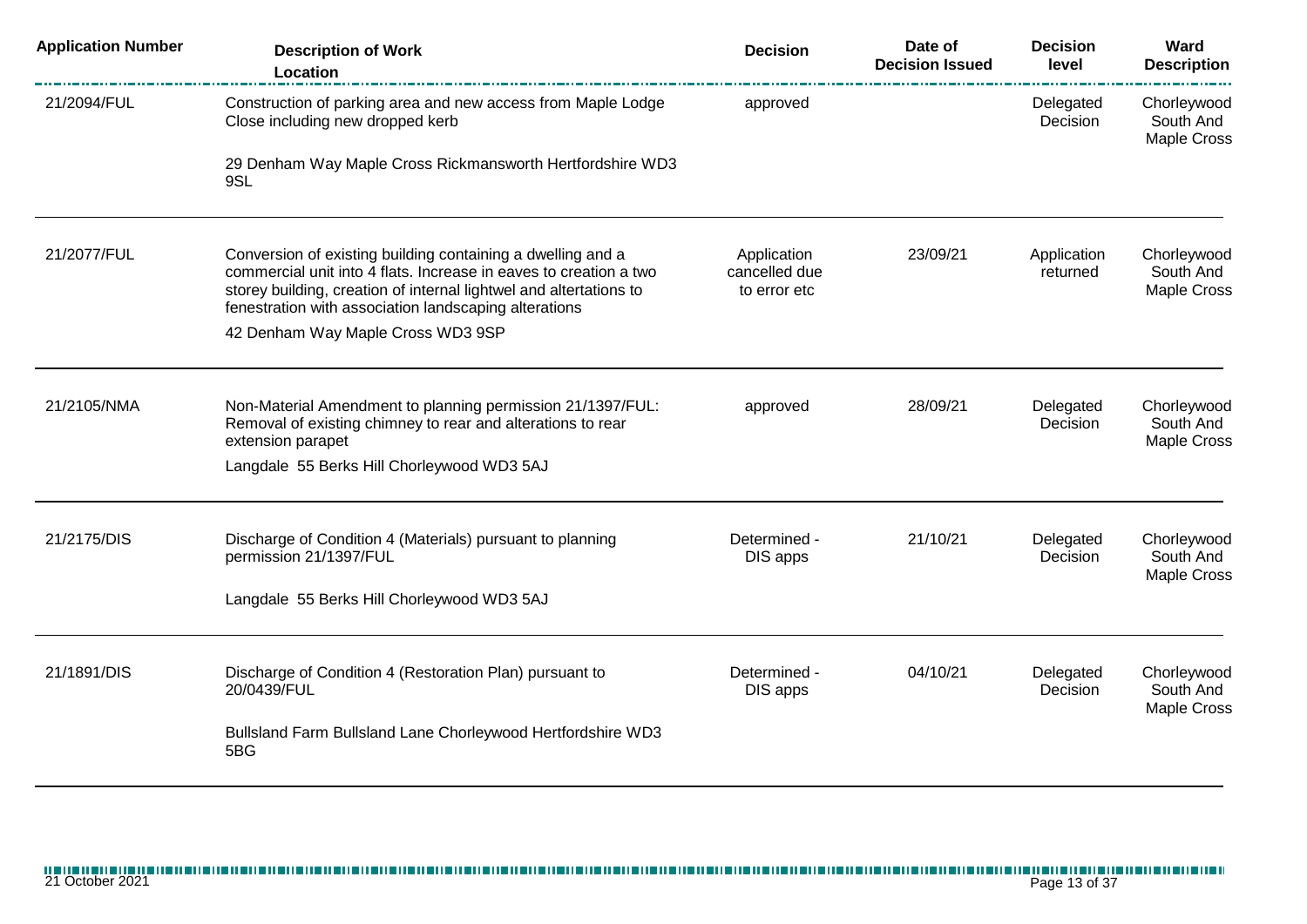| <b>Application Number</b> | <b>Description of Work</b><br>Location                                                                                                                                                                                                | <b>Decision</b> | Date of<br><b>Decision Issued</b> | <b>Decision</b><br>level | Ward<br><b>Description</b>                     |
|---------------------------|---------------------------------------------------------------------------------------------------------------------------------------------------------------------------------------------------------------------------------------|-----------------|-----------------------------------|--------------------------|------------------------------------------------|
| 21/1935/FUL               | Loft conversion including hip to gable extension, rear dormer and<br>front rooflights                                                                                                                                                 | refused         | 29/09/21                          | Delegated<br>Decision    | Chorleywood<br>South And<br><b>Maple Cross</b> |
|                           | 45 Bullsland Lane Chorleywood WD3 5BD                                                                                                                                                                                                 |                 |                                   |                          |                                                |
| 21/1940/FUL               | Two storey rear extension and loft extension including extension<br>to roof and insertion of rooflights to rear to serve loft<br>accommodation                                                                                        | approved        | 25/09/21                          | Delegated<br>Decision    | Chorleywood<br>South And<br><b>Maple Cross</b> |
|                           | Stonycroft 32 Blacketts Wood Drive Chorleywood WD3 5QH                                                                                                                                                                                |                 |                                   |                          |                                                |
| 21/2053/FUL               | Two storey front extension, first floor side extension, single storey<br>rear extension and alterations to frontage including access                                                                                                  | approved        | 21/10/21                          | Delegated<br>Decision    | Chorleywood<br>South And<br>Maple Cross        |
|                           | 14 Beechwood Avenue Chorleywood WD3 5RL                                                                                                                                                                                               |                 |                                   |                          |                                                |
| 21/2006/FUL               | Alterations to roof profile of existing ground floor rear projection<br>including the provision of additional rooflights and alterations to<br>fenstration including lowering of cill heights of existing first floor<br>rear windows | approved        | 08/10/21                          | Delegated<br>Decision    | Chorleywood<br>South And<br>Maple Cross        |
|                           | 83 Blacketts Wood Drive Chorleywood WD3 5PS                                                                                                                                                                                           |                 |                                   |                          |                                                |
| 21/2008/FUL               | Removal of existing flat rooflight and construction of new lantern<br>rooflight in existing flat roof                                                                                                                                 | approved        | 25/09/21                          | Delegated<br>Decision    | Chorleywood<br>South And<br>Maple Cross        |
|                           | Top Of The Hill 29 South Road Chorleywood WD3 5AS                                                                                                                                                                                     |                 |                                   |                          |                                                |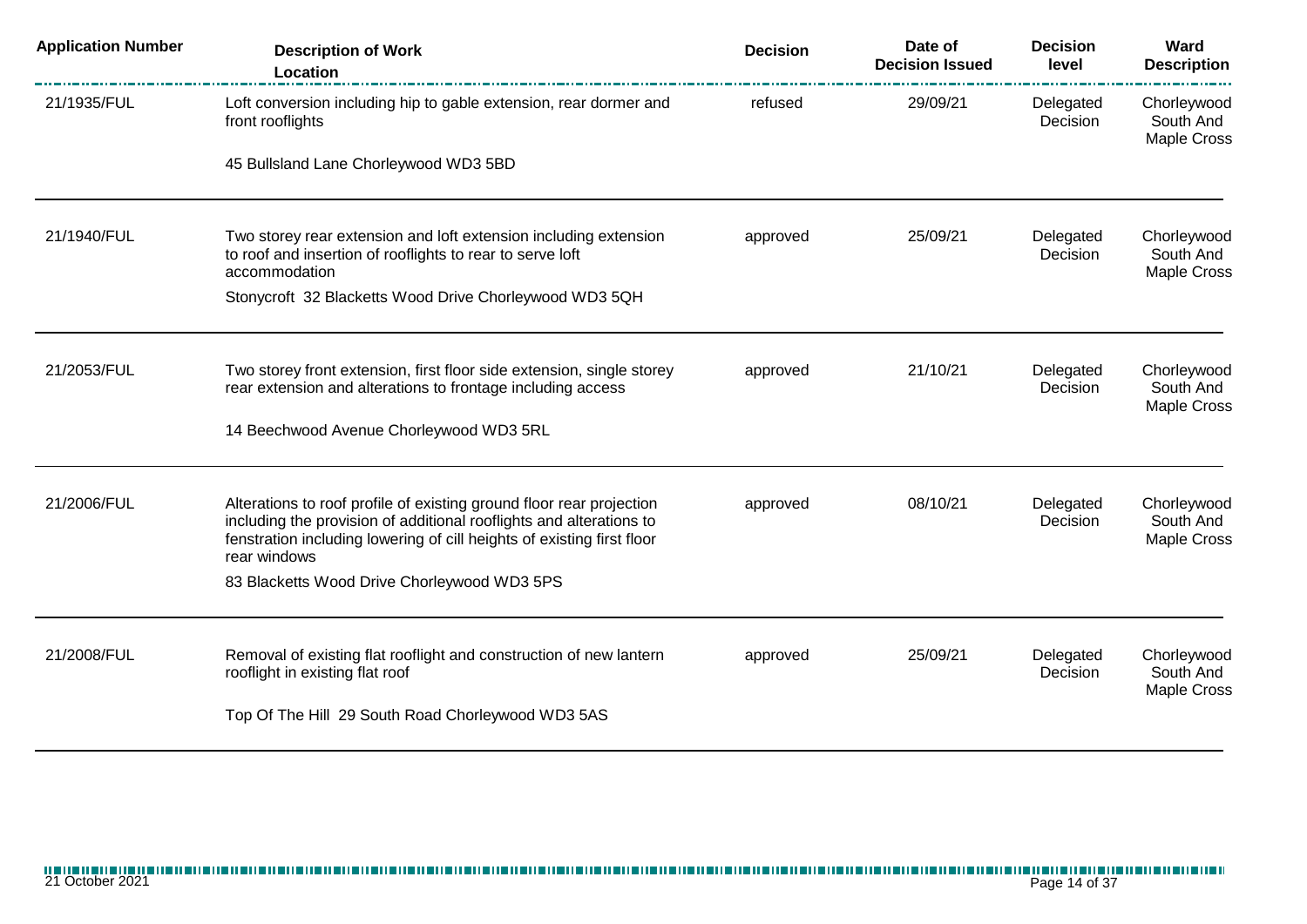| <b>Application Number</b> | <b>Description of Work</b><br>Location                                                                                                                                                                                                                                                                    | <b>Decision</b>          | Date of<br><b>Decision Issued</b> | <b>Decision</b><br>level | Ward<br><b>Description</b>                     |
|---------------------------|-----------------------------------------------------------------------------------------------------------------------------------------------------------------------------------------------------------------------------------------------------------------------------------------------------------|--------------------------|-----------------------------------|--------------------------|------------------------------------------------|
| 21/2146/NMA               | Non material amendment pursuant to planning permission<br>19/2454/FUL: Construction of parapet wall                                                                                                                                                                                                       | refused                  | 06/10/21                          | Delegated<br>Decision    | Chorleywood<br>South And<br>Maple Cross        |
|                           | Balloch 71 Lower Road Chorleywood WD3 5LA                                                                                                                                                                                                                                                                 |                          |                                   |                          |                                                |
| 21/1957/PDNT              | Permitted Development Notice Telecommunications: Installation<br>of a 15 metre high monopole and 4 no. equipment cabinets and<br>development works ancillary thereto.                                                                                                                                     | refused                  | 06/10/21                          | Delegated<br>Decision    | Chorleywood<br>South And<br>Maple Cross        |
|                           | Denham Way Maple Cross Lodge Maple Cross Hertfordshire<br>Three Rivers WD3 9RN                                                                                                                                                                                                                            |                          |                                   |                          |                                                |
| 21/1683/HS2               | Submission of details relating to bringing scheduled works into<br>use under Paragraph 9 of Schedule 17 to the High Speed Rail<br>(London-West Midlands) Act 2017. Submission relates to the<br>Bringing into Use of Scheduled Work 2/7 - Tilehouse Lane and<br>Scheduled Work 2/7C - Quarry Access Road. | approved                 | 21/10/21                          | Delegated<br>Decision    | Chorleywood<br>South And<br>Maple Cross        |
|                           | HS2 Construction Site West Of A412 Denham Way Chalfont<br>Lane West Hyde Hertfordshire                                                                                                                                                                                                                    |                          |                                   |                          |                                                |
| 21/2028/FUL               | Garage conversion including alterations to fenestration                                                                                                                                                                                                                                                   | approved                 | 12/10/21                          | Delegated<br>Decision    | Chorleywood<br>South And<br><b>Maple Cross</b> |
|                           | 64 Franklins Maple Cross WD3 9SY                                                                                                                                                                                                                                                                          |                          |                                   |                          |                                                |
| 21/2120/DIS               | Discharge of Condition 3 (Tree Protection) pursuant to planning<br>permission 20/1925/FUL                                                                                                                                                                                                                 | Determined -<br>DIS apps | 11/10/21                          | Delegated<br>Decision    | Chorleywood<br>South And<br><b>Maple Cross</b> |
|                           | Cedar House Burfield Road Chorleywood WD3 5NS                                                                                                                                                                                                                                                             |                          |                                   |                          |                                                |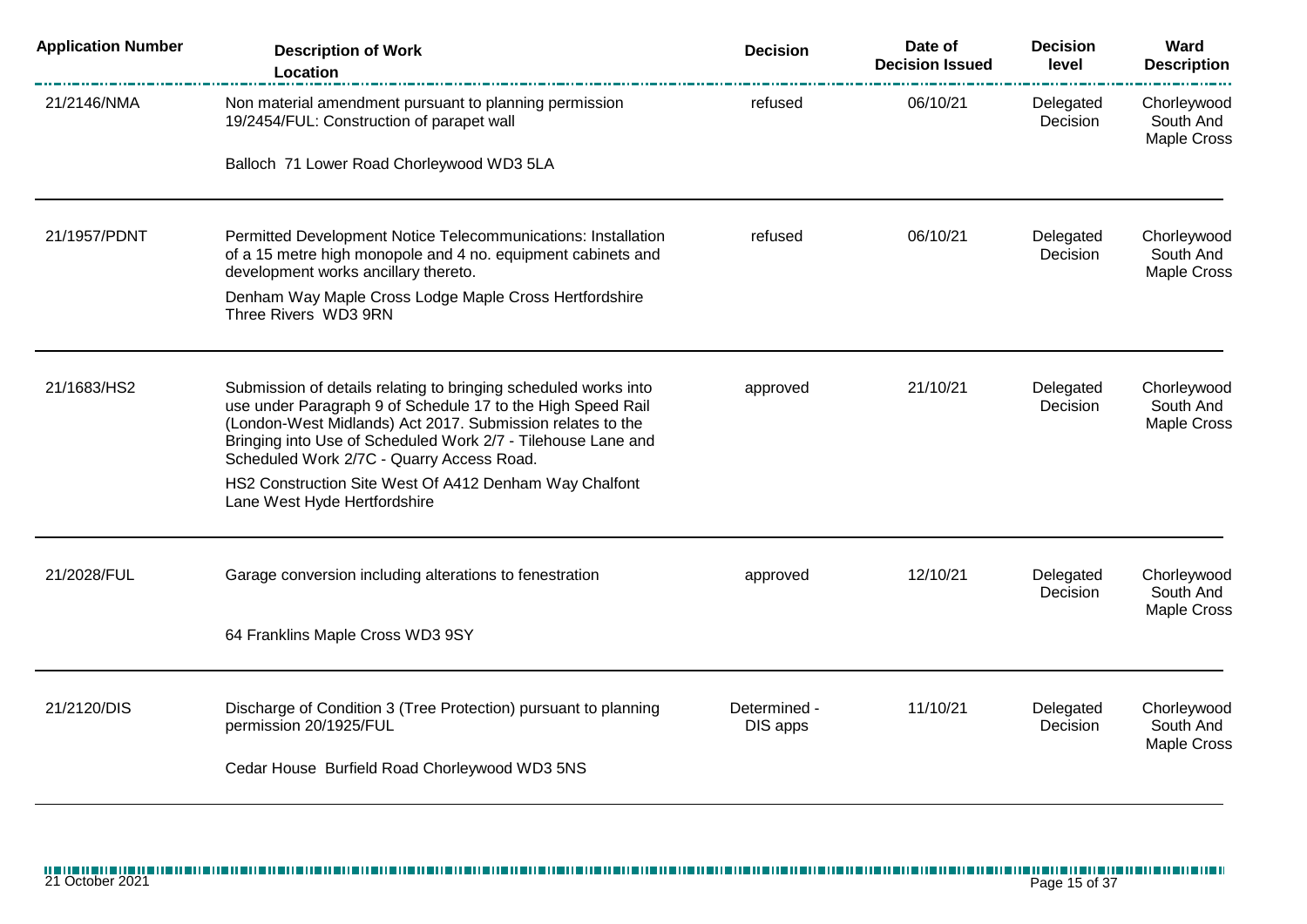| <b>Application Number</b> | <b>Description of Work</b><br>Location                                                                                                | <b>Decision</b>               | Date of<br><b>Decision Issued</b> | <b>Decision</b><br>level | Ward<br><b>Description</b> |
|---------------------------|---------------------------------------------------------------------------------------------------------------------------------------|-------------------------------|-----------------------------------|--------------------------|----------------------------|
| 21/1924/FUL               | Loft conversion including hip to gable roof extension, rear dormer<br>and front rooflights                                            | withdrawn                     | 15/10/21                          | Withdrawn                | <b>Dickinsons</b>          |
|                           | 6 Beechcroft Avenue Croxley Green WD3 3EQ                                                                                             |                               |                                   |                          |                            |
| 21/1927/FUL               | Two storey side and single storey rear extension and new porch                                                                        | approved                      | 25/09/21                          | Delegated<br>Decision    | Dickinsons                 |
|                           | 93 Valley Walk Croxley Green WD3 3TQ                                                                                                  |                               |                                   |                          |                            |
| 21/1882/FUL               | Alterations to existing front projection including conversion of                                                                      | approved                      | 05/10/21                          | Delegated                | Dickinsons                 |
|                           | garage into habitable accomodation, part single-storey, part two-<br>storey rear extension, and increase in hardstanding to frontage. |                               |                                   | Decision                 |                            |
|                           | 62 Valley Walk Croxley Green WD3 3TG                                                                                                  |                               |                                   |                          |                            |
| 21/2134/NMA               | Non-material amendment to planning permission 21/0671/FUL:<br>Repostioning of approved side dormer window, chimney removal            | approved                      | 04/10/21                          | Delegated<br>Decision    | <b>Dickinsons</b>          |
|                           | from front elevation, repositioning of front door and alterations to<br>fenestration                                                  |                               |                                   |                          |                            |
|                           | 9 Green Lane Croxley Green WD3 3HR                                                                                                    |                               |                                   |                          |                            |
| 21/2075/CLPD              | Certificate of Lawfulness Proposed Development: Construction of                                                                       | Application                   | 05/10/21                          | Application              | Dickinsons                 |
|                           | outbuilding for use as office                                                                                                         | cancelled due<br>to error etc |                                   | returned                 |                            |
|                           | 37 Bateman Road Croxley Green Hertfordshire WD3 3BL                                                                                   |                               |                                   |                          |                            |
| 21/2078/FUL               | Demolition of existing side projection, construction of a single                                                                      | approved                      |                                   | Delegated                | <b>Dickinsons</b>          |
|                           | storey front and side extension<br>113 Watford Road Croxley Green WD3 3DX                                                             |                               |                                   | Decision                 |                            |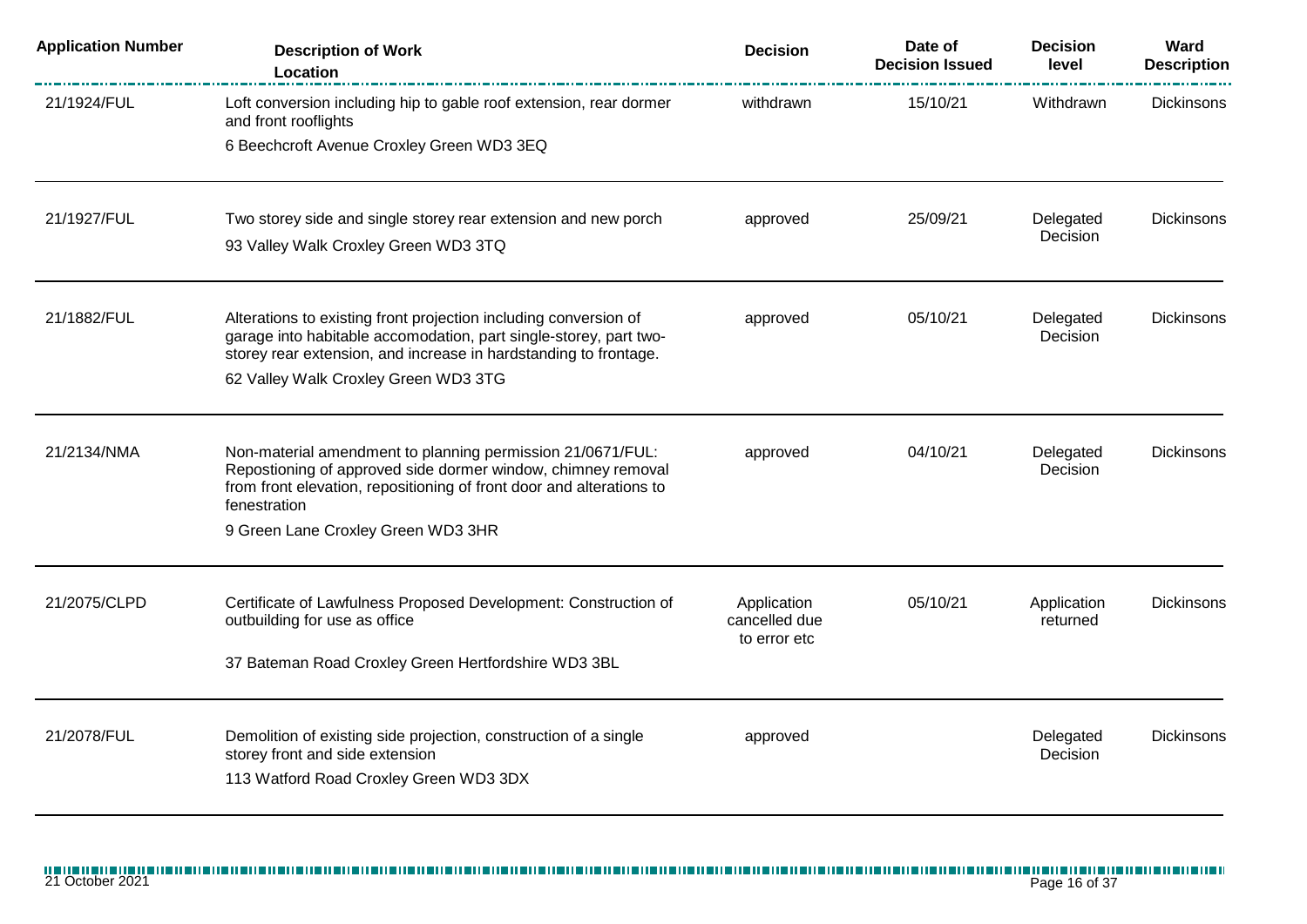| <b>Application Number</b> | <b>Description of Work</b><br>Location                                                                                                                                                             | <b>Decision</b>                              | Date of<br><b>Decision Issued</b> | <b>Decision</b><br>level | Ward<br><b>Description</b> |
|---------------------------|----------------------------------------------------------------------------------------------------------------------------------------------------------------------------------------------------|----------------------------------------------|-----------------------------------|--------------------------|----------------------------|
| 21/2079/CLPD              | Certificate of Lawfulness for Proposed Development:<br>Construction of outbuilding to rear garden and construction of<br>entrance porch to front elevation                                         | approved                                     | 20/10/21                          | Delegated<br>Decision    | Dickinsons                 |
|                           | 113 Watford Road Croxley Green WD3 3DX                                                                                                                                                             |                                              |                                   |                          |                            |
| 21/2149/PDND              | Prior Notification of Demolition: Demolition of the existing<br>workshops                                                                                                                          | Application<br>cancelled due<br>to error etc | 18/10/21                          | Application<br>returned  | <b>Dickinsons</b>          |
|                           | Greystone Works The Green Croxley Green Hertfordshire                                                                                                                                              |                                              |                                   |                          |                            |
| 21/1999/PDE               | Prior Approval: Single storey rear extension (depth 6 metres,<br>maximum height 2.68 metres, maximum eaves height 2.3 metres)<br>281 New Road Croxley Green Rickmansworth Hertfordshire WD3<br>3HE | refused                                      | 23/09/21                          | Delegated<br>Decision    | <b>Dickinsons</b>          |
| 21/1925/PDE               | Prior Approval: Single storey rear extension (depth 8m, maximum<br>height 3.8m, maximum eaves height 2.8m)<br>20 Copthorne Road Croxley Green Hertfordshire WD3 4AQ                                | no objection                                 | 24/09/21                          | Delegated<br>Decision    | <b>Dickinsons</b>          |
| 21/2224/DIS               | Discharge of Condition 3 (Construction Management Plan)<br>pursuant to planning permission 20/1343/FUL<br>4 Scots Hill Croxley Green WD3 3AD                                                       | Determined -<br>DIS apps                     | 05/10/21                          | Delegated<br>Decision    | <b>Dickinsons</b>          |
| 21/2237/NMA               | Non material amendment to planning permission 21/0867/FUL:<br>Increase in height of extension<br>10 Gill Close Croxley Green WD18 8WS                                                              | refused                                      | 14/10/21                          | Delegated<br>Decision    | Dickinsons                 |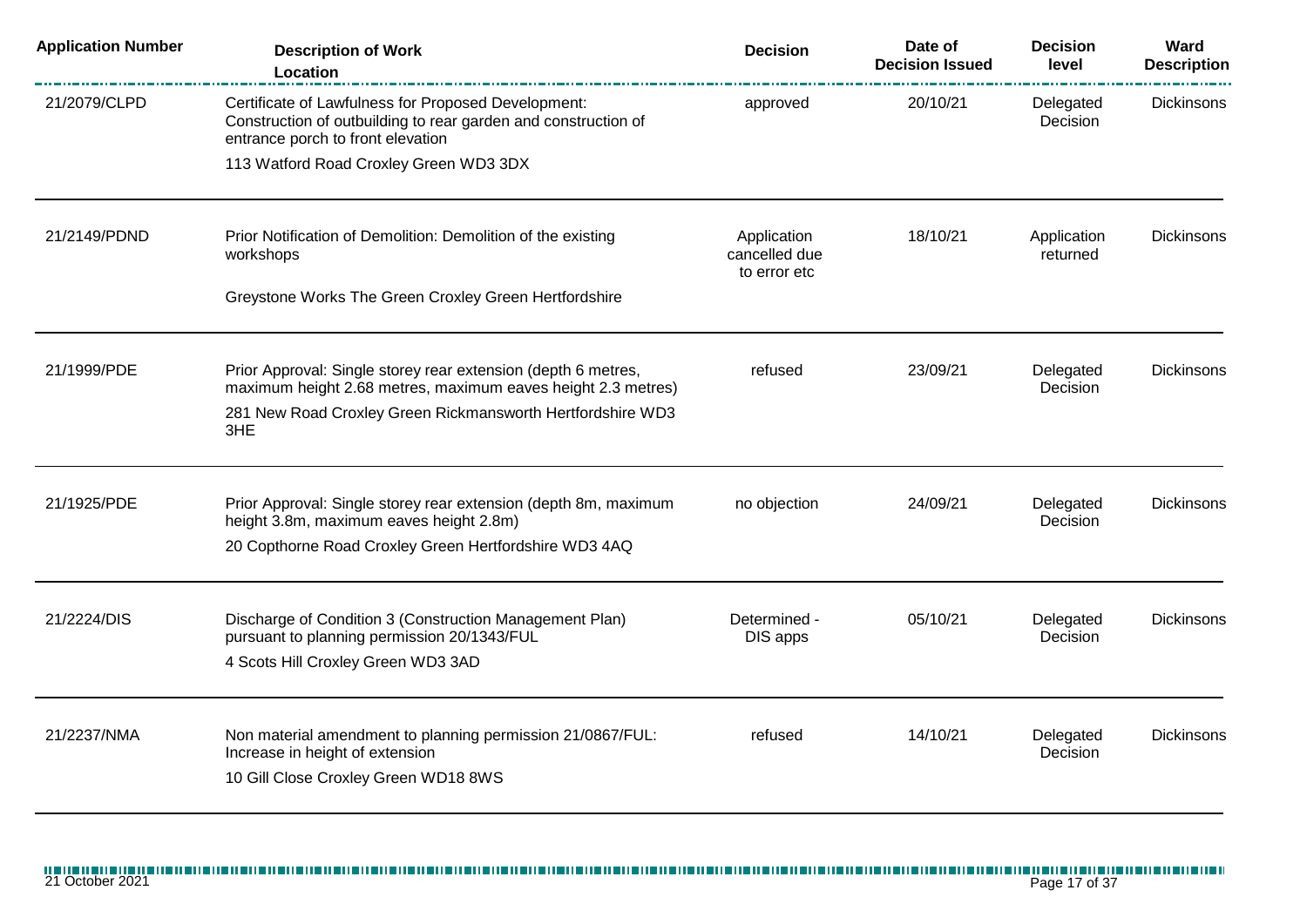| <b>Application Number</b> | <b>Description of Work</b><br>Location                                                                                                                                                                         | <b>Decision</b> | Date of<br><b>Decision Issued</b> | <b>Decision</b><br>level | Ward<br><b>Description</b> |
|---------------------------|----------------------------------------------------------------------------------------------------------------------------------------------------------------------------------------------------------------|-----------------|-----------------------------------|--------------------------|----------------------------|
| 21/1922/FUL               | Two-storey front extension<br>24 Barton Way Croxley Green WD3 3QA                                                                                                                                              | approved        | 25/09/21                          | Delegated<br>Decision    | Durrants                   |
| 21/1854/FUL               | Extension to dormer window to side and rear<br>32 Durrants Drive Croxley Green WD3 3NR                                                                                                                         | approved        | 05/10/21                          | Delegated<br>Decision    | Durrants                   |
| 21/2070/CLPD              | Certificate of Lawfulness Proposed Development: Loft conversion<br>including rear dormer window and front rooflights<br>100 Durrants Drive Croxley Green WD3 3NS                                               | approved        | 19/10/21                          | Delegated<br>Decision    | Durrants                   |
| 21/1973/FUL               | Part use of existing outbuilding for hairdressing business<br>78 Links Way Croxley Green WD3 3RJ                                                                                                               | approved        | 21/10/21                          | Delegated<br>Decision    | Durrants                   |
| 21/1974/FUL               | Single storey rear/side extension and alterations to fenestration<br>19 Sherborne Way Croxley Green WD3 3PE                                                                                                    | approved        | 05/10/21                          | Delegated<br>Decision    | Durrants                   |
| 21/2029/PDE               | Prior Approval: Single storey rear extension (depth 6.00 metres,<br>maximum height 3.99 metres, maximum eaves height 2.62<br>metres)<br>293 Baldwins Lane Croxley Green Rickmansworth Hertfordshire<br>WD3 3LE | withdrawn       | 01/10/21                          | Withdrawn                | Durrants                   |
| 21/1932/FUL               | Ground floor front, side and rear extensions<br>113 Springfield Close Croxley Green WD3 3HG                                                                                                                    | approved        | 13/10/21                          | Delegated<br>Decision    | Durrants                   |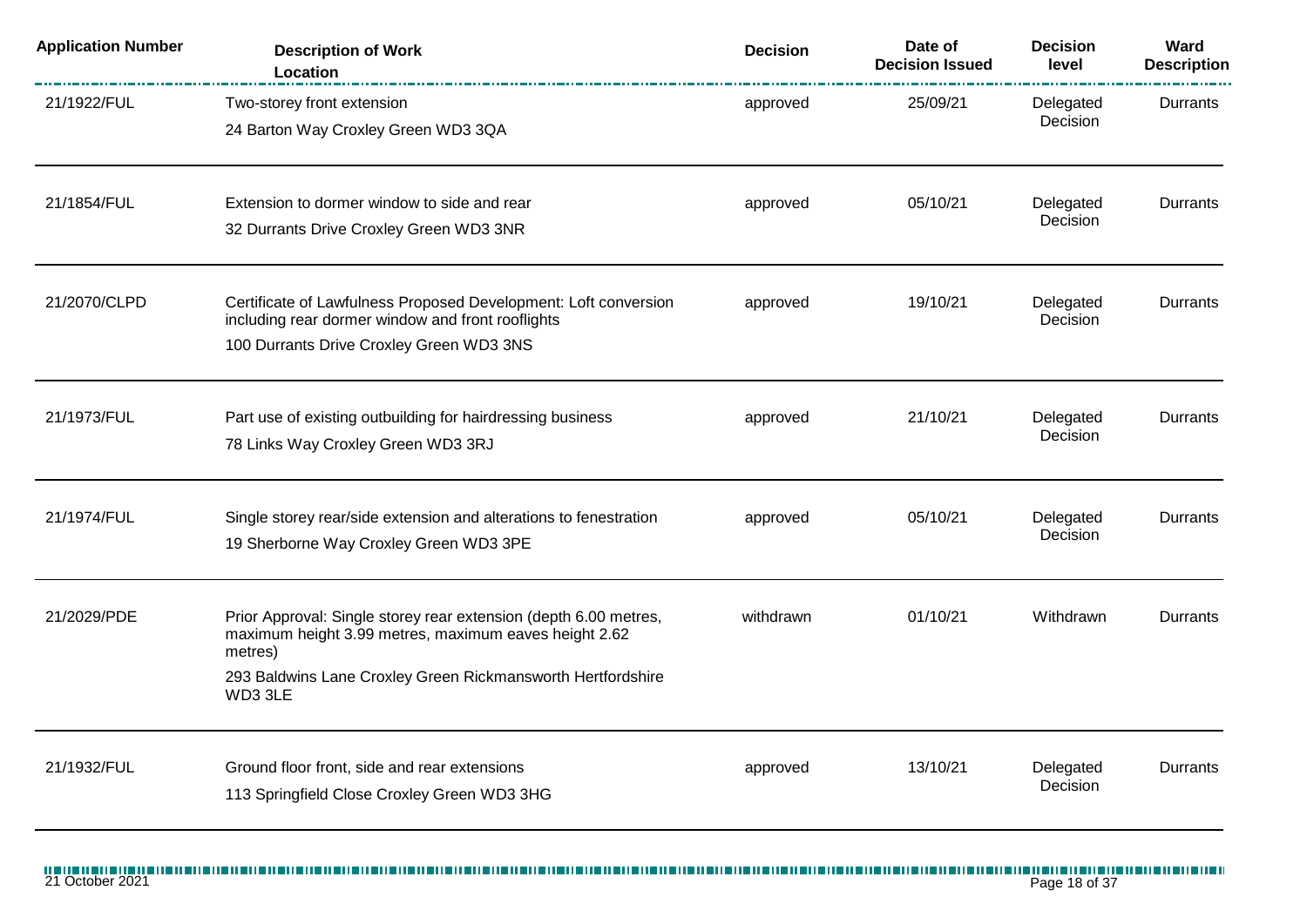| <b>Application Number</b> | <b>Description of Work</b><br>Location                                                                                                                                                                                                                | <b>Decision</b>                              | Date of<br><b>Decision Issued</b> | <b>Decision</b><br>level | Ward<br><b>Description</b> |
|---------------------------|-------------------------------------------------------------------------------------------------------------------------------------------------------------------------------------------------------------------------------------------------------|----------------------------------------------|-----------------------------------|--------------------------|----------------------------|
| 21/2003/CLPD              | Certificate of Lawfulness Proposed Development: Single storey<br>rear extension                                                                                                                                                                       | approved                                     | 14/10/21                          | Delegated<br>Decision    | Durrants                   |
|                           | 1 Pevensey Way Croxley Green WD3 3FX                                                                                                                                                                                                                  |                                              |                                   |                          |                            |
| 21/2061/PDE               | Prior Approval: Single storey rear extension (depth 6 metres,<br>maximum height 3 metres, maximum eaves height 2.4 metres)                                                                                                                            | refused                                      | 01/10/21                          | Delegated<br>Decision    | Durrants                   |
|                           | 35 Springfield Close Croxley Green Hertfordshire WD3 3HG                                                                                                                                                                                              |                                              |                                   |                          |                            |
| 21/2063/FUL               | Variation of Condition 2 (Plan Numbers) of planning permission<br>20/2001/FUL (Single storey side and rear extension and<br>alterations to fenestration) to extend the depth of a portion of rear<br>extension by 0.6m                                | approved                                     | 19/10/21                          | Delegated<br>Decision    | Durrants                   |
|                           | 63 Springfield Close Croxley Green WD3 3HG                                                                                                                                                                                                            |                                              |                                   |                          |                            |
| 21/2066/CLPD              | Certificate of Lawfulness Proposed Development: Single storey<br>rear extension                                                                                                                                                                       | Application<br>cancelled due<br>to error etc | 05/10/21                          | Application<br>returned  | Durrants                   |
|                           | 45 Winton Drive Croxley Green WD3 3RF                                                                                                                                                                                                                 |                                              |                                   |                          |                            |
| 21/1945/FUL               | Demolition of exiting garage and construction of single and two<br>storey rear extensions, single and two storey side extensions,<br>insertion of rooflight, internal alterations and extension to patio<br>43 Kenilworth Drive Croxley Green WD3 3NN | approved                                     | 05/10/21                          | Delegated<br>Decision    | Durrants                   |
| 21/1515/CLPD              | Certificate of Lawfulness Proposed Development: Single storey<br>rear extension<br>63 Malvern Way Croxley Green WD3 3QQ                                                                                                                               | approved                                     | 24/09/21                          | Delegated<br>Decision    | Durrants                   |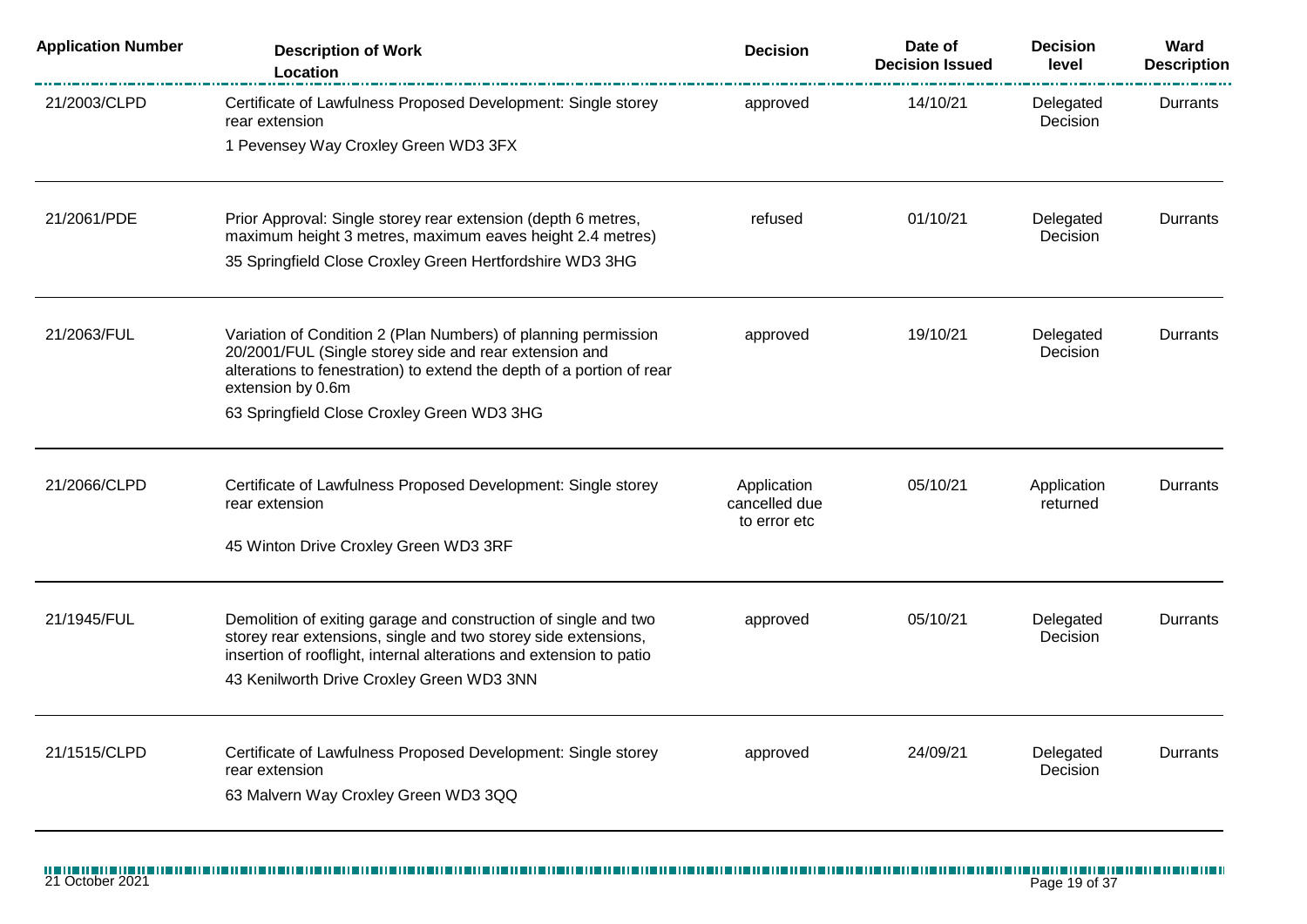| <b>Application Number</b> | <b>Description of Work</b><br>Location                                                                                                                                                          | <b>Decision</b> | Date of<br><b>Decision Issued</b> | <b>Decision</b><br>level | Ward<br><b>Description</b> |
|---------------------------|-------------------------------------------------------------------------------------------------------------------------------------------------------------------------------------------------|-----------------|-----------------------------------|--------------------------|----------------------------|
| 21/1908/FUL               | Construction of front porch, single storey rear/side extension<br>including alterations to existing ground floor roof formRoof -<br>Roof above family room/ kitchen to be changed to pitch roof | approved        | 30/09/21                          | Delegated<br>Decision    | Durrants                   |
|                           | 70 Kenilworth Drive Croxley Green WD3 3NW                                                                                                                                                       |                 |                                   |                          |                            |
| 21/1958/FUL               | Demolition of existing rear conservatory and erection of a single<br>storey rear extension                                                                                                      | approved        | 05/10/21                          | Delegated<br>Decision    | Durrants                   |
|                           | 77 Kenilworth Drive Croxley Green WD3 3NN                                                                                                                                                       |                 |                                   |                          |                            |
| 21/1798/FUL               | Single storey front extension and front dormer window                                                                                                                                           | refused         | 22/09/21                          | Delegated                | <b>Durrants</b>            |
|                           | 21 Rousebarn Lane Croxley Green WD3 3RL                                                                                                                                                         |                 |                                   | Decision                 |                            |
| 21/2099/FUL               | Alterations to existing boundary treatment including provision of                                                                                                                               | withdrawn       | 05/10/21                          | Withdrawn                | Durrants                   |
|                           | close boarded fencing to side and rear.<br>1 Pevensey Way Croxley Green WD3 3FX                                                                                                                 |                 |                                   |                          |                            |
| 21/2101/FUL               | Single storey rear extension                                                                                                                                                                    | approved        |                                   | Delegated                | Durrants                   |
|                           | 73 Sherborne Way Croxley Green WD3 3PQ                                                                                                                                                          |                 |                                   | Decision                 |                            |
| 21/1829/CLPD              | Certificate of Lawfulness Proposed Development: Erection of a                                                                                                                                   | approved        |                                   | Delegated                | <b>Gade Valley</b>         |
|                           | detached outbuilding<br>9 Roman Gardens Kings Langley Hertfordshire WD4 8LG                                                                                                                     |                 |                                   | Decision                 |                            |
|                           |                                                                                                                                                                                                 |                 |                                   |                          |                            |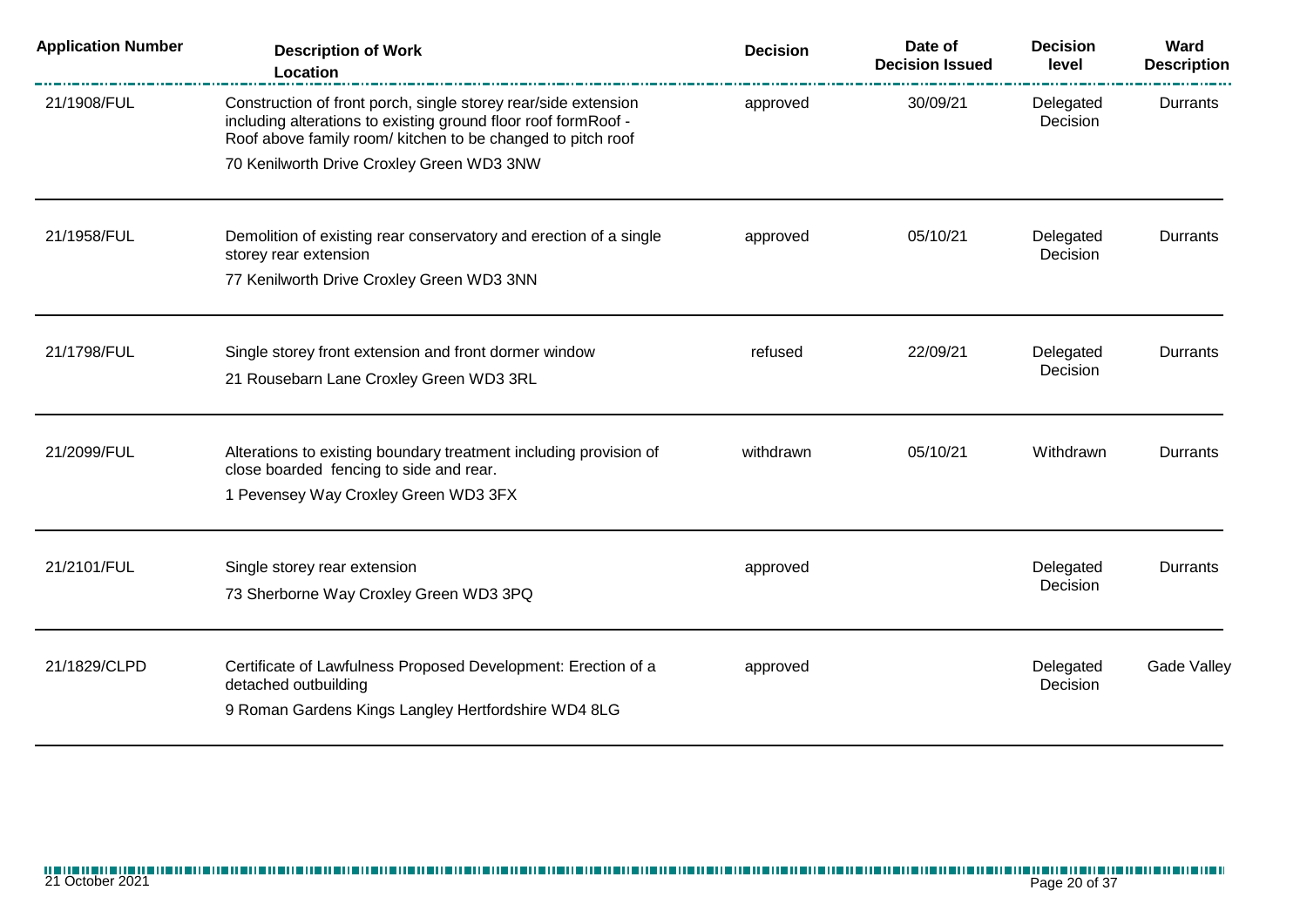| <b>Application Number</b> | <b>Description of Work</b><br>Location                                                                                                                                              | <b>Decision</b> | Date of<br><b>Decision Issued</b> | <b>Decision</b><br>level | Ward<br><b>Description</b> |
|---------------------------|-------------------------------------------------------------------------------------------------------------------------------------------------------------------------------------|-----------------|-----------------------------------|--------------------------|----------------------------|
| 21/1962/FUL               | Replacement of three windows<br>63 - 65 Station Road Kings Langley WD4 8RU                                                                                                          | approved        | 19/10/21                          | Delegated<br>Decision    | Gade Valley                |
| 21/1965/CLPD              | Certificate of Lawfulness Proposed Development: Loft conversion<br>including hip-to-gable extension and rear dormer window<br>70 Upper Highway Abbots Langley Hertfordshire WD5 0JE | approved        | 11/10/21                          | Delegated<br>Decision    | Gade Valley                |
| 21/1972/FUL               | Insertion of roof lantern to existing single storey rear extension<br>30 Hazelbury Avenue Abbots Langley WD5 0DF                                                                    | approved        | 05/10/21                          | Delegated<br>Decision    | Gade Valley                |
| 21/1959/CLPD              | Certificate of Lawfulness Proposed Development: Loft conversion<br>including hip to gable extension, rear dormer and front rooflights<br>9 Woodlands Road Nash Mills HP3 8RZ        | approved        | 04/10/21                          | Delegated<br>Decision    | Gade Valley                |
| 21/1989/FUL               | First floor rear extension, part conversion of garage, insertion of<br>rooflights to front and rear and alterations to fenestration<br>20 Lauderdale Road Hunton Bridge WD4 8QB     | approved        | 06/10/21                          | Delegated<br>Decision    | Gade Valley                |
| 21/1863/FUL               | Demolition of existing dwelling and construction of three terraced<br>dwellings with associated parking and landscaping<br>100 Toms Lane Kings Langley WD4 8NL                      | refused         | 14/10/21                          | Delegated<br>Decision    | <b>Gade Valley</b>         |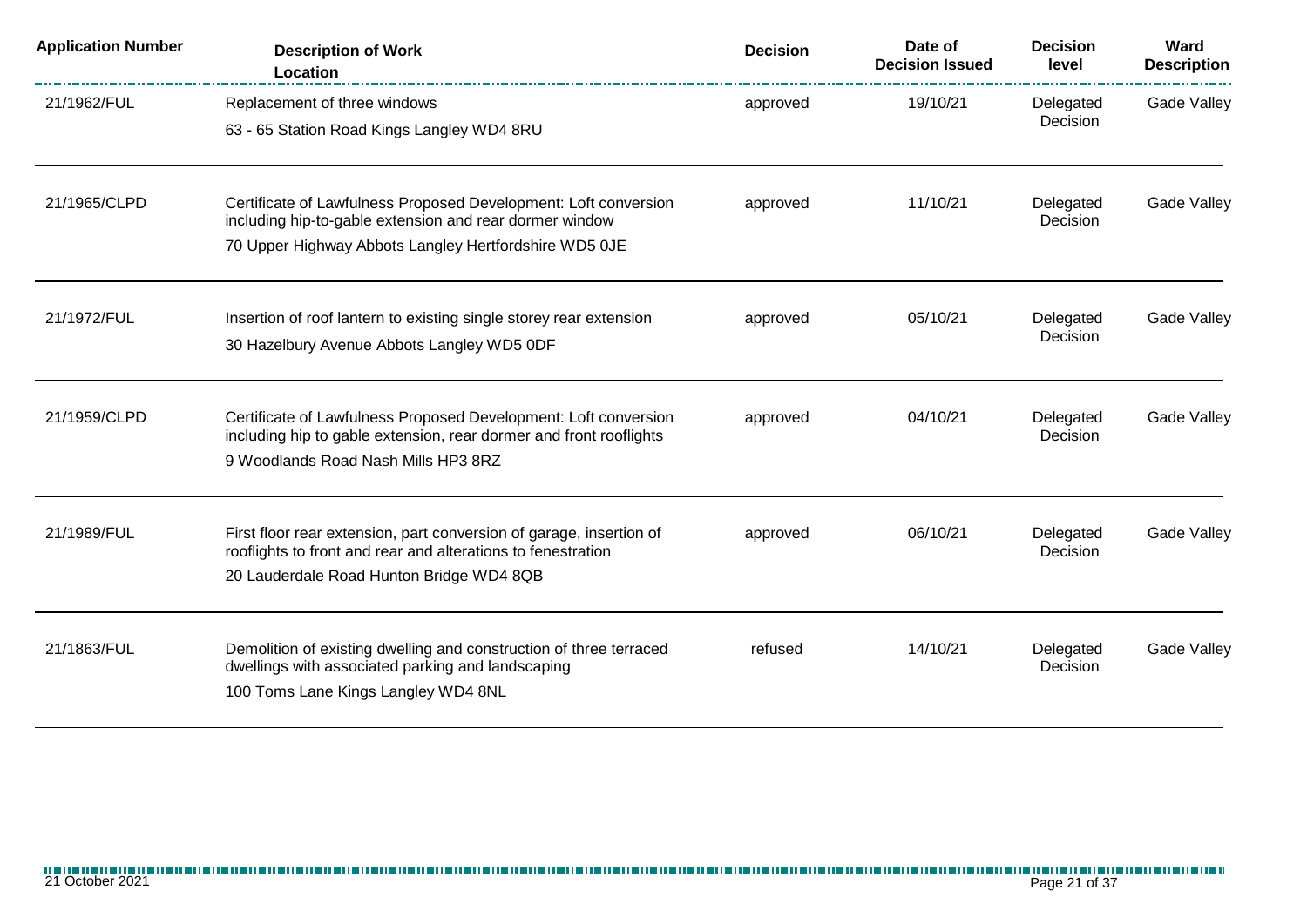| <b>Application Number</b> | <b>Description of Work</b><br>Location                                                                                                                                                                                                                                                        | <b>Decision</b> | Date of<br><b>Decision Issued</b> | <b>Decision</b><br>level | Ward<br><b>Description</b> |
|---------------------------|-----------------------------------------------------------------------------------------------------------------------------------------------------------------------------------------------------------------------------------------------------------------------------------------------|-----------------|-----------------------------------|--------------------------|----------------------------|
| 21/1896/FUL               | Demolition of existing side extension and construction of single-<br>storey side extension                                                                                                                                                                                                    | approved        | 24/09/21                          | Delegated<br>Decision    | Gade Valley                |
|                           | 17 Gable Close Abbots Langley WD5 0LD                                                                                                                                                                                                                                                         |                 |                                   |                          |                            |
| 21/2178/PDE               | Prior Approval: Single-storey rear extension (depth 6.0m,<br>maximum height 3.2m, eaves height 3.0m)                                                                                                                                                                                          | no objection    |                                   | Delegated<br>Decision    | Gade Valley                |
|                           | 21 Raymond Close Abbots Langley Hertfordshire WD5 0HG                                                                                                                                                                                                                                         |                 |                                   |                          |                            |
| 21/1520/FUL               | De-culverting works to the Mill Stream to create a naturalized<br>open channel including excavation works, construction of a<br>gabion wall and coir roil edge restraint and an energy dissipation<br>and diversion structure, remedial works to existing footbridge and<br>landscaping works | approved        | 30/09/21                          | Delegated<br>Decision    | Gade Valley                |
|                           | West Herts College Home Park Mill Link Kings Langley<br>Hertfordshire WD4 8LZ                                                                                                                                                                                                                 |                 |                                   |                          |                            |
| 21/1909/FUL               | Construction of bicycle and bin store<br>Riverside Old Mill Road Hunton Bridge WD4 8QT                                                                                                                                                                                                        | approved        | 18/10/21                          | Delegated<br>Decision    | <b>Gade Valley</b>         |
| 21/1852/CLPD              | Certificate of Lawfulness Proposed Development: Loft conversion<br>including hip to gable roof alterations, rear dormer window and<br>front rooflights<br>30 Hazelbury Avenue Abbots Langley WD5 0DF                                                                                          | refused         | 20/09/21                          | Delegated<br>Decision    | Gade Valley                |
| 21/1862/CLPD              | Certificate of Lawfulness for Proposed Development: Insertion of<br>rear dormer window<br>20 Toms Lane Kings Langley WD4 8NB                                                                                                                                                                  | approved        | 21/09/21                          | Delegated<br>Decision    | Gade Valley                |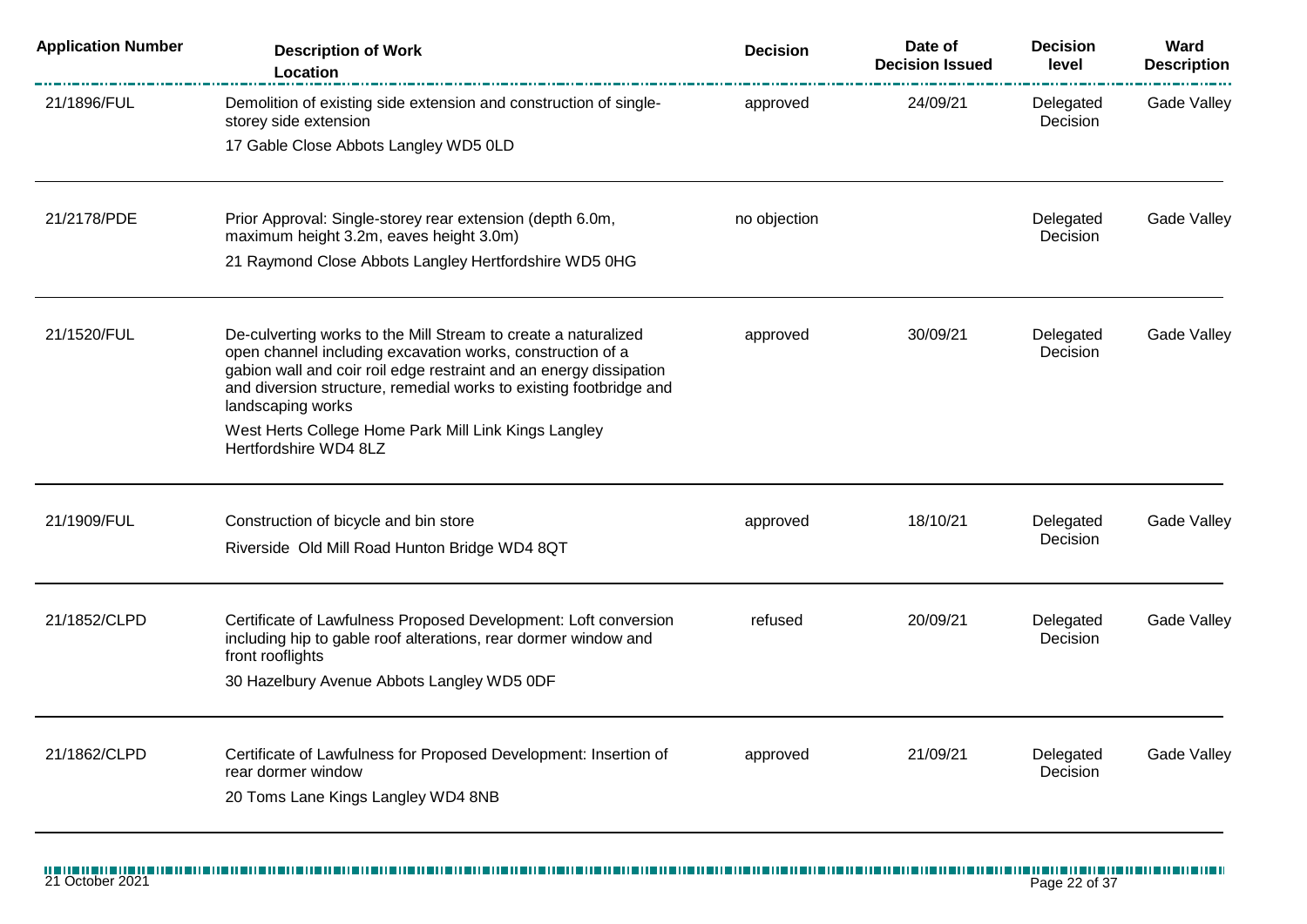| <b>Application Number</b> | <b>Description of Work</b><br>Location                                                                                                                                                                                                                                                                                          | <b>Decision</b>          | Date of<br><b>Decision Issued</b> | <b>Decision</b><br>level | Ward<br><b>Description</b> |
|---------------------------|---------------------------------------------------------------------------------------------------------------------------------------------------------------------------------------------------------------------------------------------------------------------------------------------------------------------------------|--------------------------|-----------------------------------|--------------------------|----------------------------|
| 21/1774/FUL               | Single-storey ground floor and single-storey lower ground floor<br>side/rear extension, single storey side extension, rear terrace and<br>access stairs to garden<br>93 Gallows Hill Abbots Langley WD4 8LY                                                                                                                     | approved                 | 17/09/21                          | Delegated<br>Decision    | Gade Valley                |
| 21/2037/FUL               | Single storey side and rear extension<br>78 Hazelwood Lane Abbots Langley Hertfordshire WD5 0HD                                                                                                                                                                                                                                 | approved                 |                                   | Delegated<br>Decision    | Gade Valley                |
| 21/2045/PDNT              | Permitted Development Notice Telecommunications: Installation<br>of an 18 metre high monopole supporting 6 no. antennas, 4 no.<br>equipment cabinets (including a wrap around cabinet) and<br>development works ancillary thereto<br>Land At Junction Of South Way, Long Elms And Upper Highway<br>Abbots Langley Hertfordshire | refused                  | 15/10/21                          | Delegated<br>Decision    | Gade Valley                |
| 21/2046/PDNT              | Permitted Development Notice Telecommunications: Installation<br>of a 15 metre high monopole supporting 6 no. antennas, 4 no.<br>equipment cabinets (including a wraparound cabinet) and<br>development works ancillary thereto<br>Tri18299 - Hazelwood Lane Streetworks Hazelwood Lane Abbots<br>Langley Three Rivers WD5 0JA  | refused                  | 14/10/21                          | Delegated<br>Decision    | Gade Valley                |
| 21/1912/DIS               | Discharge of Condition 3 (Landscape Management Plan)<br>pursuant to planning application 14/1549/FUL<br>The Horses Field South Way Abbots Langley WD5 0LX                                                                                                                                                                       | Determined -<br>DIS apps | 23/09/21                          | Delegated<br>Decision    | Leavesden                  |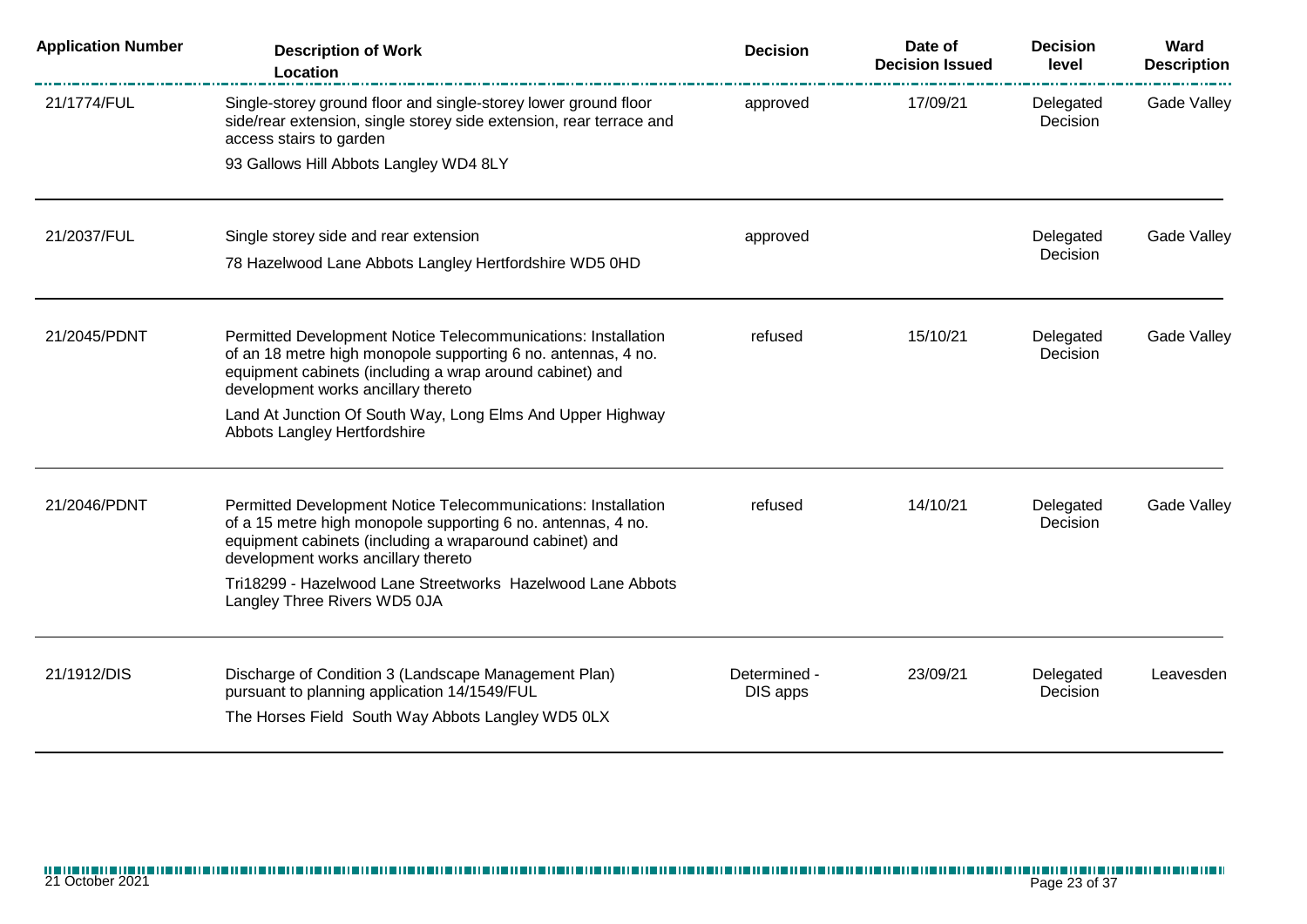| <b>Application Number</b> | <b>Description of Work</b><br>Location                                                                                                                                                    | <b>Decision</b>                              | Date of<br><b>Decision Issued</b> | <b>Decision</b><br>level | Ward<br><b>Description</b> |
|---------------------------|-------------------------------------------------------------------------------------------------------------------------------------------------------------------------------------------|----------------------------------------------|-----------------------------------|--------------------------|----------------------------|
| 21/1950/RSP               | Retrospective: Erection of timber playhouse<br>18 Tudor Manor Gardens Garston WD25 9TQ                                                                                                    | approved                                     | 20/10/21                          | Delegated<br>Decision    | Leavesden                  |
| 21/2142/CLPD              | Certificate of Lawfulness Proposed Development: Demolition of<br>existing rear conservatory and construction of single storey rear<br>extension<br>66 Harlech Road Abbots Langley WD5 0BF | Application<br>cancelled due<br>to error etc | 05/10/21                          | Application<br>returned  | Leavesden                  |
| 21/1939/FUL               | Two storey front and side extension<br>5 Magnolia Avenue Abbots Langley WD5 0SW                                                                                                           | withdrawn                                    | 01/10/21                          | Withdrawn                | Leavesden                  |
| 21/2011/FUL               | Construction of rear conservatory<br>98 Coates Way Garston WD25 9PA                                                                                                                       | approved                                     |                                   | Delegated<br>Decision    | Leavesden                  |
| 21/1853/RSP               | Retospective Erection of front porch<br>43 Fraser Crescent Abbots Langley WD25 0BF                                                                                                        | approved                                     | 25/09/21                          | Delegated<br>Decision    | Leavesden                  |
| 21/1693/FUL               | Single storey rear extension<br>97 Offord Grove Leavesden Hertfordshire WD25 7NF                                                                                                          | approved                                     | 04/10/21                          | Delegated<br>Decision    | Leavesden                  |
| 21/1790/FUL               | Single storey rear extension<br>33 Swallows Oak Abbots Langley WD5 0LF                                                                                                                    | approved                                     | 06/10/21                          | Delegated<br>Decision    | Leavesden                  |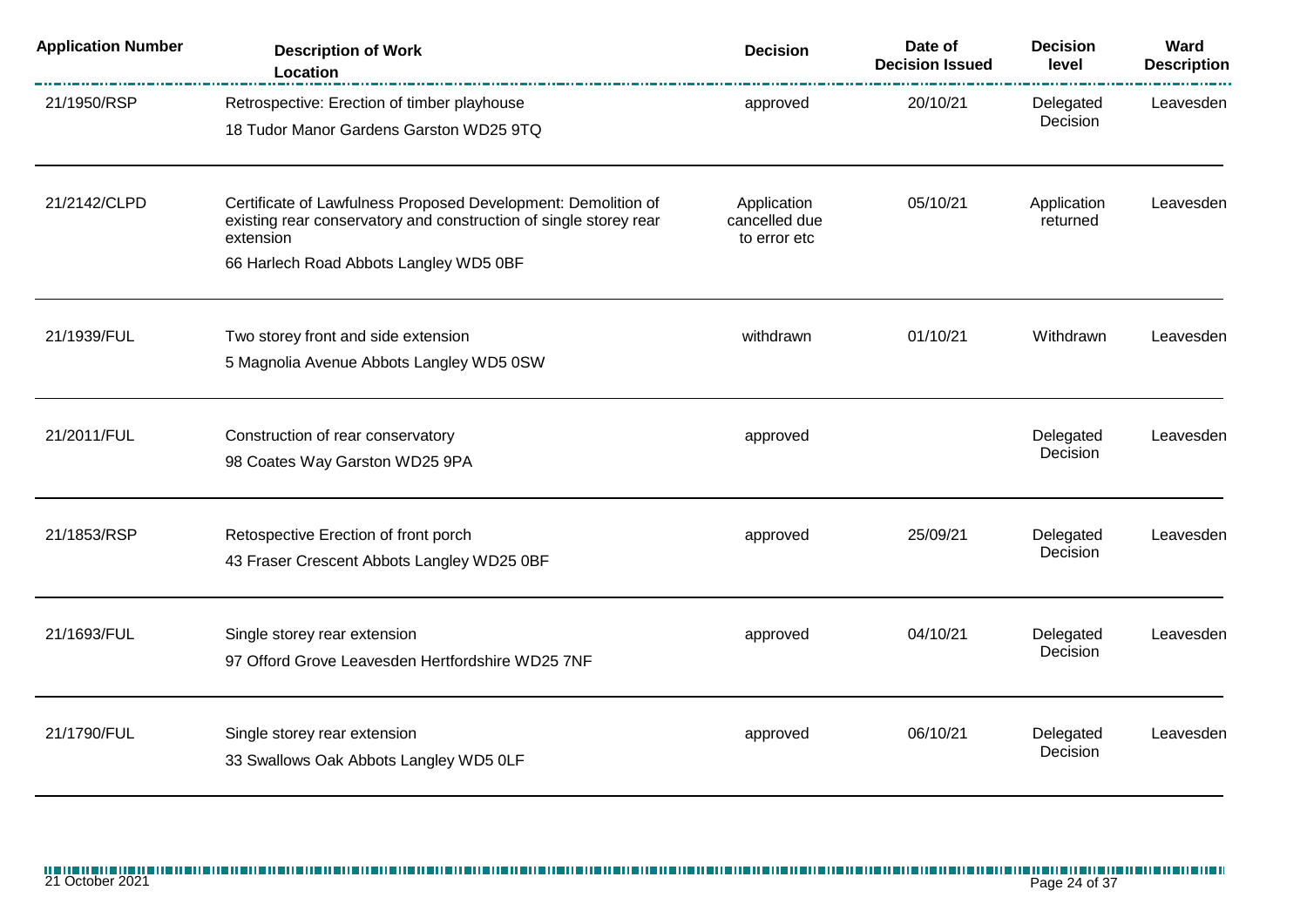| <b>Application Number</b> | <b>Description of Work</b><br>Location                                                                                                                                                                                                                                                        | <b>Decision</b> | Date of<br><b>Decision Issued</b> | <b>Decision</b><br>level | Ward<br><b>Description</b>       |
|---------------------------|-----------------------------------------------------------------------------------------------------------------------------------------------------------------------------------------------------------------------------------------------------------------------------------------------|-----------------|-----------------------------------|--------------------------|----------------------------------|
| 21/1660/FUL               | Single-storey side and rear extensions (including side canopy),<br>front porch and alterations to fenestration                                                                                                                                                                                | approved        | 18/10/21                          | Delegated<br>Decision    | Leavesden                        |
|                           | 192 Coates Way Garston Hertfordshire WD25 9PE                                                                                                                                                                                                                                                 |                 |                                   |                          |                                  |
| 21/2020/FUL               | Single storey rear extension                                                                                                                                                                                                                                                                  | approved        | 11/10/21                          | Delegated                | Leavesden                        |
|                           | 43 Fraser Crescent Abbots Langley WD25 0BF                                                                                                                                                                                                                                                    |                 |                                   | Decision                 |                                  |
| 21/1836/FUL               | Single storey front, side and rear extension, first-floor side<br>extension, rear dormer window, alterations to fenestration and<br>alterations to frontage                                                                                                                                   | approved        | 29/09/21                          | Delegated<br>Decision    | Leavesden                        |
|                           | 26 Ridgehurst Avenue Leavesden WD25 7AY                                                                                                                                                                                                                                                       |                 |                                   |                          |                                  |
| 21/2048/NMA               | Non material amendment to planning permission 21/1294/RSP:<br>Alterations to roof form, internal alterations, revised front canopy<br>and roof lights                                                                                                                                         | withdrawn       | 22/09/21                          | Withdrawn                | Leavesden                        |
|                           | 69 Bucknalls Lane Garston Hertfordshire WD25 9NE                                                                                                                                                                                                                                              |                 |                                   |                          |                                  |
| 21/1337/FUL               | Variation of Condition 16 (Construction Management Plan) of<br>planning permission 19/0455/FUL (Demolition of garages and<br>erection of two detached dwellings with associated parking and<br>access) to remove wording requiring majority of construction<br>traffic to use Eastbury Avenue | refused         | 30/09/21                          | Committee<br>Decision    | <b>Moor Park</b><br>And Eastbury |
|                           | Land At The Rear The Limes 9 Eastbury Avenue Northwood<br>Hertfordshire                                                                                                                                                                                                                       |                 |                                   |                          |                                  |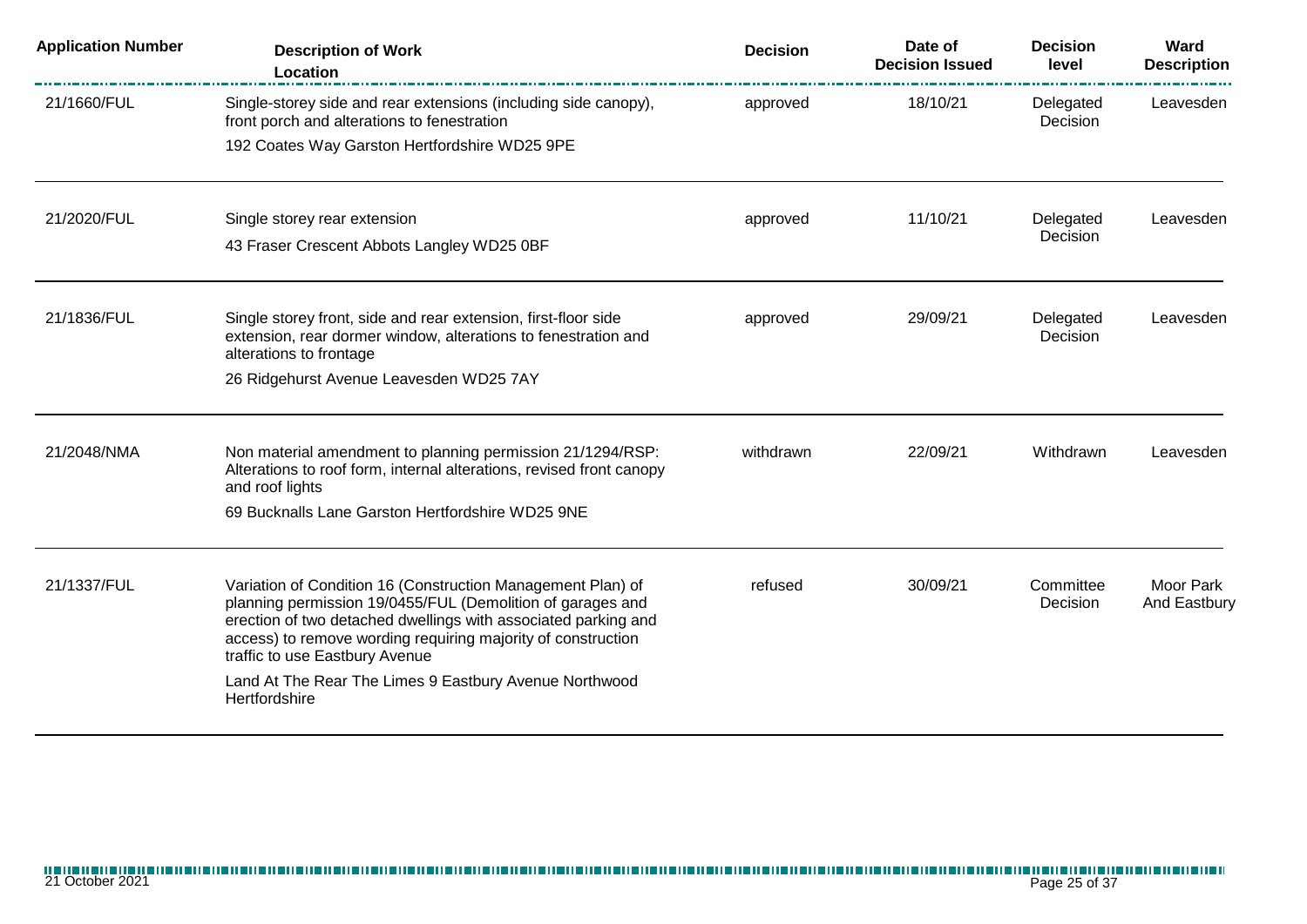| <b>Application Number</b> | <b>Description of Work</b><br>Location                                                                                                                                                                                                                                                                                                                                                  | <b>Decision</b> | Date of<br><b>Decision Issued</b> | <b>Decision</b><br>level     | Ward<br><b>Description</b>       |
|---------------------------|-----------------------------------------------------------------------------------------------------------------------------------------------------------------------------------------------------------------------------------------------------------------------------------------------------------------------------------------------------------------------------------------|-----------------|-----------------------------------|------------------------------|----------------------------------|
| 21/1818/CLPD              | Certificate of Lawfulness for Proposed Development: Two storey<br>rear extension and insertion of side dormers                                                                                                                                                                                                                                                                          | approved        | 04/10/21                          | Delegated<br>Decision        | Moor Park<br>And Eastbury        |
|                           | Tralee London Road Rickmansworth WD3 1JT                                                                                                                                                                                                                                                                                                                                                |                 |                                   |                              |                                  |
| 21/1897/CLPD              | Certificate of lawfulness Proposed Development: Demolition of<br>existing outbuilding and construction of new outbuilding                                                                                                                                                                                                                                                               | approved        | 24/09/21                          | Delegated<br>Decision        | Moor Park<br>And Eastbury        |
|                           | Kanta Kutir 31B Bedford Road Moor Park HA6 2AY                                                                                                                                                                                                                                                                                                                                          |                 |                                   |                              |                                  |
| 21/1948/FUL               | Variation of Condition 2 (Approved Plans) of planning permission<br>21/0065/FUL (Ground and first floor side extensions, single storey<br>front and rear extensions, garage conversion, loft conversion<br>including rear dormer windows and new fenestration) to include<br>two storey rear extension and side dormers<br>Moor Cottage Batchworth Lane Northwood Hertfordshire HA6 2AU | withdrawn       | 06/10/21                          | Delegated<br>Decision        | Moor Park<br>And Eastbury        |
| 21/2081/FUL               | Part single-storey, part two-storey front, side and rear extensions;<br>loft conversion including gable extensions and rear roof<br>extensions including insertion of rear dormer and rooflights<br>6 St Marys Avenue Northwood HA6 3AZ                                                                                                                                                 | approved        | 20/10/21                          | Delegated<br>Decision        | Moor Park<br>And Eastbury        |
| 21/1455/FUL               | Loft conversion including rear dormer and front rooflights<br>8 Moor Lane Crossing Rickmansworth Hertfordshire WD18 9QN                                                                                                                                                                                                                                                                 | approved        | 24/09/21                          | Delegated<br><b>Decision</b> | Moor Park<br>And Eastbury        |
| 21/1586/FUL               | Demolition of the existing dwelling and construction of a<br>replacement dwelling with associated hard and soft landscaping<br>29 Bedford Road Moor Park HA6 2AY                                                                                                                                                                                                                        | approved        | 30/09/21                          | Committee<br>Decision        | <b>Moor Park</b><br>And Eastbury |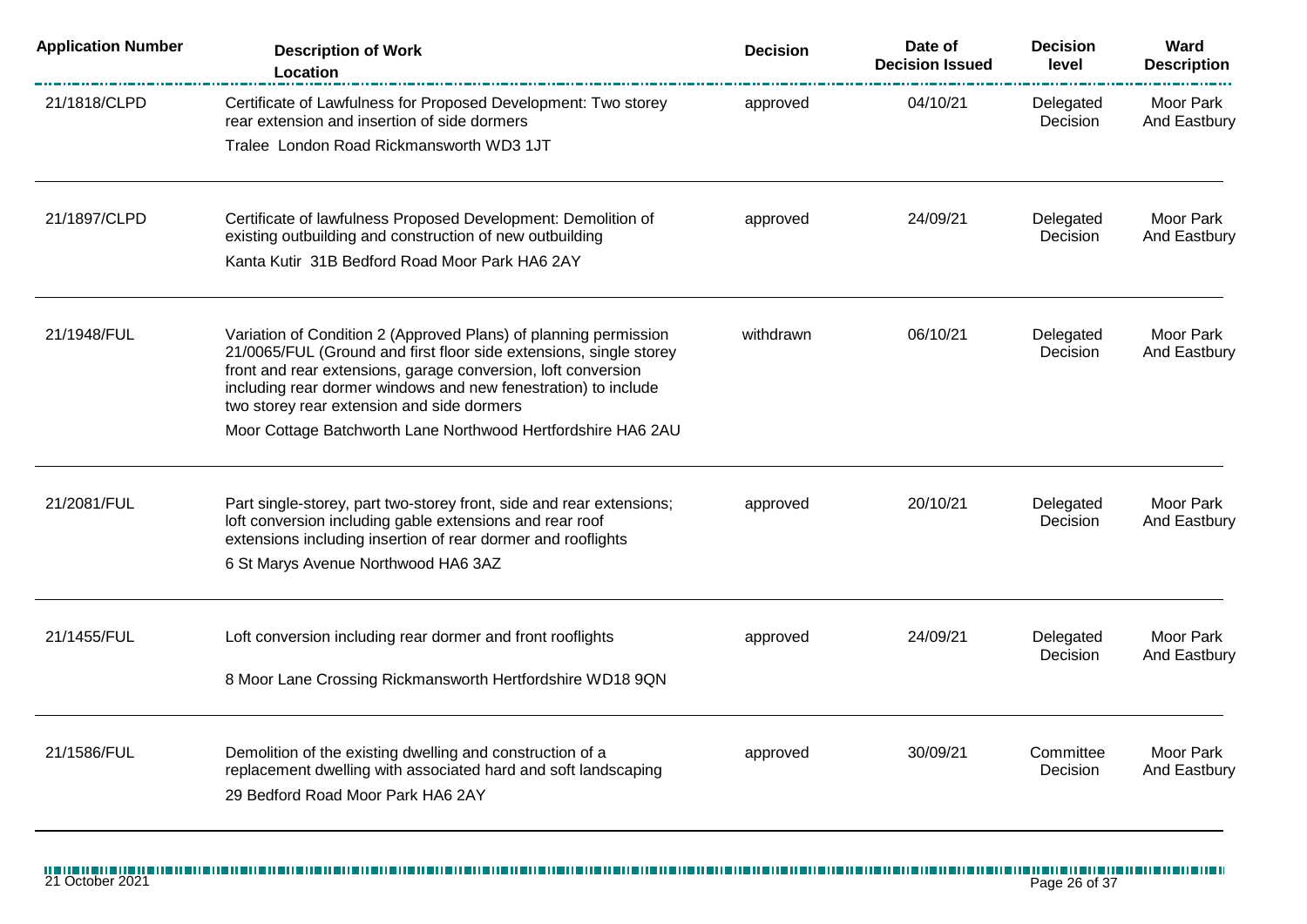| <b>Application Number</b> | <b>Description of Work</b><br>Location                                                                                                                                                                                                                           | <b>Decision</b>          | Date of<br><b>Decision Issued</b> | <b>Decision</b><br>level | Ward<br><b>Description</b>       |
|---------------------------|------------------------------------------------------------------------------------------------------------------------------------------------------------------------------------------------------------------------------------------------------------------|--------------------------|-----------------------------------|--------------------------|----------------------------------|
| 21/1651/FUL               | Alterations to the front elevation, single storey side extensions,<br>two storey rear extensions with rear dormer windows and raise in<br>ridge height                                                                                                           | withdrawn                | 28/09/21                          | Withdrawn                | Moor Park<br>And Eastbury        |
|                           | 16 Thornhill Road Moor Park HA6 2LW                                                                                                                                                                                                                              |                          |                                   |                          |                                  |
| 21/2275/DDD               | Eucalyptus - Rear garden, leaning heavily - remove                                                                                                                                                                                                               | Approve                  | 29/09/21                          | Delegated<br>Decision    | Moor Park<br>And Eastbury        |
|                           | 19 Bedford Road Moor Park Hertfordshire HA6 2BA                                                                                                                                                                                                                  |                          |                                   |                          |                                  |
| 21/2093/FUL               | Variation of conditions 2 (plan numbers) and 4 (car parking<br>layout) pursuant to planning permission 19/0990/FUL to allow for<br>the inclusion of an additional rear facing balcony, ground floor rear<br>infill extensions and alterations to basement layout | approved                 |                                   | Delegated<br>Decision    | <b>Moor Park</b><br>And Eastbury |
|                           | 34 Eastbury Avenue Northwood HA6 3LN                                                                                                                                                                                                                             |                          |                                   |                          |                                  |
| 21/1851/DIS               | Discharge of Condition 4 (Hard and Soft Landscaping), Condition<br>5 (Tree Protection Plan), Condition 6 (External Materials) &<br>Condition 7 (Access) pursuant to planning permission<br>21/0705/FUL                                                           | Determined -<br>DIS apps | 20/09/21                          | Delegated<br>Decision    | Moor Park<br>And Eastbury        |
|                           | Land At The Rear The Limes 9 Eastbury Avenue Northwood                                                                                                                                                                                                           |                          |                                   |                          |                                  |
| 21/1555/FUL               | Alterations to drive to include extension to drive, alterations to<br>levels, change to materials and introduction of brick wall to<br>frontage                                                                                                                  | refused                  | 04/10/21                          | Delegated<br>Decision    | Moor Park<br>And Eastbury        |
|                           | 4 South Approach Moor Park HA6 2ET                                                                                                                                                                                                                               |                          |                                   |                          |                                  |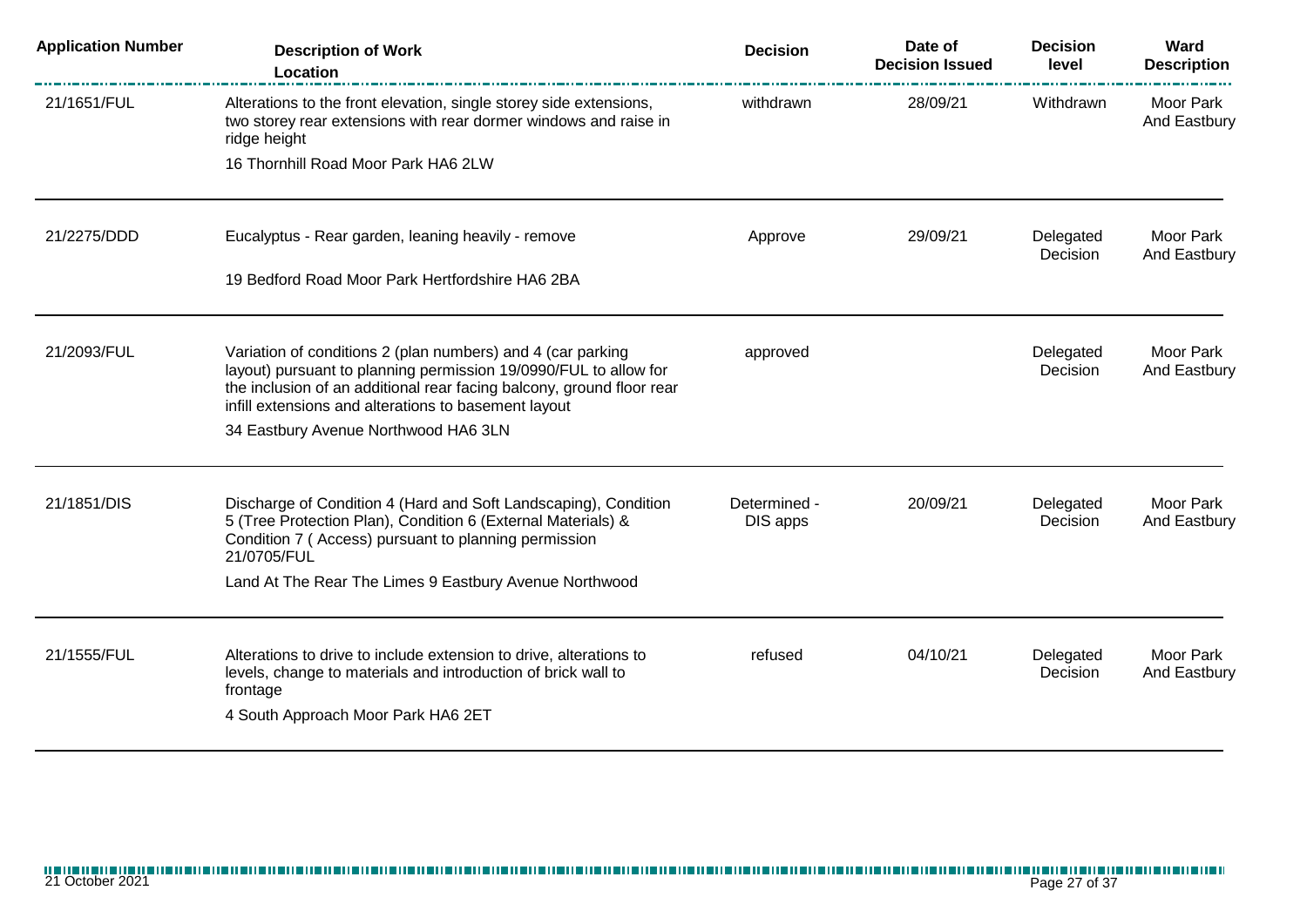| <b>Application Number</b> | <b>Description of Work</b><br>Location                                                                                                                                                                    | <b>Decision</b>                              | Date of<br><b>Decision Issued</b> | <b>Decision</b><br>level | Ward<br><b>Description</b> |
|---------------------------|-----------------------------------------------------------------------------------------------------------------------------------------------------------------------------------------------------------|----------------------------------------------|-----------------------------------|--------------------------|----------------------------|
| 21/2145/NMA               | Non material amendment to planning permission 18/2175/FUL:<br>Alterations to fenestration (removal of glazing bars), Render to<br>part of front elevation and increase in area of driveway.               | withdrawn                                    | 04/10/21                          | Withdrawn                | Moor Park<br>And Eastbury  |
|                           | 49 Sandy Lodge Road Moor Park WD3 1LN                                                                                                                                                                     |                                              |                                   |                          |                            |
| 21/1904/FUL               | Part single, part two storey side and rear extensions                                                                                                                                                     | approved                                     | 29/09/21                          | Delegated<br>Decision    | Moor Park<br>And Eastbury  |
|                           | 2 Ross Way Northwood HA6 3HU                                                                                                                                                                              |                                              |                                   |                          |                            |
| 21/1815/FUL               | Two-storey side extension, part single-storey, part two-storey front<br>and rear extensions, loft conversion including increase in ridge<br>height and alterations to external materials and fenestration | approved                                     | 17/09/21                          | Delegated<br>Decision    | Moor Park<br>And Eastbury  |
|                           | 29 Batchworth Lane Northwood HA6 3DU                                                                                                                                                                      |                                              |                                   |                          |                            |
| 21/2021/FUL               | Demolition of existing dwelling and construction of detached<br>dwelling with loft accommodation served by front, side and rear<br>dormers                                                                | Application<br>cancelled due<br>to error etc | 13/10/21                          | Application<br>returned  | Moor Park<br>And Eastbury  |
|                           | 15 Bourne End Road Northwood HA6 3BP                                                                                                                                                                      |                                              |                                   |                          |                            |
| 21/2055/FUL               | First floor rear extension, loft conversion including increase in<br>ridge height, rear dormers and front rooflights<br>11 The Fairway Northwood HA6 3DZ                                                  | approved                                     | 20/10/21                          | Delegated<br>Decision    | Moor Park<br>And Eastbury  |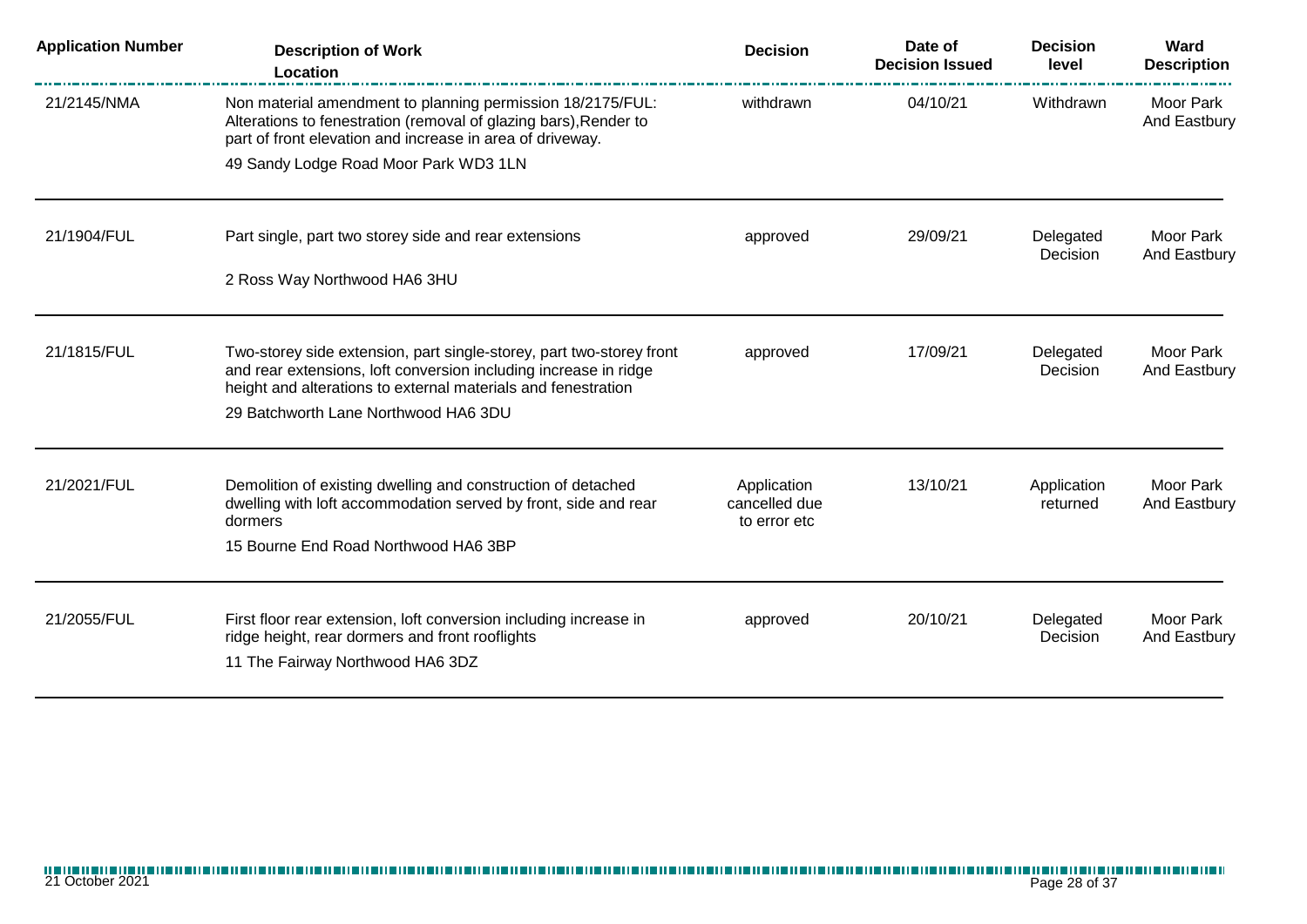| <b>Application Number</b> | <b>Description of Work</b><br>Location                                                                                                                                                            | <b>Decision</b> | Date of<br><b>Decision Issued</b> | <b>Decision</b><br>level | Ward<br><b>Description</b> |
|---------------------------|---------------------------------------------------------------------------------------------------------------------------------------------------------------------------------------------------|-----------------|-----------------------------------|--------------------------|----------------------------|
| 21/2236/NMA               | Non material amendment to planning permission 20/1558/FUL:<br>Balconies to first and second floor of South East side elevation of<br>Block 3                                                      | withdrawn       | 15/10/21                          | Withdrawn                | Moor Park<br>And Eastbury  |
|                           | Asteria Place (Former Pocklington House Site) Eastbury Avenue<br>Northwood HA6 3LN                                                                                                                |                 |                                   |                          |                            |
| 21/0994/FUL               | Demolition of an existing single storey garage and erection of two<br>storey side extension to facilitate the creation of a new dwelling<br>with associated plot subdivision including new access | approved        | 21/10/21                          | Delegated<br>Decision    | Oxhey Hall<br>And Hayling  |
|                           | 10 Harrogate Road South Oxhey WD19 7DH                                                                                                                                                            |                 |                                   |                          |                            |
| 21/2096/FUL               | Single storey side and rear extension and internal alterations                                                                                                                                    | approved        |                                   | Delegated<br>Decision    | Oxhey Hall<br>And Hayling  |
|                           | 182 Oaklands Avenue Oxhey Hall Hertfordshire WD19 4LQ                                                                                                                                             |                 |                                   |                          |                            |
| 21/2097/CLPD              | Certificate of Lawfulness Proposed Development: Loft conversion<br>including hip to gable roof alterations and rear dormer window.                                                                | approved        |                                   | Delegated<br>Decision    | Oxhey Hall<br>And Hayling  |
|                           | 182 Oaklands Avenue Oxhey Hall Hertfordshire WD19 4LQ                                                                                                                                             |                 |                                   |                          |                            |
| 21/2170/PDE               | Prior Approval: Single storey rear extension (depth 6 metres,<br>maximum height 2.97 metres, maximum eaves height 2.87<br>metres)                                                                 | no objection    |                                   | Delegated<br>Decision    | Oxhey Hall<br>And Hayling  |
|                           | 40 Brookdene Avenue Oxhey Hall Hertfordshire WD19 4LF                                                                                                                                             |                 |                                   |                          |                            |
| 21/2172/NMA               | Non material amendment to planning permission 21/0856/FUL:<br>Alterations to window design                                                                                                        | approved        | 25/09/21                          | Delegated<br>Decision    | Oxhey Hall<br>And Hayling  |
|                           | 9-25 Brampton Road South Oxhey WD19 7PF                                                                                                                                                           |                 |                                   |                          |                            |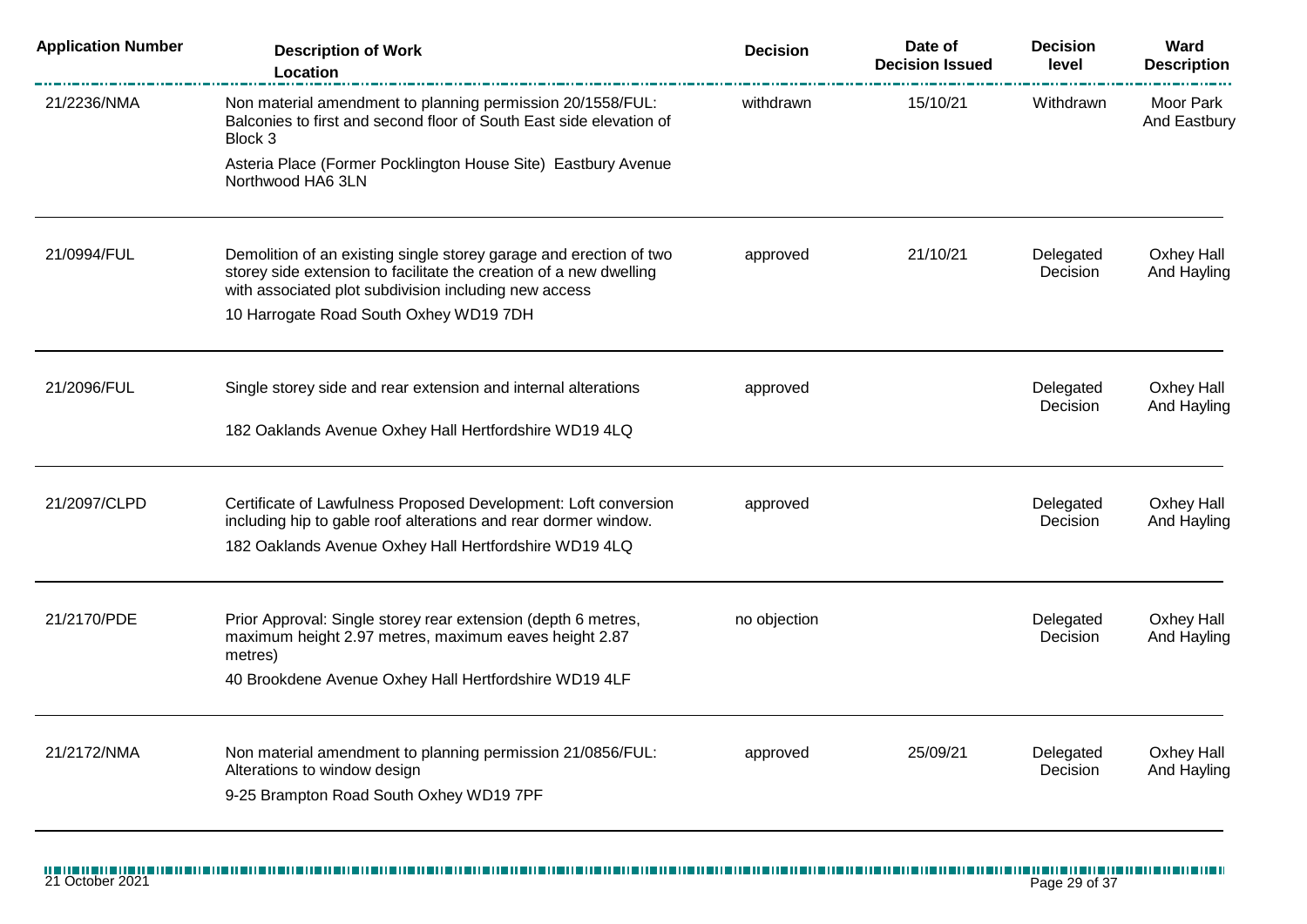| <b>Application Number</b> | <b>Description of Work</b><br>Location                                                        | <b>Decision</b> | Date of<br><b>Decision Issued</b> | <b>Decision</b><br>level | Ward<br><b>Description</b> |
|---------------------------|-----------------------------------------------------------------------------------------------|-----------------|-----------------------------------|--------------------------|----------------------------|
| 21/1850/NMA               | Non material amendment to planning permission 21/0326/FUL:<br>Alterations to fenestration     | approved        | 13/10/21                          | Delegated<br>Decision    | Oxhey Hall<br>And Hayling  |
|                           | 5 Gosforth Path South Oxhey WD19 7NX                                                          |                 |                                   |                          |                            |
| 21/1780/FUL               | Single storey rear extension                                                                  | approved        | 22/09/21                          | Delegated<br>Decision    | Oxhey Hall<br>And Hayling  |
|                           | 94 Brookdene Avenue Oxhey Hall WD19 4LF                                                       |                 |                                   |                          |                            |
| 21/1691/FUL               | Part single, part two storey rear extension and conversion of                                 | approved        | 06/10/21                          | Delegated<br>Decision    | Oxhey Hall                 |
|                           | existing garage<br>4 Oaklands Avenue Oxhey Hall WD19 4LW                                      |                 |                                   |                          | And Hayling                |
| 21/2023/FUL               | Single storey rear extension and alterations to fenestration                                  | approved        | 11/10/21                          | Delegated                | Oxhey Hall                 |
|                           | 133 Hampermill Lane Oxhey Hall WD19 4PF                                                       |                 |                                   | Decision                 | And Hayling                |
| 21/2024/FUL               | Single storey rear extension and alterations to flank fenestration                            | approved        | 11/10/21                          | Delegated                | Oxhey Hall                 |
|                           | 131 Hampermill Lane Oxhey Hall WD19 4PF                                                       |                 |                                   | Decision                 | And Hayling                |
| 21/1915/RSP               | Part retrospective: Demolition of existing shed and construction of                           | approved        | 15/10/21                          | Delegated                | Penn And                   |
|                           | detached outbuilding to be used for home gym and storage<br>1 Fotherley Road Mill End WD3 8QQ |                 |                                   | Decision                 | Mill End                   |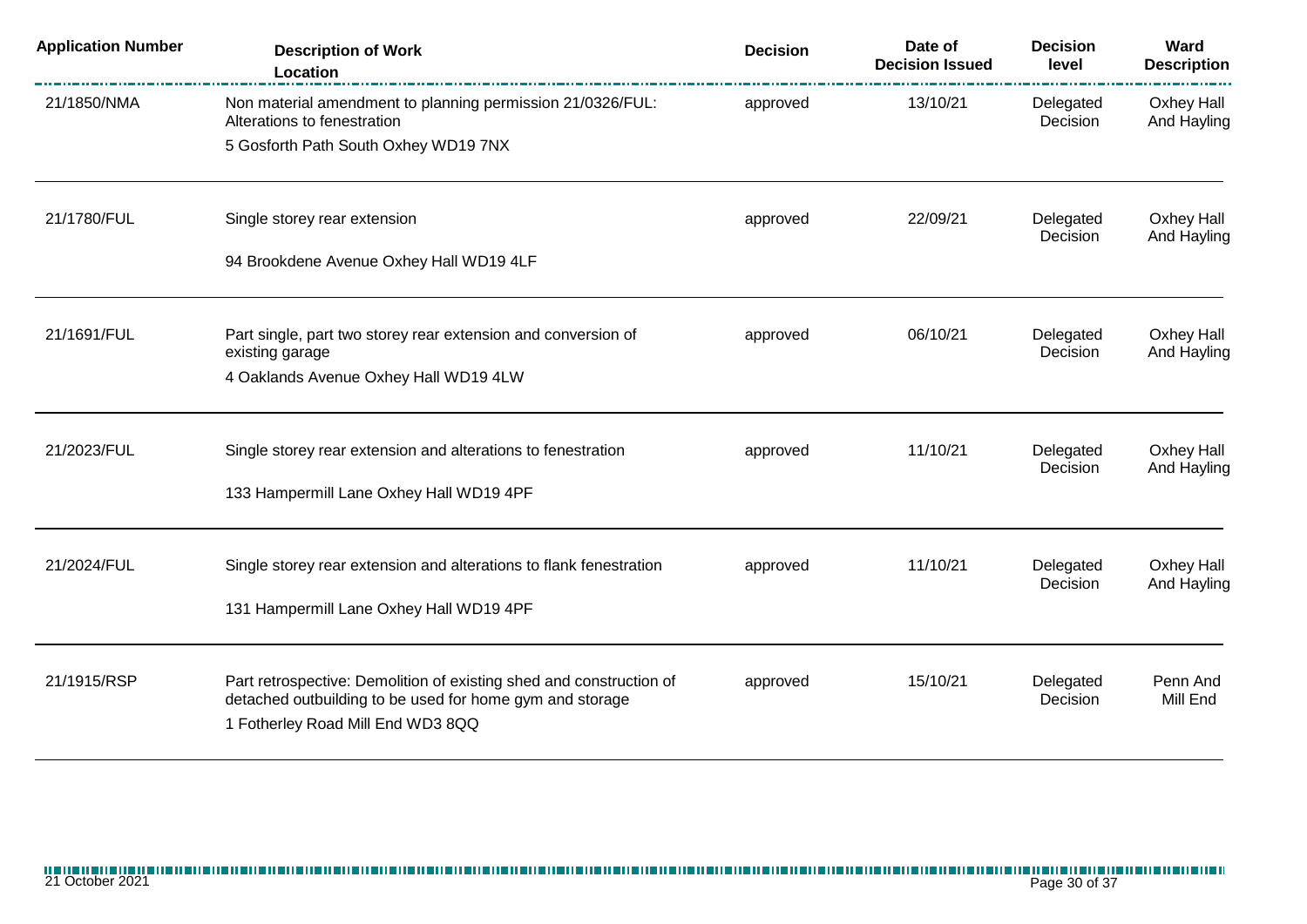| <b>Application Number</b> | <b>Description of Work</b><br>Location                                                                                                                                            | <b>Decision</b>                              | Date of<br><b>Decision Issued</b> | <b>Decision</b><br>level | Ward<br><b>Description</b> |
|---------------------------|-----------------------------------------------------------------------------------------------------------------------------------------------------------------------------------|----------------------------------------------|-----------------------------------|--------------------------|----------------------------|
| 21/1860/FUL               | Two storey rear extension including loft accommodation, first floor<br>side extension, loft extension including new dormer windows,<br>rooflight and front ground floor extension | approved                                     | 14/10/21                          | Delegated<br>Decision    | Penn And<br>Mill End       |
|                           | 294 Uxbridge Road Rickmansworth WD3 8YL                                                                                                                                           |                                              |                                   |                          |                            |
| 21/1969/CLPD              | Certificate of Lawfulness Proposed Development: Loft conversion<br>including rear dormer and front rooflights                                                                     | approved                                     | 08/10/21                          | Delegated<br>Decision    | Penn And<br>Mill End       |
|                           | 63 Church Lane Mill End WD3 8PT                                                                                                                                                   |                                              |                                   |                          |                            |
| 21/1869/FUL               | Single storey side and rear extension and alterations to<br>fenestration                                                                                                          | approved                                     | 30/09/21                          | Delegated<br>Decision    | Penn And<br>Mill End       |
|                           | 183 Uxbridge Road Rickmansworth WD3 8DP                                                                                                                                           |                                              |                                   |                          |                            |
| 21/2348/FUL               | Proposal for single storey rear extension                                                                                                                                         | Application<br>cancelled due<br>to error etc | 08/10/21                          | Application<br>returned  | Penn And<br>Mill End       |
|                           | 86 Church Lane Mill End WD3 8HE                                                                                                                                                   |                                              |                                   |                          |                            |
| 21/2177/PREAP             | Pre-application: Single-storey side and rear extension, front porch<br>and front extension                                                                                        | Application<br>cancelled due<br>to error etc | 24/09/21                          | Application<br>returned  | Penn And<br>Mill End       |
|                           | 60 The Queens Drive Mill End Rickmansworth WD3 8LT                                                                                                                                |                                              |                                   |                          |                            |
| 21/1992/FUL               | Loft conversion including Dutch hip to gable roof extension, rear<br>dormer and single storey rear extension<br>44 Williamson Way Mill End WD3 8GL                                | approved                                     |                                   | Delegated<br>Decision    | Penn And<br>Mill End       |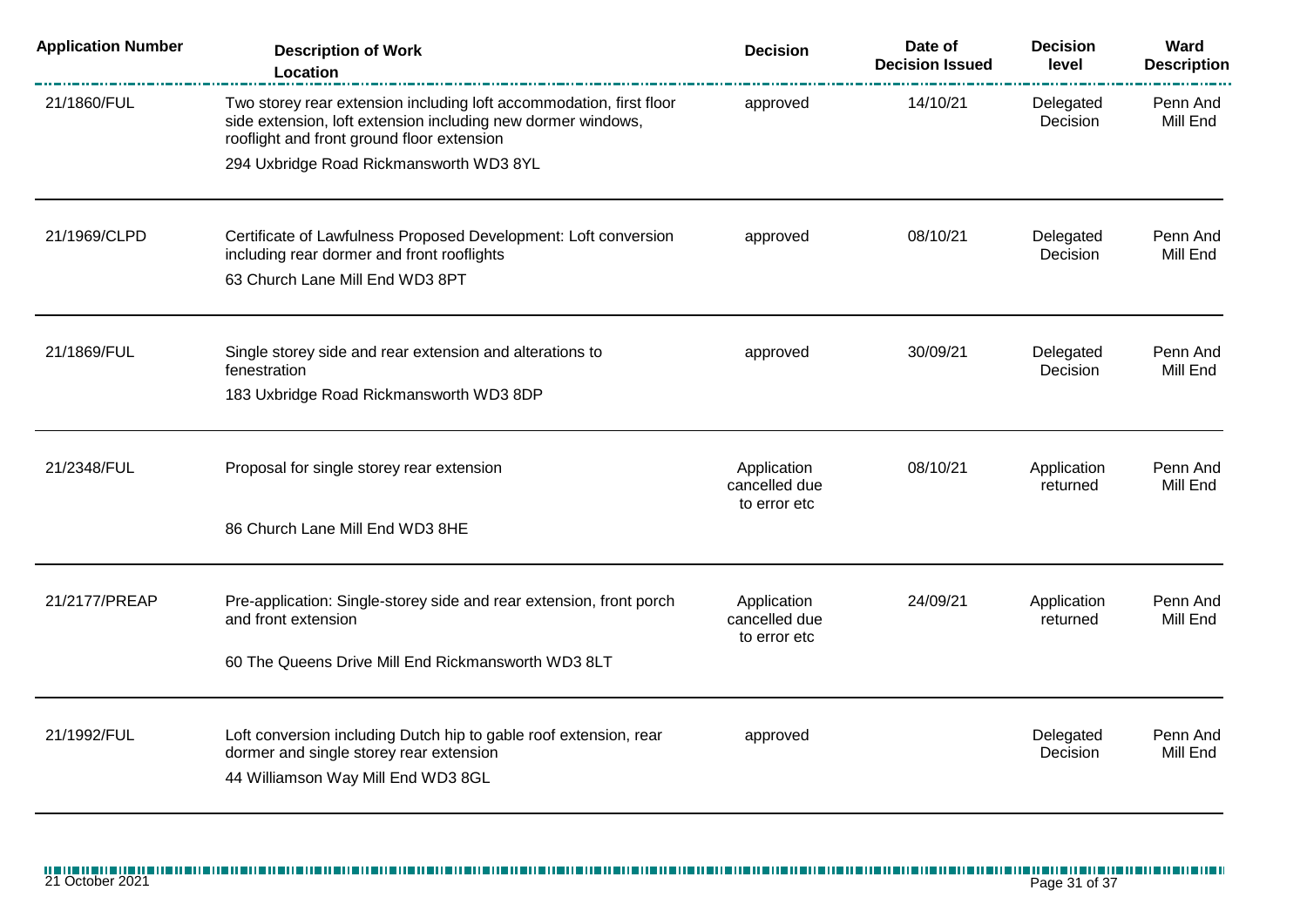| <b>Application Number</b> | <b>Description of Work</b><br>Location                                                                                                                                                                                                                      | <b>Decision</b> | Date of<br><b>Decision Issued</b> | <b>Decision</b><br>level | Ward<br><b>Description</b> |
|---------------------------|-------------------------------------------------------------------------------------------------------------------------------------------------------------------------------------------------------------------------------------------------------------|-----------------|-----------------------------------|--------------------------|----------------------------|
| 21/1993/FUL               | Loft conversion including rear dormer and front rooflights                                                                                                                                                                                                  | withdrawn       | 20/10/21                          | Withdrawn                | Penn And<br>Mill End       |
|                           | 25 Whitfield Way Mill End WD3 8QT                                                                                                                                                                                                                           |                 |                                   |                          |                            |
| 21/2002/FUL               | Removal of existing rear extension and replacement part single,<br>part two storey rear extension and front extension                                                                                                                                       | approved        | 14/10/21                          | Delegated<br>Decision    | Penn And<br>Mill End       |
|                           | 19 Whitfield Way Mill End WD3 8QT                                                                                                                                                                                                                           |                 |                                   |                          |                            |
| 21/1785/FUL               | Alterations to existing rear extension including increase in height<br>with new flat roof and brick walls and re-positioning of existing 5<br>no, air conditioning units, demolition of existing outbuilding and<br>construction of replacement outbuilding | approved        | 18/10/21                          | Delegated<br>Decision    | Penn And<br>Mill End       |
|                           | 1-2 Tudor Parade Mill End WD3 4DF                                                                                                                                                                                                                           |                 |                                   |                          |                            |
| 21/1890/FUL               | Variation of Conditions 1 (Approved Plans) and 14 (Access) of<br>planning permission 19/1300/FUL to provide continued temporary<br>access from Uxbridge Road for a period of approximately one<br>academic year (until 31st August 2022)                    | approved        |                                   | Delegated<br>Decision    | Penn And<br>Mill End       |
|                           | The Reach Free School Long Lane Mill End Hertfordshire                                                                                                                                                                                                      |                 |                                   |                          |                            |
| 21/2019/FUL               | Insertion of side dormer and construction of single storey side and<br>rear extensions                                                                                                                                                                      | approved        | 11/10/21                          | Delegated<br>Decision    | Penn And<br>Mill End       |
|                           | 74 Clarkfield Mill End WD3 8FL                                                                                                                                                                                                                              |                 |                                   |                          |                            |
| 21/1803/FUL               | Conversion of garage to habitable room including front porch                                                                                                                                                                                                | approved        | 27/09/21                          | Delegated<br>Decision    | Penn And<br>Mill End       |
|                           | 23 Eastwick Crescent Mill End WD3 8YH                                                                                                                                                                                                                       |                 |                                   |                          |                            |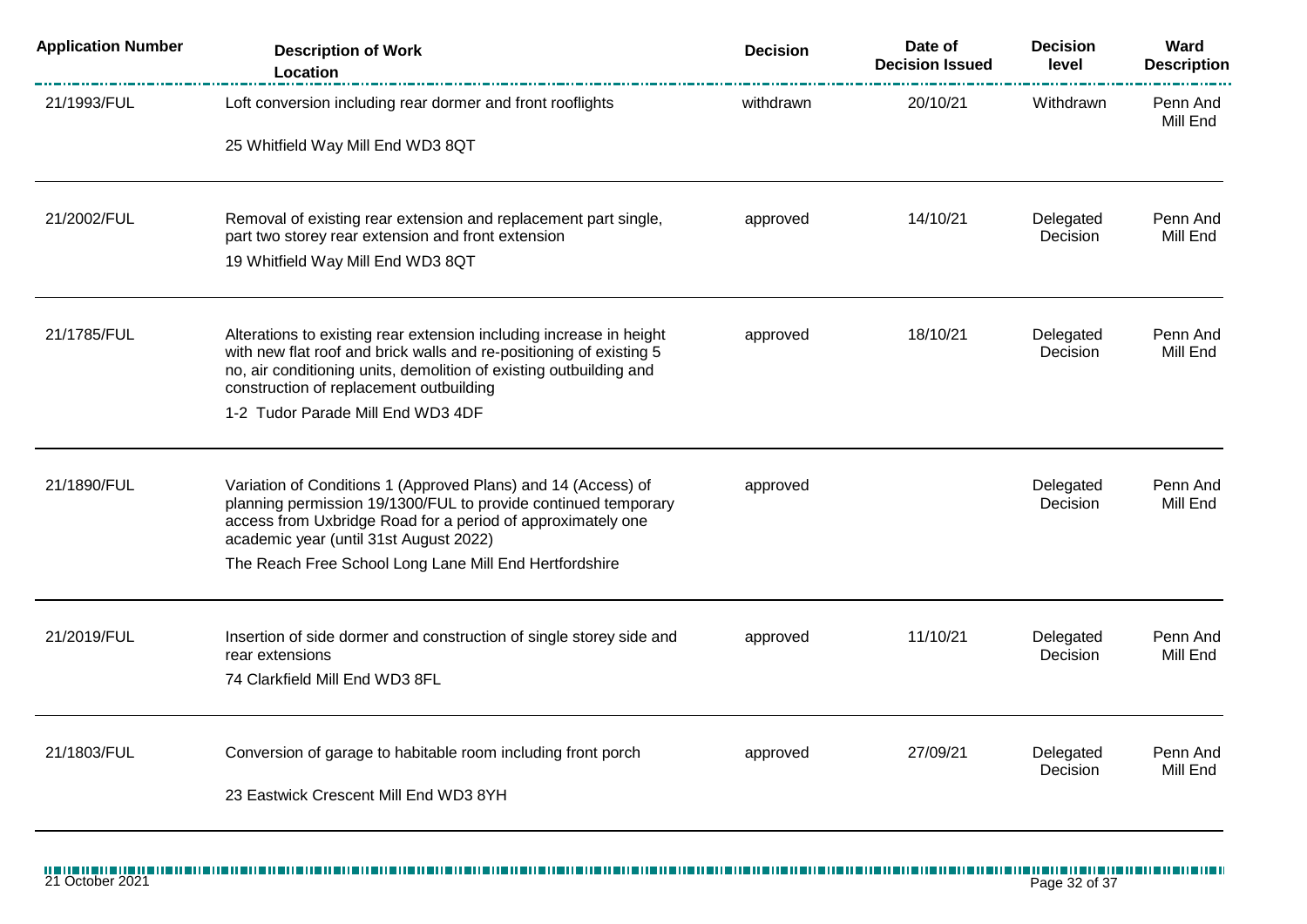| <b>Application Number</b> | <b>Description of Work</b><br>Location                                                                                                                                                                                                                                                                                                                                                                                                                                                                                                                                                                                                                              | <b>Decision</b>          | Date of<br><b>Decision Issued</b> | <b>Decision</b><br>level | Ward<br><b>Description</b> |
|---------------------------|---------------------------------------------------------------------------------------------------------------------------------------------------------------------------------------------------------------------------------------------------------------------------------------------------------------------------------------------------------------------------------------------------------------------------------------------------------------------------------------------------------------------------------------------------------------------------------------------------------------------------------------------------------------------|--------------------------|-----------------------------------|--------------------------|----------------------------|
| 21/1842/RSP               | Retrospective: Single storey side extension and conversion of<br>attached store into habitable room<br>106 Chiltern Drive Mill End WD3 8JZ                                                                                                                                                                                                                                                                                                                                                                                                                                                                                                                          | approved                 | 25/09/21                          | Delegated<br>Decision    | Penn And<br>Mill End       |
| 21/1802/CLPD              | Certificate of Lawfulness for Proposed Development: Loft<br>conversion including hip-to-gable roof extensions and insertion of<br>rear dormer and velux windows to the front<br>23 Eastwick Crescent Mill End WD3 8YH                                                                                                                                                                                                                                                                                                                                                                                                                                               | approved                 | 22/09/21                          | Delegated<br>Decision    | Penn And<br>Mill End       |
| 21/1580/FUL               | Variation of Condition 9 (Time Frame) of planning permission<br>18/2518/FUL (Refurbishment of existing science block and school<br>hall building, replacement of curtain walling, doors and roofing,<br>external addition of enclosed hoist for safe transport of chemicals,<br>internal rationalisation of classroom, office and WC layouts,<br>temporary relocation of car parking to allow location of temporary<br>teaching facilities for duration of building works) to extend the<br>timeframe for the removal of the temporary teaching facilities to<br>the 9th October 2020.<br>St Joan Of Arc Roman Catholic School High Street<br>Rickmansworth WD3 1HG | approved                 | 11/10/21                          | Delegated<br>Decision    | Rickmansworth<br>Town      |
| 21/1913/DIS               | Discharge of Condition 4 (Lighting) pursuant to planning<br>permission 21/1170/FUL<br>Batchworth Depot Harefield Road Rickmansworth WD3 1LU                                                                                                                                                                                                                                                                                                                                                                                                                                                                                                                         | Determined -<br>DIS apps | 14/10/21                          | Delegated<br>Decision    | Rickmansworth<br>Town      |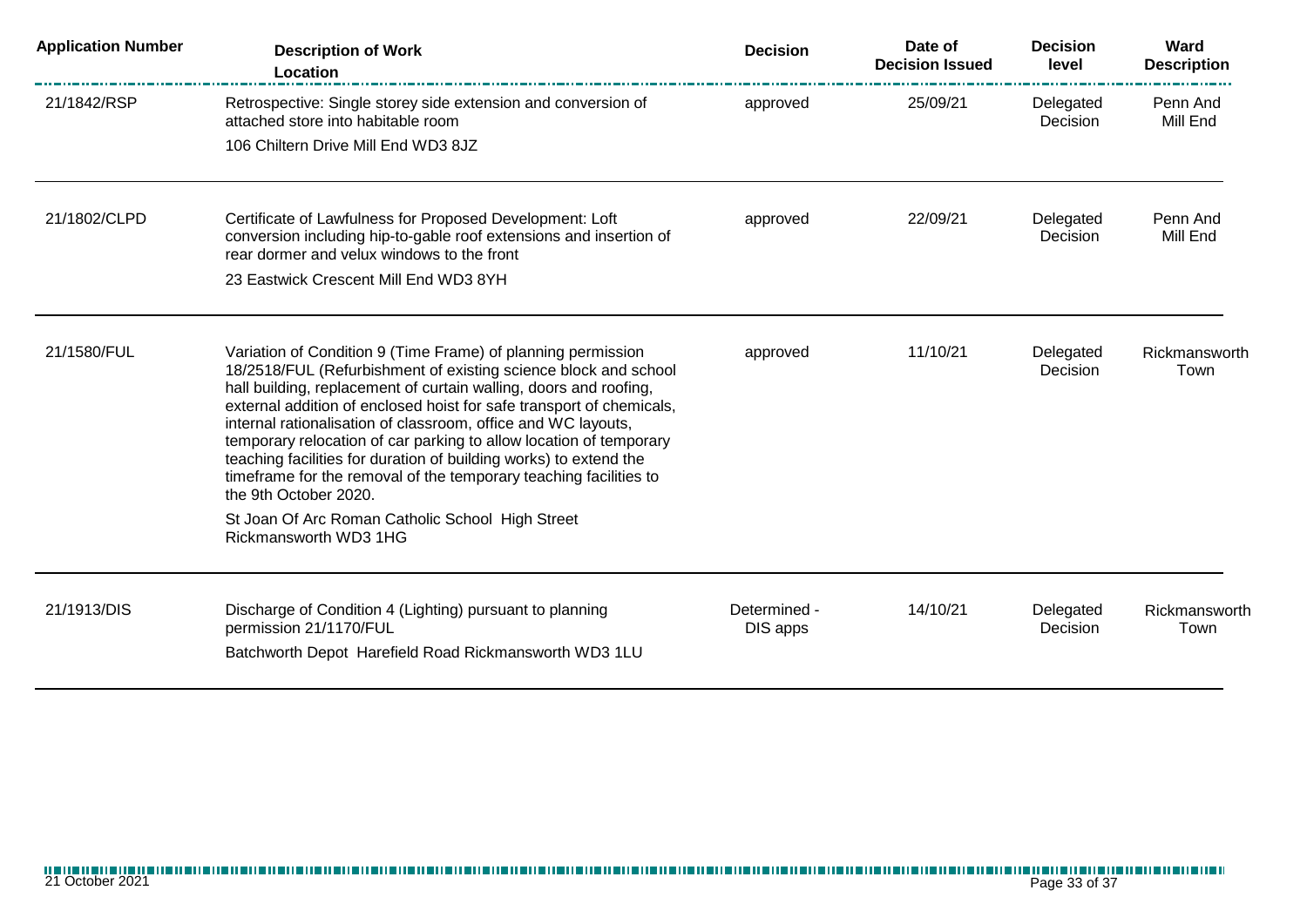| <b>Application Number</b> | <b>Description of Work</b><br>Location                                                                                                                                                                            | <b>Decision</b>          | Date of<br><b>Decision Issued</b> | <b>Decision</b><br>level | Ward<br><b>Description</b> |
|---------------------------|-------------------------------------------------------------------------------------------------------------------------------------------------------------------------------------------------------------------|--------------------------|-----------------------------------|--------------------------|----------------------------|
| 21/1914/DIS               | Discharge of Condition 15 (Contamination Verification) pursuant<br>to planning permission 21/1170/FULWater Pollution<br>Prevention Plan_Appendix B - 1652-WPPP-1Batchworth<br><b>Construction Management Plan</b> | Determined -<br>DIS apps | 29/09/21                          | Delegated<br>Decision    | Rickmansworth<br>Town      |
|                           | Batchworth Depot Harefield Road Rickmansworth WD3 1LU                                                                                                                                                             |                          |                                   |                          |                            |
| 21/1886/CLPD              | Certificate of Lawfulness Proposed Development: Construction of<br>outbuilding for use as garage, home office and storage                                                                                         | approved                 | 04/10/21                          | Delegated<br>Decision    | Rickmansworth<br>Town      |
|                           | 25 Cedars Avenue Rickmansworth WD3 7AW                                                                                                                                                                            |                          |                                   |                          |                            |
| 21/1059/FUL               | Internal alterations, the installation of a flue from a gas pizza oven<br>on the side elevation and alterations to frontage to include new<br>signage<br>Shop 4 Walpole Building Church Street Rickmansworth      | approved                 | 25/09/21                          | Committee<br>Decision    | Rickmansworth<br>Town      |
|                           | Hertfordshire WD3 1BU                                                                                                                                                                                             |                          |                                   |                          |                            |
| 21/1847/RSP               | Retrospective: Replacement of timber windows with UPVC<br>windows and installation of Air Source Heat Pump<br>Pond Cottage Woodcock Hill Rickmansworth WD3 1PX                                                    | approved                 | 25/09/21                          | Delegated<br>Decision    | Rickmansworth<br>Town      |
| 21/1996/FUL               | Extension to existing front dormer                                                                                                                                                                                | refused                  | 14/10/21                          | Delegated<br>Decision    | Rickmansworth<br>Town      |
|                           | 6 The Highlands Rickmansworth Hertfordshire WD3 7EW                                                                                                                                                               |                          |                                   |                          |                            |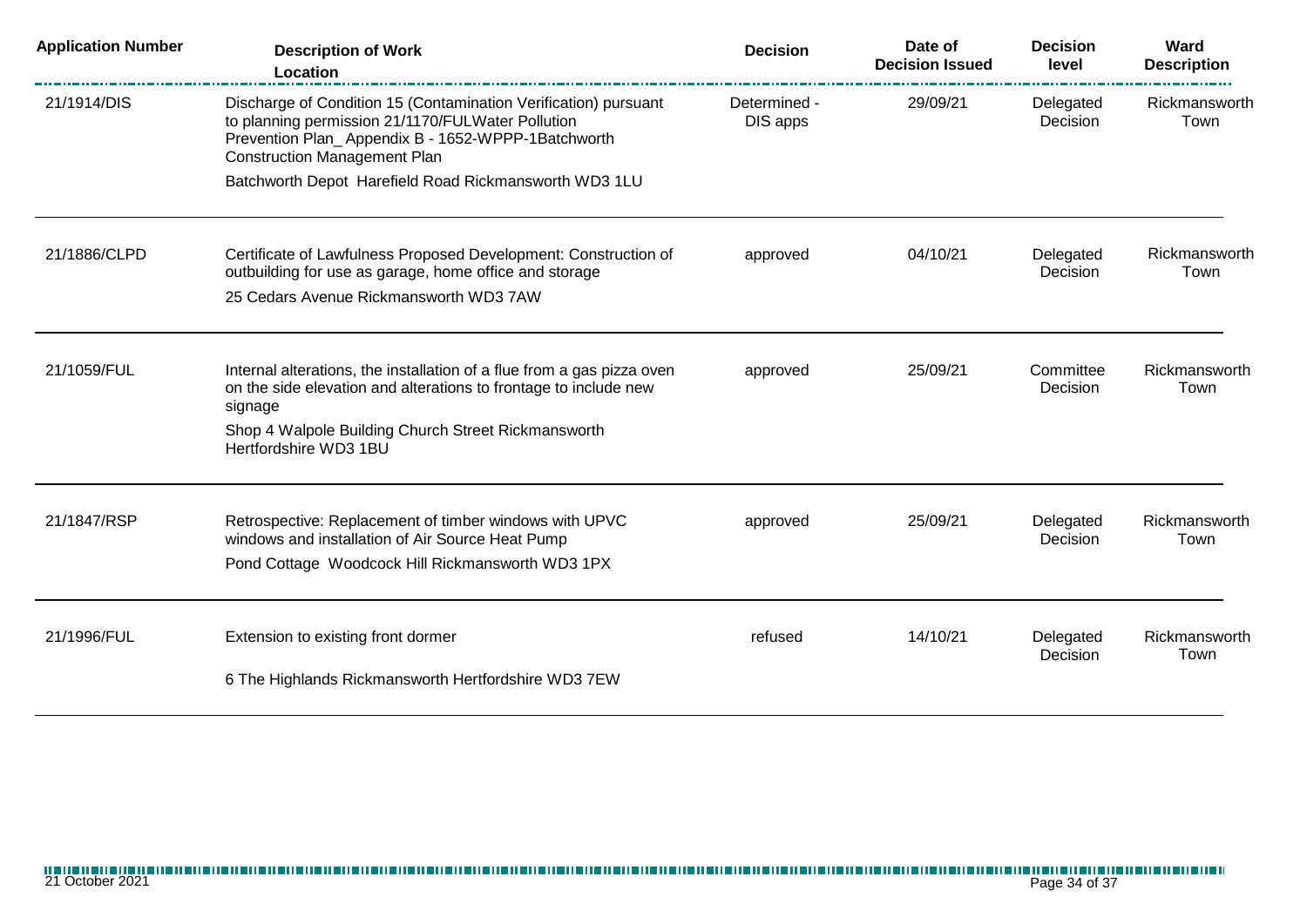| <b>Application Number</b> | <b>Description of Work</b><br>Location                                                                                                                                                                                                                                                            | <b>Decision</b> | Date of<br><b>Decision Issued</b> | <b>Decision</b><br>level | Ward<br><b>Description</b> |
|---------------------------|---------------------------------------------------------------------------------------------------------------------------------------------------------------------------------------------------------------------------------------------------------------------------------------------------|-----------------|-----------------------------------|--------------------------|----------------------------|
| 21/1895/FUL               | Demolition of existing front rain porch, single storey rear<br>extension and conservatory and construction of front porch, part<br>single, part two storey rear extension with accommodation within<br>roof served by rooflights, alterations to fenestration and<br>alterations to patio to rear | approved        | 24/09/21                          | Delegated<br>Decision    | Rickmansworth<br>Town      |
|                           | 29 Nightingale Road Rickmansworth WD3 7DA                                                                                                                                                                                                                                                         |                 |                                   |                          |                            |
| 21/1823/FUL               | Replacement of rear windows with uPVC and doors<br>43 Norfolk Road Rickmansworth WD3 1JY                                                                                                                                                                                                          | approved        | 30/09/21                          | Delegated<br>Decision    | Rickmansworth<br>Town      |
|                           |                                                                                                                                                                                                                                                                                                   |                 |                                   |                          |                            |
| 21/0082/PDR               | Prior Notification: Change of use from offices (Use Class B1a) to<br>residential (Use Class C3) to accommodate 8 residential units<br>BNI House 12A Church Street Rickmansworth Hertfordshire WD3<br>1BS                                                                                          | refused         | 30/09/21                          | Delegated<br>Decision    | Rickmansworth<br>Town      |
| 21/1994/FUL               | Single storey front extension, conversion of existing garage into<br>habitable accommodation and loft conversion including hip to<br>gable extension, rear dormer and front rooflights and alterations<br>to fenestration<br>16 Sherfield Avenue Rickmansworth WD3 1NH                            | approved        | 20/10/21                          | Delegated<br>Decision    | Rickmansworth<br>Town      |
| 21/1831/FUL               | Proposed single storey front infill extension                                                                                                                                                                                                                                                     | approved        | 25/09/21                          | Delegated<br>Decision    | Rickmansworth<br>Town      |
|                           | 5 Bankside Downs Old Chorleywood Road Rickmansworth WD3<br>4EJ                                                                                                                                                                                                                                    |                 |                                   |                          |                            |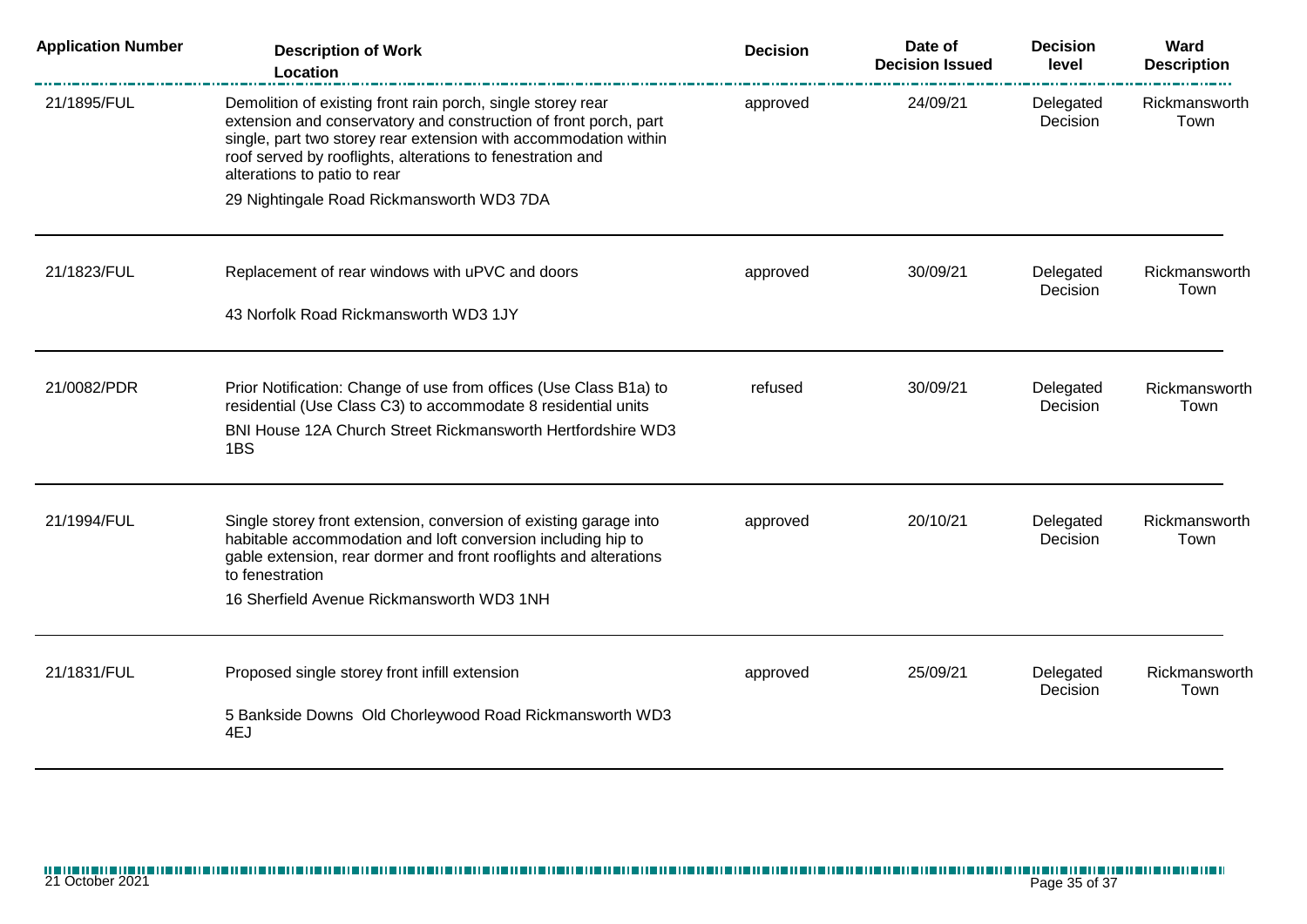| <b>Application Number</b> | <b>Description of Work</b><br>Location                                                                                                                                                                                  | <b>Decision</b>                              | Date of<br><b>Decision Issued</b> | <b>Decision</b><br>level | Ward<br><b>Description</b> |
|---------------------------|-------------------------------------------------------------------------------------------------------------------------------------------------------------------------------------------------------------------------|----------------------------------------------|-----------------------------------|--------------------------|----------------------------|
| 21/1901/DIS               | Discharge of Condition 3 (Parking Management Plan) pursuant to<br>21/0902/PDR                                                                                                                                           | Determined -<br>DIS apps                     | 20/09/21                          | Delegated<br>Decision    | Rickmansworth<br>Town      |
|                           | BNI House 12A Church Street Rickmansworth WD3 1BS                                                                                                                                                                       |                                              |                                   |                          |                            |
| 21/1390/FUL               | Repainting of shopfront and installation of air conditioning units at<br>the rear of the building                                                                                                                       | approved                                     | 24/09/21                          | Delegated<br>Decision    | Rickmansworth<br>Town      |
|                           | 145-147 High Street Rickmansworth WD3 1AR                                                                                                                                                                               |                                              |                                   |                          |                            |
| 21/1806/FUL               | Two storey and single storey rear extension, demolition of existing<br>garage and erection of outbuilding in rear garden                                                                                                | approved                                     | 23/09/21                          | Delegated<br>Decision    | Rickmansworth<br>Town      |
|                           | The Sheiling Batchworth Hill Rickmansworth WD3 1JP                                                                                                                                                                      |                                              |                                   |                          |                            |
| 21/1979/FUL               | Two storey side and rear extension, single storey rear extension,<br>single storey front extension, alterations to roof form and increase<br>in hardstanding to frontage.                                               | withdrawn                                    | 29/09/21                          | Withdrawn                | Rickmansworth<br>Town      |
|                           | 11 Highfield Way Rickmansworth WD3 7PP                                                                                                                                                                                  |                                              |                                   |                          |                            |
| 21/1875/FUL               | Loft conversion including first floor rear gable extension to<br>dwelling including formation of crown roof, front dormer window<br>and insertion of Juliet balcony to rear.<br>4 Plaitford Close Rickmansworth WD3 1NJ | withdrawn                                    | 14/10/21                          | Withdrawn                | Rickmansworth<br>Town      |
| 21/2005/CLPD              | Certificate of Lawfulness Proposed Development: Loft conversion<br>including rear dormer and alterations to rear fenestration<br>63 Barnhurst Path South Oxhey WD19 6UE                                                 | Application<br>cancelled due<br>to error etc | 01/10/21                          | Application<br>returned  | South Oxhey                |